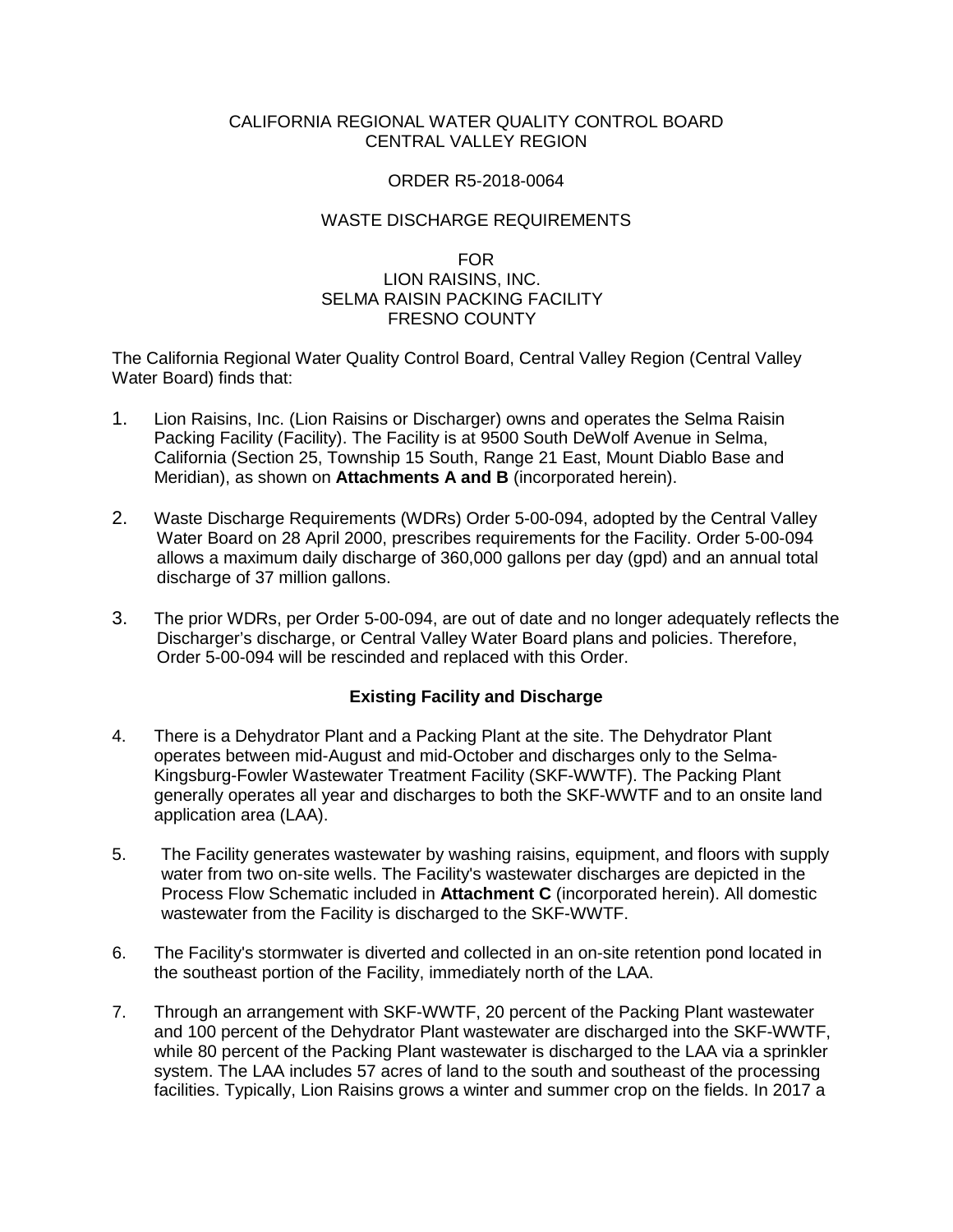winter crop of Dirkin wheat and a summer crop of Sorghum Sudan grass were grown. Lion Raisins' personnel oversee wastewater applications to the disposal.

8. **Table 1** below provides a summary of the Facility's annual water application of the shallow soils for the past four calendar years. The numerical values used in the table were taken from Lion Raisins' annual reports.

| Year | Wastewater | Fresh    | Wastewater  | Fresh       | Typical       | Sum of Water |
|------|------------|----------|-------------|-------------|---------------|--------------|
|      | Applied    | Water    | Applied     | Water       | Precipitation | Applied to   |
|      |            | Applied  |             | Applied     |               | <b>Site</b>  |
|      | (Million   | (Million | (Inches per | (Inches Per | (Inches Per   | (Inches Per  |
|      | Gallons)   | Gallons) | acre)       | Acre)       | Acre)         | Acre)        |
| 2014 | 30.5       | 6.2      | 19.7        | 4.0         | 10            | 33.7         |
| 2015 | 25.5       | 5.6      | 16.7        | 3.6         | 10            | 30.3         |
| 2016 | 26.2       | 5.8      | 16.9        | 3.8         | 13.5          | 34.2         |
| 2017 | 20.8       | 5.8      | 13.4        | 3.7         | 13.5          | 30.6         |

Table 1. Summary of Lion Raisins' Land Application Site Water Application for 2014-2017

9. The Facility's source water is provided by two on-site groundwater wells. Well #1 is approximately 150 feet deep, with a 12-inch diameter steel casing, and with an estimated capacity in excess of 1,000 gallons per minute (gpm). Well #2 has been abandoned. Well #3 was drilled to a depth of 390 feet. It has a 14-inch diameter steel casing which is screened from 150 feet to 390 feet. It also is capable of producing approximately 1,000 gpm. Water supply data for 2011 to 2016, for some pertinent water quality parameters, is summarized in **Table 2**. The average value is the first number shown, and the range of the values is listed in parentheses below.

Table 2. Lion Raisins Source Water Quality (2011-2016)

| <b>Electrical Conductivity</b> | Nitrate (as Nitrogen) | <b>Total Dissolved</b> | <b>Fixed Dissolved</b> |
|--------------------------------|-----------------------|------------------------|------------------------|
| 'EC).                          |                       | Solids (TDS)           | Solids (FDS)           |
| $(\mu m \text{hos/cm})$        | (mg/L)                | (mg/L)                 | (mg/L)                 |
| 346                            | 3.2                   | 259                    | 176                    |
| $(284 - 438)$                  | $(2.6 - 3.5)$         | (197-305)              | $(15-230)$             |

10. Wastewater generated at the packing plant is screened to remove the larger, particulate, organic materials. The pH is adjusted by adding a sodium hydroxide solution, calcium hydrated lime, or both, before discharging to the LAA. The screenings are sold to Kings River Commodities.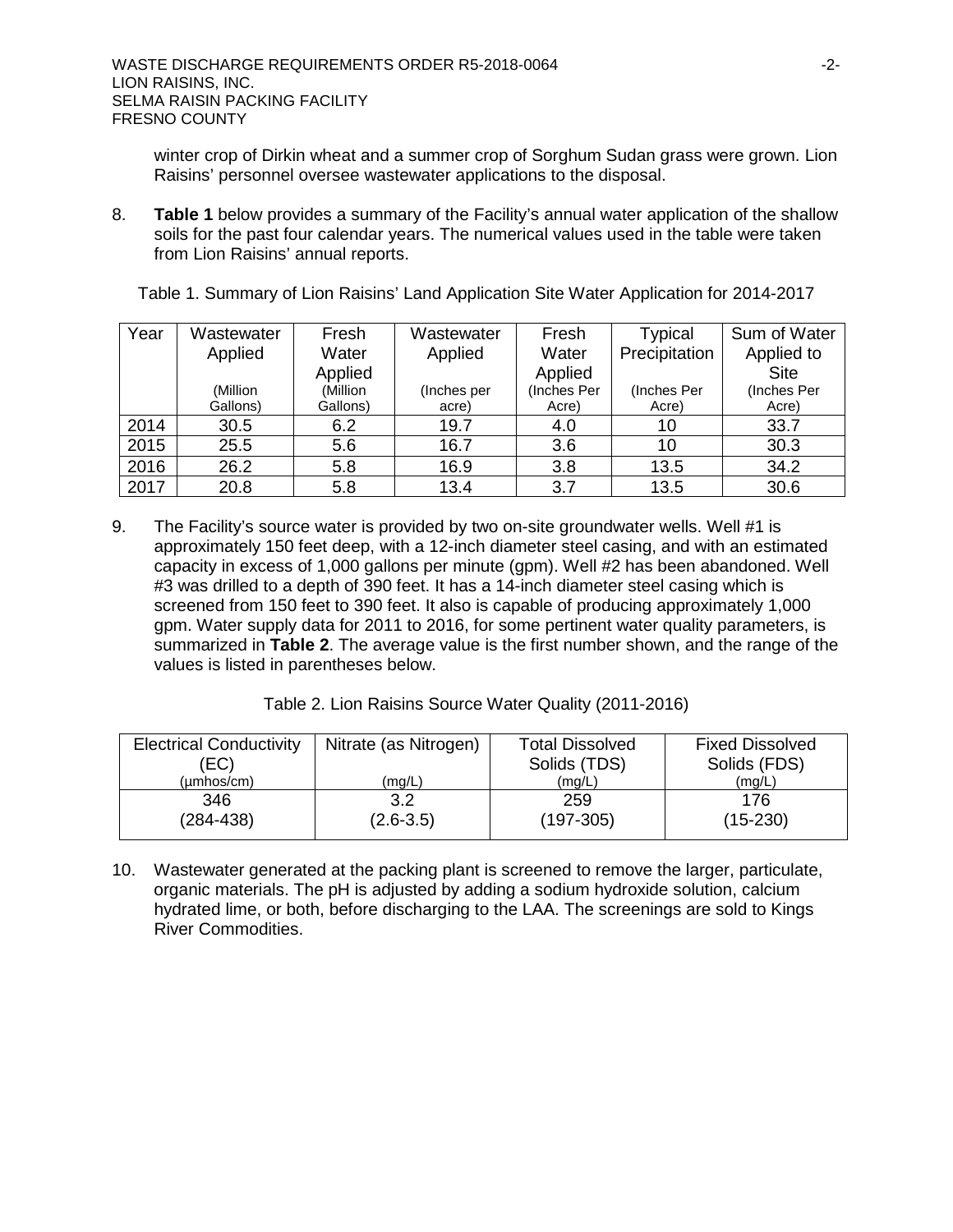#### 11. The wastewater characteristics for 2016 are summarized in **Table 3**.

| Parameter                                                 | <b>Units</b> | Average         | Range            | # Sample Results |
|-----------------------------------------------------------|--------------|-----------------|------------------|------------------|
| Five-Day Biochemical Oxygen<br>Demand (BOD <sub>5</sub> ) | mg/L         | 4,929           | 1,780-<br>10,400 | 96               |
| <b>Total Suspended Solids (TSS)</b>                       | mg/L         | 1,814           | 280-5,200        | 24               |
| Total Nitrogen (as N)                                     | mg/L         | 53.1            | 34-94            | 24               |
| Nitrate-Nitrogen                                          | mg/L         | 2.6             | $0 - 3.9$        | 24               |
| <b>Total Kjeldahl-Nitrogen</b>                            | mg/L         | 50.4            | 30-91.1          | 24               |
| Ammonia-Nitrogen                                          | mg/L         | 3.9             | $0 - 7.1$        | 24               |
| Phosphorus                                                | mg/L         | 12 <sub>2</sub> | $1.6 - 33.2$     | 24               |
| pH                                                        | pH units     | $ -$            | $6.5 - 8.0$      | 52               |
| <b>Electrical Conductivity (EC)</b>                       | umhos/cm     | 572.8           | 440-810          | 24               |
| <b>Total Dissolved Solids (TDS)</b>                       | mg/L         | 1,648           | 1,510-1,760      | 4                |
| <b>Inorganic Dissolved Solids</b>                         | mg/L         | 333             | 271-400          | $\overline{4}$   |
| <b>Boron</b>                                              | mg/L         | 0.18            | $0.17 - 0.18$    | $\overline{2}$   |
| <b>Bicarbonate</b>                                        | mg/L         | 66              | 59-73            | $\overline{2}$   |
| Calcium                                                   | mg/L         | 49.9            | 43.1-56.6        | $\overline{2}$   |
| Chloride                                                  | mg/L         | 18.3            | 16.2-20.4        | $\overline{2}$   |
| Sodium                                                    | mg/L         | 32.5            | 27-38            | $\overline{2}$   |
| Iron                                                      | mg/L         | 7.56            | 5.94-9.18        | $\overline{2}$   |
| Manganese                                                 | mg/L         | 0.23            | $0.15 - 0.3$     | $\overline{2}$   |
| Magnesium                                                 | mg/L         | 10.1            | $9.1 - 11.1$     | $\overline{2}$   |
| Sulfate                                                   | mg/L         | 111.7           | 97.3-126         | $\overline{2}$   |

#### Table 3 - 2016 Wastewater Characteristics

#### **Site-Specific Conditions**

- 12. The Facility and LAA are in the eastern portion of the Central Valley of California. Topography in the area is generally level with an approximate elevation of between 310 feet and 315 feet above mean sea level.
- 13. Federal Emergency Management Agency (FEMA) maps show that the Facility and LAA are not located within the 500-year flood zone.
- 14. United States Department of Agriculture (USDA), Natural Resources Conservation Service (NRCS) soil service maps characterize approximately the top six feet of soils. Soils within the LAA are predominantly Delhi Loamy Sand (about 80%) with smaller sections of Hanford Sandy Loam (10%) and Tujunga Loamy Sand (10%). The Delhi series consists of very deep, somewhat excessively drained soils.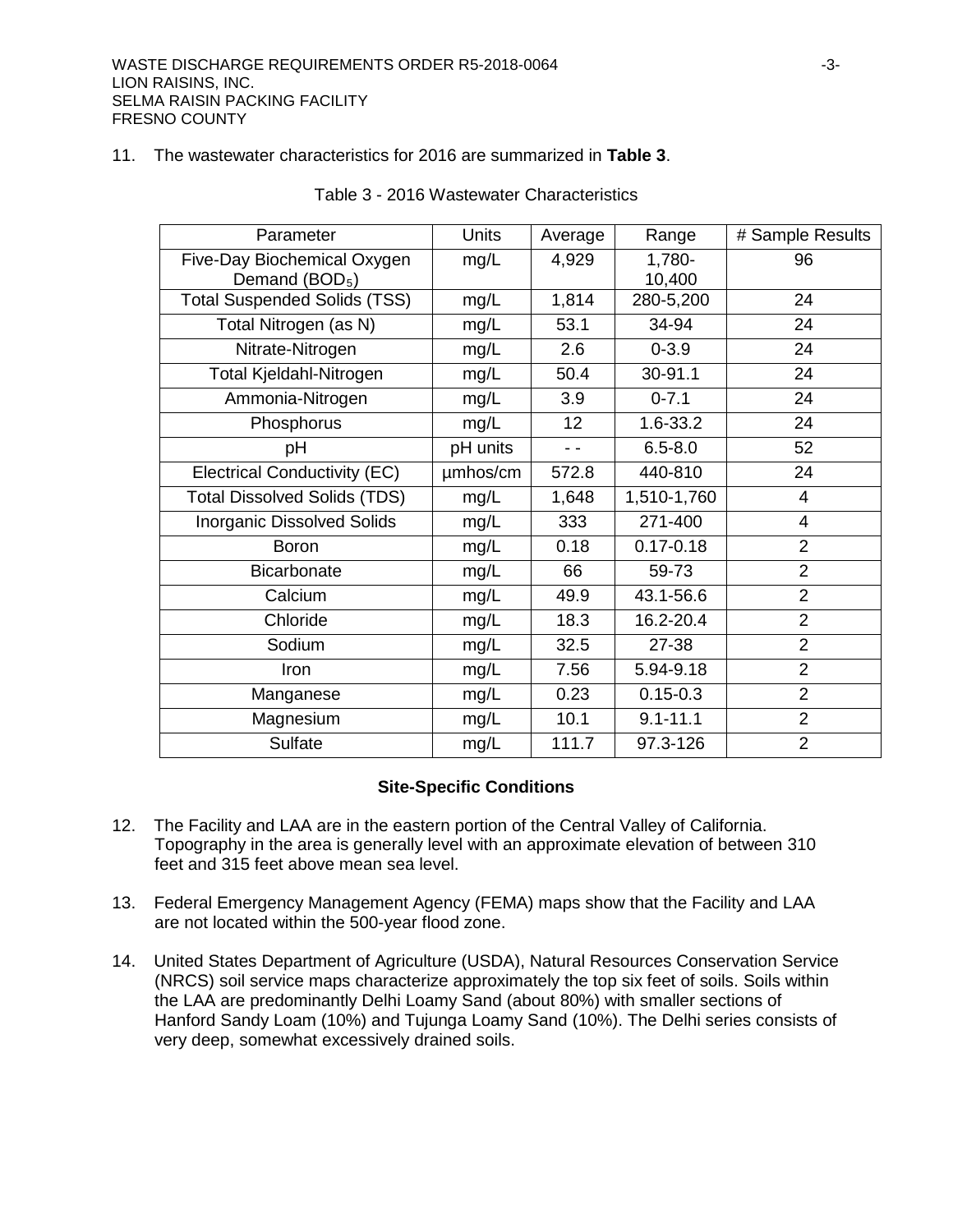- 15. Climate in the Central Valley is characterized by hot dry summers and mild winters. The rainy season generally extends from November through April. Occasional rains occur during the spring and fall months.
- 16. Land use in the vicinity of the site is a mixture of agricultural and residential.

#### **Groundwater Conditions**

- 17. The previous Order specified that groundwater sampling be done quarterly. However, the groundwater monitoring wells have been dry since January 2013, as well as between 2009 and the first half of 2011, due to declining groundwater levels. Therefore, Lion Raisins was required to install new groundwater monitoring wells by 1 February 2018. The existing and new monitoring wells are depicted on **Attachment B**. The general groundwater flow in the area is from the northeast to the southwest. At the site, sometimes groundwater flows from east-southeast to west-northwest. The northwest (MW-3) and southwest (MW-2) wells are considered to be down-gradient of the Facility. The southeast well (MW-1) is considered to be up-gradient from the disposal area. The existing well screens were approximately 20 to 50 feet below the ground surface (bgs). The new wells (MW-4, MW-5, and MW-6) were recently completed with well screens from approximately 44 to 90 feet bgs.
- 18. The quarterly groundwater quality monitoring data (from the second half of 2011 through the first quarter of 2013), the source water quality data (from 2016), and the wastewater quality data (from 2016) are summarized in **Table 4** below. Up-gradient concentrations (Monitoring Well MW-1) may have been influenced by infiltration from the two unlined canals (shown in Attachment B) that border the site on the southeast (Fowler Switch Canal) and north (Iowa Ditch). Due to the uncertainty of how representative the monitoring data at MW-1 is, Monitoring Well MW-4 is located further north, away from the Fowler Switch Canal. Likewise MW-5 (replacement for MW-2) was moved to the north to reduce the potential for the well to be influenced by the Fowler Switch Canal. In Table 4 the average result is shown first, and the range of results is shown below in parentheses.

| Constituent                          | <b>Units</b> | Source<br>Water <sup>1</sup> | Wastewater<br>Average <sup>2</sup> | Southeast<br>Well<br>$MW-13$   | Southwest<br>Well<br>$MW-23$ | <b>Northwest</b><br>Well<br>$MW-33$ | <b>Maximum</b><br>Contaminant<br>Level<br>(MCL) |
|--------------------------------------|--------------|------------------------------|------------------------------------|--------------------------------|------------------------------|-------------------------------------|-------------------------------------------------|
| <b>TDS</b>                           | mg/L         | 230<br>(230-230)             | 1,648<br>$(1,510-1,760)$           | 64<br>$(27-120)$               | 111<br>(77-130)              | 640<br>(460-810)                    | 500 <sup>8</sup>                                |
| <b>FDS</b>                           | mg/L         | 163<br>(163-163)             | 333<br>$(271 - 400)$               | 48<br>(19-87)                  | 75<br>$(55-89)$              | 427<br>(300-550)                    | <b>NS</b>                                       |
| EC.                                  | umhos/cm     | 338<br>(317-350)             | 573<br>(440-810)                   | 85<br>$(32-160)$               | 146<br>(91-190)              | 970<br>$(700-1200)$                 | $900^{8}$                                       |
| Nitrate as N                         | mg/L         | 3.3<br>$(3.3 - 3.3)$         | 2.6<br>$(0-3.9)^7$                 | 0.4<br>$(ND-0.81)$             | 2.8<br>$(1.7 - 4.5)$         | 31<br>$(15-57)$                     | 10 <sup>9</sup>                                 |
| TTHMs <sup>4</sup>                   | $\mu$ g/L    | N/A                          | N/A                                | 84<br>(40-170)                 | 46<br>(37-64)                | 89<br>(56-120)                      | 80 <sup>9</sup>                                 |
| Iron,<br>Dissolved <sup>5</sup>      | mg/L         | N/A                          | 7.56<br>$(5.94 - 9.18)$            | ND <sup>4</sup><br>$(ND-0.06)$ | ND <sup>4</sup><br>(ND-ND)   | ND <sup>4</sup><br>(ND-ND)          | 0.3 <sup>8</sup>                                |
| Manganese,<br>Dissolved <sup>6</sup> | mg/L         | N/A                          | 0.23<br>$(0.15 - 0.3)$             | ND <sup>5</sup><br>(ND-ND)     | ND <sup>5</sup><br>(ND-ND)   | ND <sup>5</sup><br>(ND-ND)          | $0.05^{8}$                                      |

Table 4 – Summary of Water Quality Data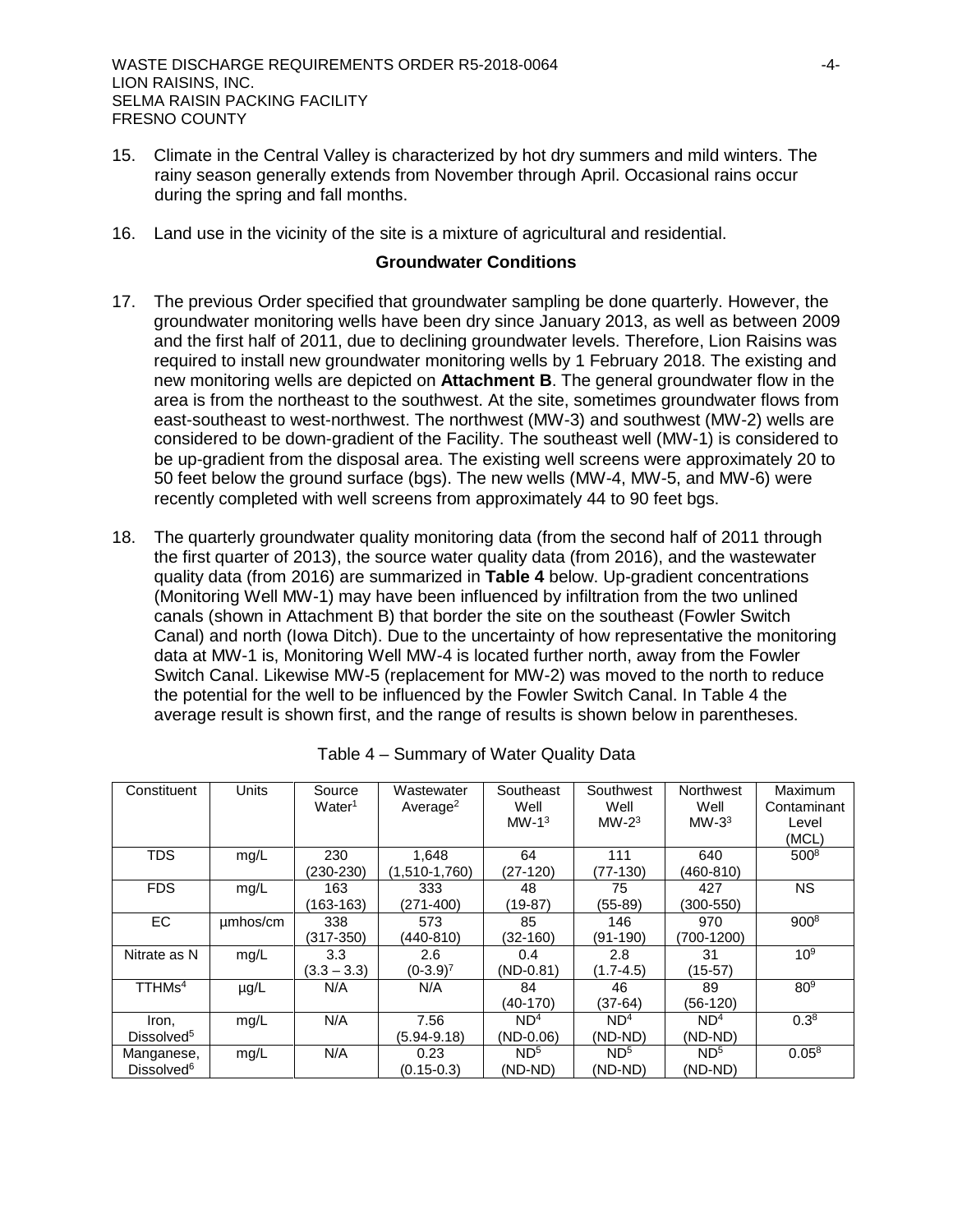#### WASTE DISCHARGE REQUIREMENTS ORDER R5-2018-0064 - -------------------------------LION RAISINS, INC. SELMA RAISIN PACKING FACILITY FRESNO COUNTY

| Constituent | Jnits | Source             | Wastewater           | Southeast | Southwest | <b>Northwest</b> | Maximum     |
|-------------|-------|--------------------|----------------------|-----------|-----------|------------------|-------------|
|             |       | Water <sup>∖</sup> | Average <sup>2</sup> | Well      | Well      | Well             | Contaminant |
|             |       |                    |                      | $MW-13$   | $MW-23$   | $MW-33$          | ∟evel       |
|             |       |                    |                      |           |           |                  | (MCL        |

1 = Source water data from 2016. Note annual sampling for TDS, FDS, and Nitrate as N, so the one sample comprises the range. EC range is from three samples.

2 = Wastewater data is from 2016.

 $3 =$  Groundwater quality data is from 2011 – 2013.

 $4 = TTHMs = Total Trihalomethanes.$ 

5 = Reporting limit for dissolved iron was 0.030 to 0.050 mg/L.

- 6 = Reporting limit for dissolved manganese was 0.010 mg/L.
- 7 = Total N in wastewater was 53.1 mg/L.
- 8 = Recommended Secondary MCL.

9 = Primary MCL.

ND = Not detected.

N/A = Data unavailable.

MCL = Maximum contaminant level.

NS = No MCL standard.

### **Basin Plan, Beneficial Uses, and Regulatory Considerations**

- 19. The Central Valley Water Board's operative *Water Quality Control Plan for the Tulare Lake Basin* (Basin Plan) designates beneficial uses; establishes water quality objectives (WQOs) to protect such uses; contains implementation plans and policies for protecting waters of the subject basins; and incorporates by reference plans and policies adopted by the State Water Resources Control Board (State Water Board). Pursuant to Water Code section 13263, subdivision (a), WDRs implement the Basin Plan.
- 20. The Facility and LAA are in Detailed Analysis Unit (DAU) No. 236, within the Kings Basin hydrologic unit. The operative Basin Plan (as of the date of this Order) identifies the beneficial uses of groundwater in this DAU as municipal and domestic supply (MUN), agricultural supply (AGR), industrial service supply (IND), and industrial process supply (PRO).
- 21. The Facility and LAA are in the Consolidated Hydrologic Area (No. 551.70) of the South Valley Floor Hydrologic Unit, as depicted on hydrologic maps prepared by the State Water Board. The Basin Plan specifies that surface waters within Hydrologic Unit 557 are Valley Floor Waters. As indicated in the Basin Plan, the beneficial uses of the Valley Floor Waters are as follows: agricultural supply (AGR); industrial service supply (IND); industrial process supply (PRO); water contact recreation (REC-1); non-contact water recreation (REC-2); warm freshwater habitat (WARM); wildlife habitat (WILD); rare, threatened, or endangered species (RARE); and groundwater recharge (GWR).
- 22. The Basin Plan establishes narrative WQOs for chemical constituents, tastes and odors, and toxicity in groundwater.
- 23. The Basin Plan's narrative WQOs for chemical constituents, at a minimum, require waters designated for use as domestic or municipal supply to meet the maximum contaminant levels (MCLs) specified in California Code of Regulations, title 22 (Title 22). The Basin Plan recognizes that the Central Valley Water Board may apply limits more stringent than MCLs to ensure that waters do not contain chemical constituents in concentrations that adversely affect beneficial uses.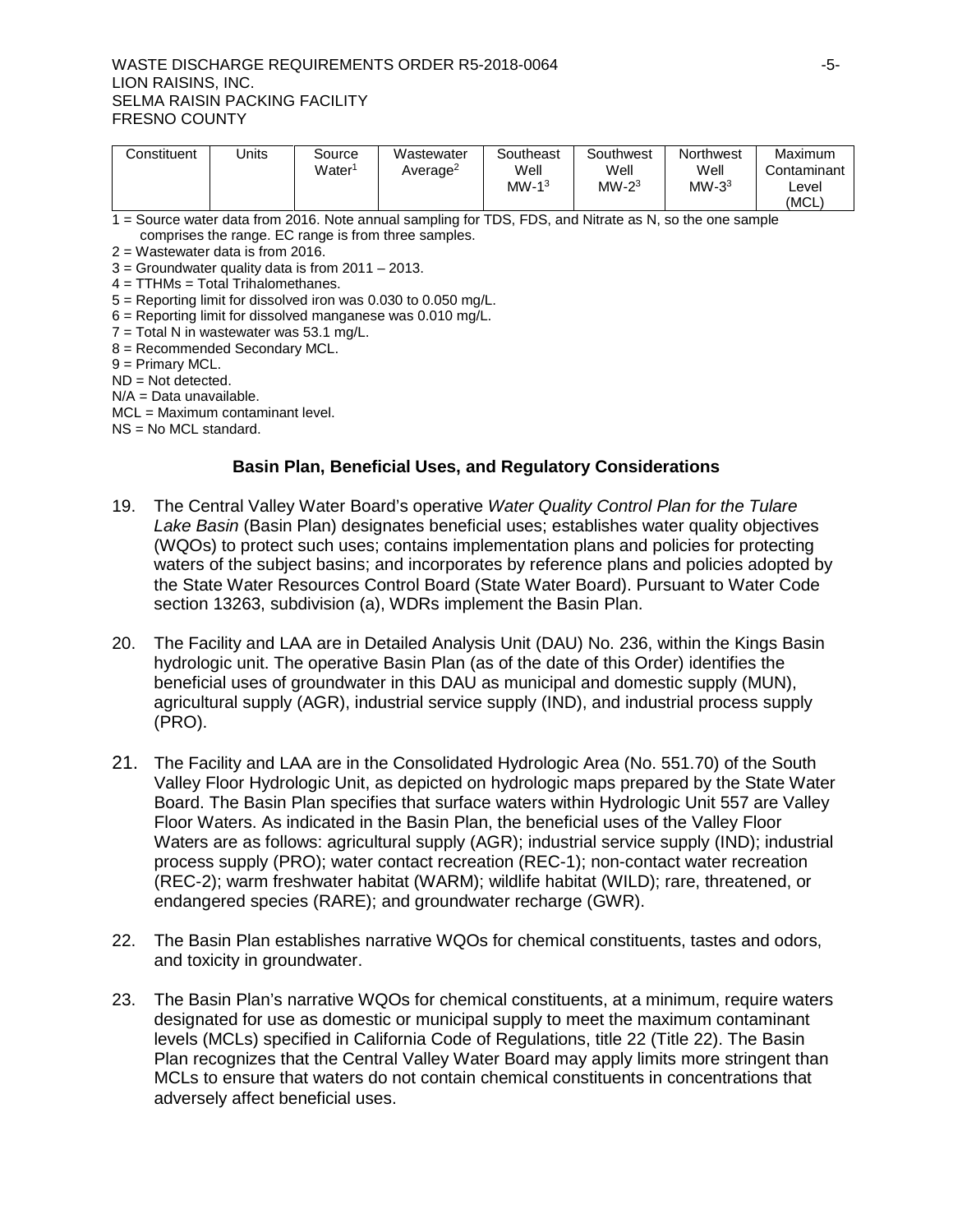- 24. The Basin Plan identifies the greatest long-term problem facing the entire Tulare Lake Basin as the increase in salinity in groundwater, which has accelerated due to the intensive use of soil and water resources by irrigated agriculture. The Basin Plan recognizes the degradation is unavoidable until a mechanism to carry salts out of the basin is established. To limit the degradation, the Basin Plan establishes several salt management requirements, including:
	- a. The incremental increase in salt from use and treatment must be controlled to the extent possible. The Tulare Lake Basin Plan effluent limit for EC limits the increase from a point source discharge to a maximum of 500 µmhos/cm. When the source water is from more than one source, the EC shall be a weighted average of all sources.
	- b. Discharges to areas that may recharge to good quality groundwater shall not exceed an EC of 1,000 µmhos/cm.
- 25. The narrative toxicity objective requires that groundwater be maintained free of toxic substances in concentrations that produce detrimental physiological responses in human, animal, plant, or aquatic life associated with designated beneficial uses.
- 26. Quantifying a narrative WQO requires a site-specific evaluation of those constituents that have the potential to impact water quality and beneficial uses. The Basin Plan states that when compliance with a narrative objective is required to protect specific beneficial uses, the Central Valley Water Board will adopt numerical limitations to implement the narrative objective on a case-by-case basis.
- 27. In the absence of specific numerical water quality limits, the Basin Plan methodology is to consider any relevant published criteria. General salt tolerance guidelines, such as *Water Quality for Agriculture* by Ayers and Westcot and similar references indicate that yield reductions in nearly all crops are not evident when irrigation water has an EC less than 700 μmhos/cm. There is, however, an eight- to ten-fold range in salt tolerance for agricultural crops and the appropriate salinity values to protect agriculture in the Central Valley are considered on a case-by-case basis. It is possible to achieve full yield potential with waters having EC up to 3,000 μmhos/cm if the proper leaching fraction is provided to maintain soil salinity within the tolerance of the crop.

### **Other Considerations for Food Processing Waste**

- 28. Excessive application of high organic strength wastewater to land can create objectionable odors, soil conditions that are harmful to crops, and degradation of underlying groundwater with nitrogen species and metals, as discussed below. Such groundwater degradation can be prevented or minimized through implementation of best management practices which include planting crops to take up plant nutrients and maximizing oxidation of  $BOD<sub>5</sub>$  to prevent nuisance conditions.
- 29. Unless groundwater is very shallow, groundwater degradation with nitrogen species such as ammonia and nitrate can be prevented by minimizing percolation below the root zone of the crops and ensuring that the total nitrogen load does not exceed crop needs over the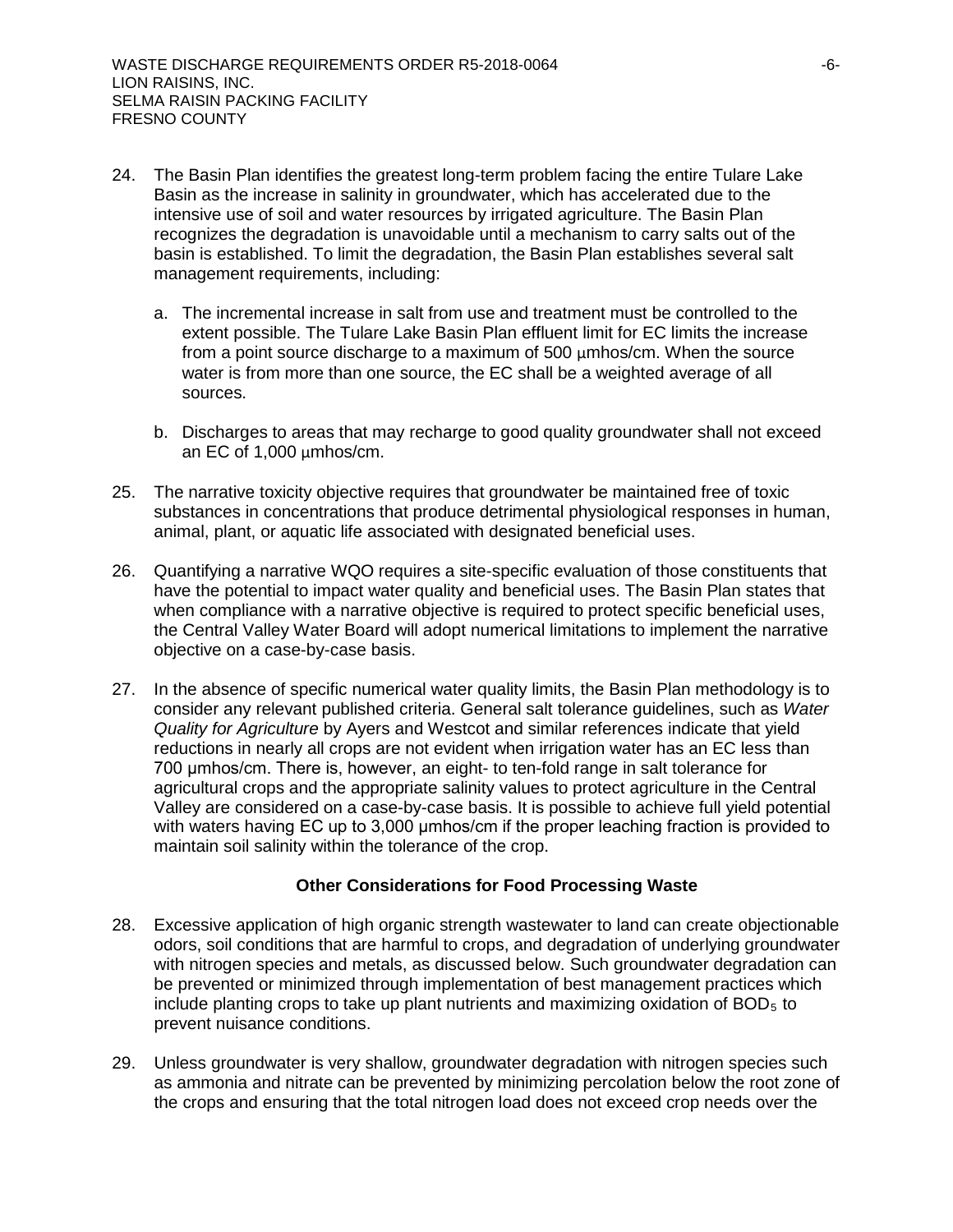course of a typical year. Where there is sufficient unsaturated soil in the vadose zone, excess nitrogen can be mineralized and denitrified by soil microorganisms.

- 30. For the last four years, the annual nitrogen loading rate to the 57 acres has been 197, 179, 199, and 179 lbs/ac/yr for 2014, 2015, 2016, and 2017, respectively. The LAA is planted with two crops over the course of the year that can remove an average of about 300 lbs/ac/yr. The Order contains LAA Specification E.6 that requires the application of waste constituents to the LAA shall be at reasonable agronomic rates to preclude the creation of a nuisance and unreasonable degradation of groundwater, considering the crop, soil, climate and irrigation management system.
- 31. Regarding  $BOD<sub>5</sub>$ , excessive application can deplete oxygen in the vadose zone and lead to anoxic conditions. At the ground surface, this can result in nuisance odors and flybreeding. When insufficient oxygen is present below the ground surface, anaerobic decay of the organic matter can create reducing conditions that convert metals that are naturally present in the soil as relatively insoluble (oxidized) forms to more soluble reduced forms. This condition can be exacerbated by acidic soils and/or acidic wastewater. If the reducing conditions do not reverse as the percolate travels down through the vadose zone, these dissolved metals (primarily iron, manganese, and arsenic) can degrade shallow groundwater quality. Many aquifers contain enough dissolved oxygen to reverse the process, but excessive  $BOD<sub>5</sub>$  loading over extended periods may cause beneficial use impacts associated with these metals.
- 32. Typically, irrigation with high strength wastewater results in high loading on the day of application. It is reasonable to expect some oxidation of  $BOD<sub>5</sub>$  at the ground surface, within the evapotranspiration zone and below the root zone within the vadose (unsaturated) zone. The maximum  $BOD<sub>5</sub>$  loading rate that can be applied to land without creating nuisance conditions or leaching of metals can vary significantly depending on soil conditions and operation of the land application system.
- 33. *Pollution Abatement in the Fruit and Vegetable Industry*, published by the United States Environmental Protection Agency, cites  $BOD<sub>5</sub>$  loading rates in the range of 36 to 600 lbs/acre-day to prevent nuisance, but indicates the loading rates can be even higher under certain conditions. The studies that supported this report did not evaluate actual or potential groundwater degradation associated with those rates. There are few studies that have attempted to determine maximum  $BOD<sub>5</sub>$  loading rates for protection of groundwater quality. Those that have been done are not readily adapted to the varying soil, groundwater, and climate conditions that are prevalent throughout the region.
- 34. The California League of Food Processors' *Manual of Good Practice for Land Application of Food Processing/Rinse Water* (Manual of Good Practice) proposes risk categories associated with particular  $BOD<sub>5</sub>$  loading rate ranges as follows:
	- a. Risk Category 1: (less than 50 lbs/ac/day; depth to groundwater greater than 5 feet) Indistinguishable from good farming operations with good distribution important.
	- b. Risk Category 2: (less than 100 lbs/ac/day; depth to groundwater greater than 5 feet) Minimal risk of unreasonable groundwater degradation with good distribution more important.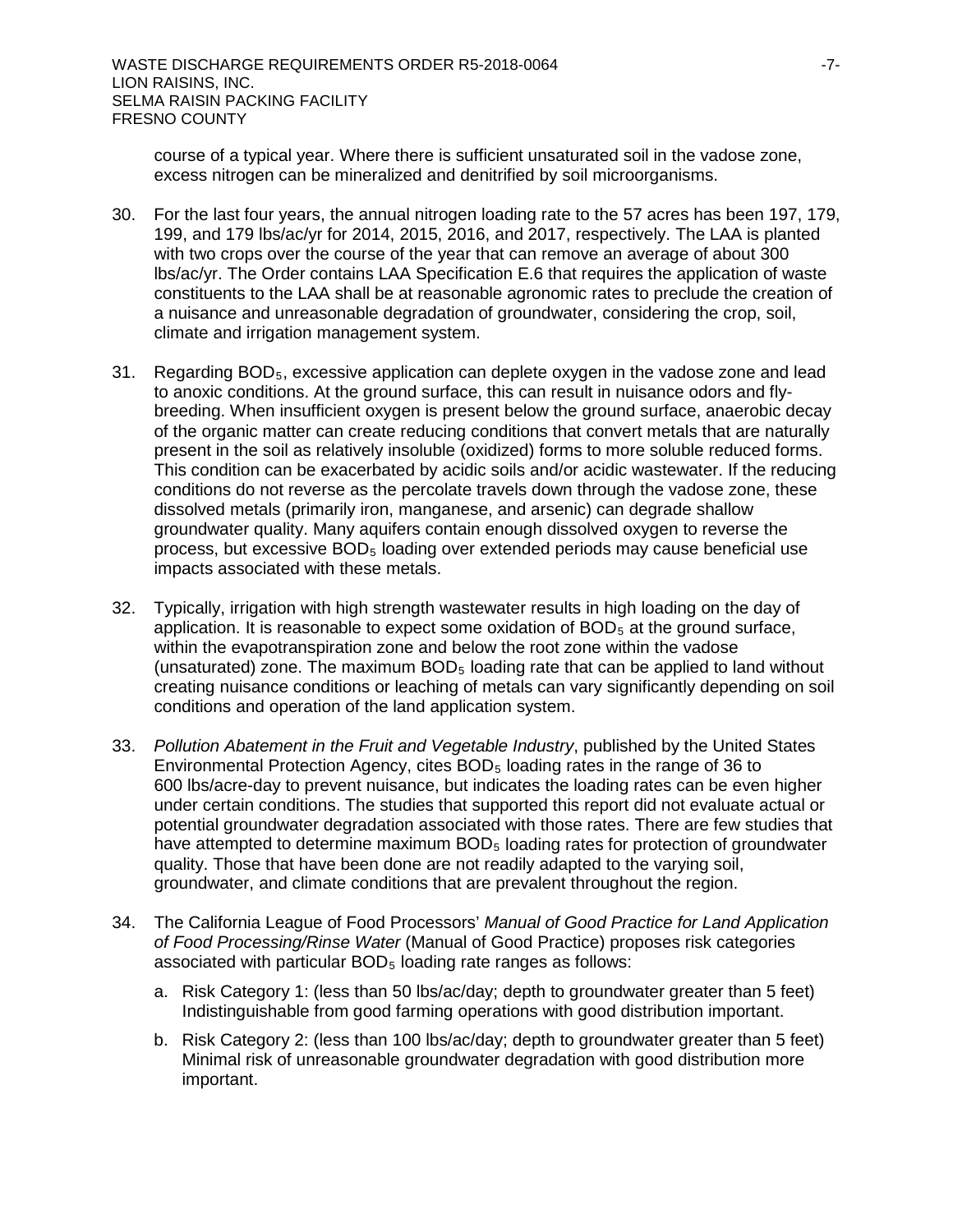c. Risk Category 3: (greater than 100 lbs/ac/day; depth to groundwater greater than 2 feet) Requires detailed planning and good operation with good distribution very important to prevent unreasonable degradation, as well as use of oxygen transfer design equations that consider site-specific application cycles and soil properties and special monitoring.

The *Manual of Good Practice* recommends allowing a 50 percent increase in the BOD5 loading rates in cases where sprinkler irrigation is used, but recommends that additional safety factors be used for sites with heavy and/or compacted soils.

35. Although it has not been subject to a scientific peer review process, the *Manual of Good Practice* provides science-based guidance for  $BOD<sub>5</sub>$  loading rates that, if fully implemented, are considered a best management practice to prevent groundwater degradation due to reduced metals. This Order sets an irrigation cycle average BOD5 loading rate for the LAA of 100 lbs/acre/day.

# **Antidegradation Analysis**

- 36. The State Water Board Policy with Respect to Maintaining High Quality Waters of the State, Resolution No. 68-16 (Antidegradation Policy) prohibits degradation of groundwater unless it is demonstrated that
	- a. The degradation will not unreasonably affect present and anticipated beneficial uses;
	- b. The degradation does not result in water quality less than that prescribed in state and regional policies, including violation of one or more water quality objectives;
	- c. The discharger employs best practicable treatment or control (BPTC) to minimize degradation; and
	- d. The degradation is consistent with the maximum benefit to the people of the state.
- 37. Antidegradation Policy applies when an activity discharges to high-quality waters and will result in degradation of high-quality waters.
- 38. Constituents of concern that have the potential to cause degradation of the underlying groundwater include, in part, organics, nitrogen, and salts.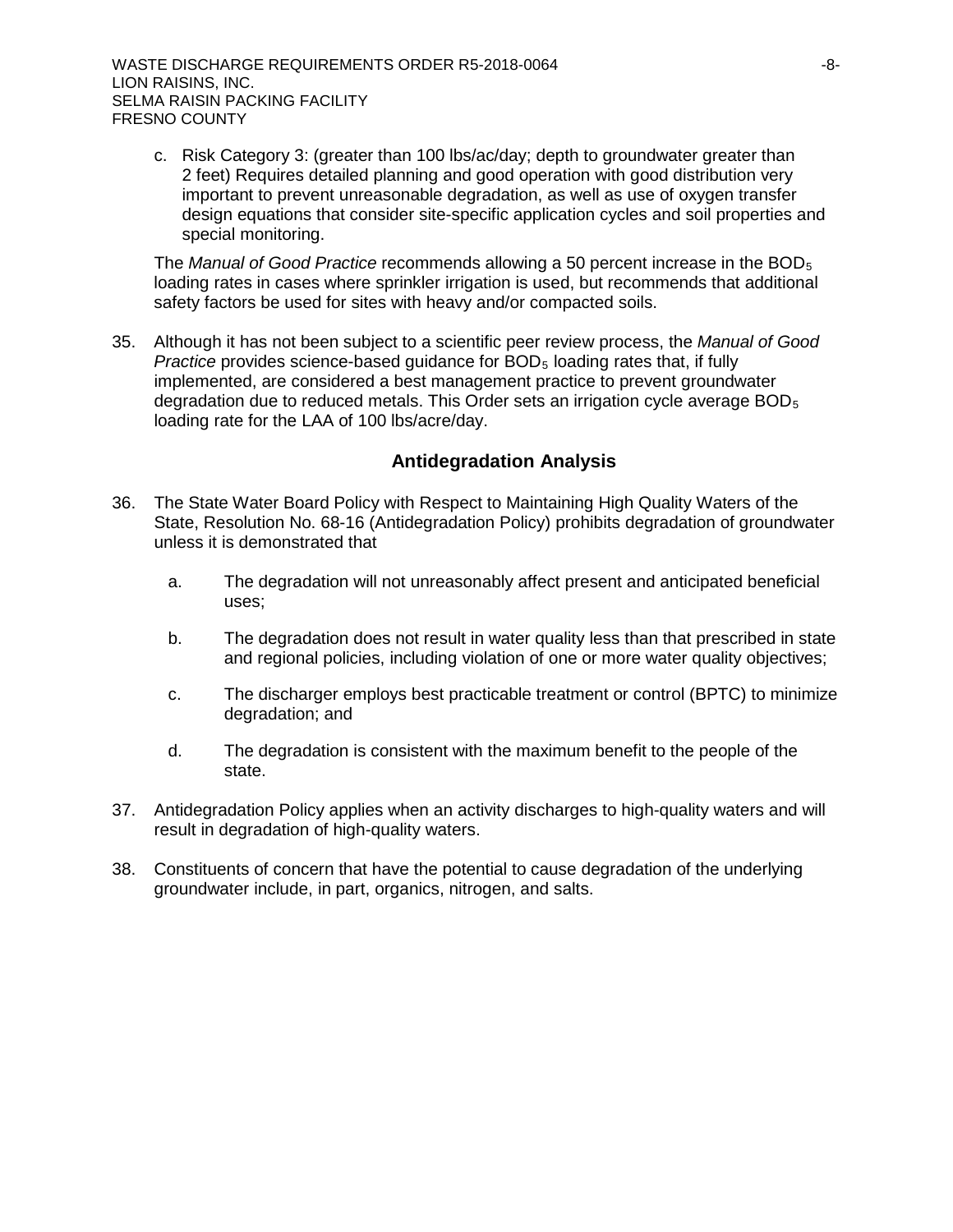- a. For organics, the Discharger received a Notice of Violation (NOV) on 11 April 2017 for repeatedly exceeding the weekly average BOD<sub>5</sub> loading rate in 2016. Since receiving the NOV, the Discharger has reportedly complied with the loading rate requirement by altering their disposal practices. The  $BOD<sub>5</sub>$  cycle average requirement of 100 lbs/acre/day included in this Order is less than in Risk Category 2 ("minimal risk of unreasonable groundwater degradation…") in the *Manual of Good Practice* since the Discharger uses a sprinkler system to apply wastewater on the LAA. With the conditions stipulated in this Order, and depth to groundwater, the discharge is not expected to cause nuisance conditions or unreasonably degrade groundwater with constituents related to organic overloading.
- b. For nitrogen, this Order limits the application of wastewater to agronomic rates for both nutrient and hydraulic loading. In 2017, the nitrogen (N) loading rate was 179 lbs of N per acre. The crops grown on the site (winter wheat and summer Sudan grass) could potentially take up 300 lbs/acre/year of N from the soil. This Order requires that nitrogen loading to the LAA be at reasonable agronomic rates and includes a provision that requires the Discharger to submit a Wastewater and Nutrient Management Plan to assess and implement measures to ensure nutrient is applied at agronomic rates. The Central Valley Water Board expects that application of wastewater and fertilizers at reasonable agronomic rates for nitrogen will preclude further degradation/pollution of groundwater for nitrate as nitrogen. Further, the Discharger has established new groundwater monitoring wells. Provision H.3 requires the Discharger to complete a groundwater limitations compliance assessment plan. Following completion of the plan, further actions or mitigation may be required.
- c. For salinity, the Basin Plan contains an effluent limitation for EC as described in Findings 24.a and 24.b. This Order includes an EC effluent limitation of source water EC plus 500 µmhos/cm or 1,000 µmhos/cm, whichever is less. For 2016, the Facility's effluent and source water EC were 573 µmhos/cm and 338 µmhos/cm, respectively. This Order also includes a groundwater limit that states that the Facility's discharge shall not cause or contribute to groundwater containing concentrations in excess of the MCLs or natural background quality, whichever is greater. To determine compliance with this limit, this Order requires the Discharger to evaluate the Facility's impacts on groundwater (Provision H.3). Furthermore, Provision H.2 of this Order requires the Discharger to submit a Wastewater and Nutrient Management Plan to demonstrate that the wastewater applied to the LAA is applied at agronomic rates that will preclude degradation of groundwater that will exceed WQOs.

### **Treatment and Control Practices**

- 39. Lion Raisins provides, or will provide, as required by this order, the following treatment and control of the discharge that incorporates:
	- a. pH adjustment and solids removal from the wastewater;
	- b. Reuse of wastewater for crop irrigation using a sprinkler system;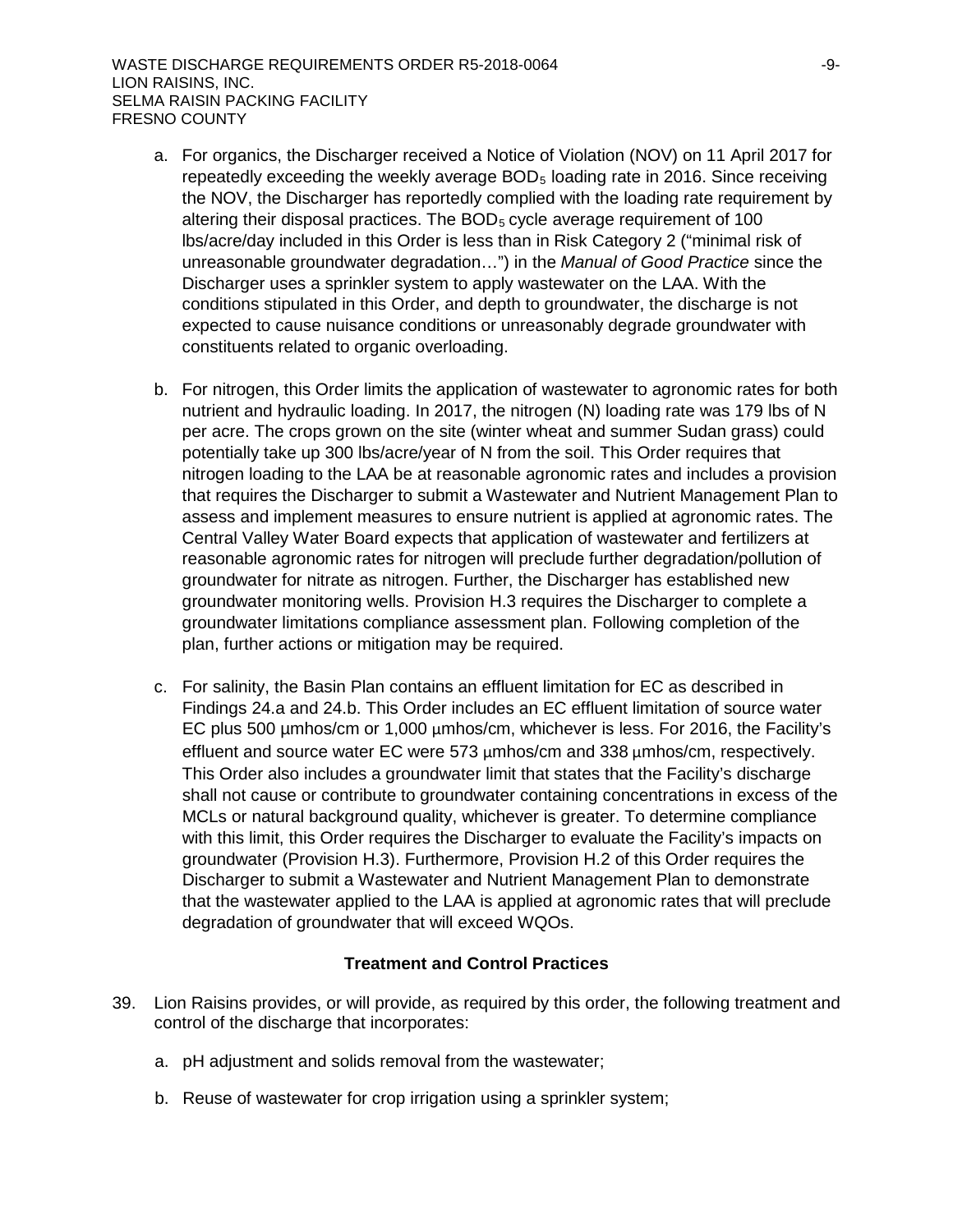- c. A cycle average BOD<sub>5</sub> loading limit of 100 lbs/acre/day and a maximum daily BOD<sub>5</sub> loading limit of 300 lbs/acre/day;
- d. Preparing and implementing a Wastewater and Nutrient Management Plan;
- e. Application of nutrients at agronomic rates;
- f. Source water, influent, effluent and groundwater monitoring;
- g. Preparing an annual report that measures the salt,  $BOD<sub>5</sub>$ , and nitrogen loading to the LAA and assesses the groundwater quality; and
- h. Daily inspection of the LAA during times of discharge of wastewater.

# **Antidegradation Conclusions**

- 40. This Order establishes terms and conditions to ensure that the authorized discharge from the Facility will not excessively degrade groundwater, contribute to existing pollution, or unreasonably affect present and anticipated future beneficial uses of groundwater.
- 41. The provisions of this Order require the Discharger to implement treatment and control measures listed in Finding 39. These treatment and control practices are reflective of BPTC of the discharge.
- 42. Economic prosperity of valley communities and associated industry is of maximum benefit to the people of the state and, therefore, sufficient reason exists to accommodate growth and limited groundwater degradation around the Facility, provided that the terms of the Basin Plan are met. Degradation of groundwater by some typical waste constituents released with discharge from the raisin processor after effective source reduction, treatment and control, and considering the best efforts of Lion Raisins and magnitude of degradation, is of maximum benefit to the people of the state. Lion Raisins contributes to the economic prosperity of the region by directly employing approximately 100 workers at the Facility; provides incomes for numerous surrounding grape growers, trucking firms, and agricultural service firms; and provides a tax base for local and county governments. Economic prosperity of Valley communities and associated industries is of maximum benefit to the people of the state and, therefore, sufficient reason to accommodate growth and limited groundwater degradation provided terms of the Basin Plan are met.
- 43. This Order is consistent with the Antidegradation Policy since:
	- a. The Discharger will implement BPTC to minimize or prevent degradation;
	- b. Any limited degradation authorized under this Order will not result in water quality less than WQOs; and
	- c. Any limited degradation authorized under this Order is of the maximum benefit to the people of the state.

# **CV-SALTS Reopener**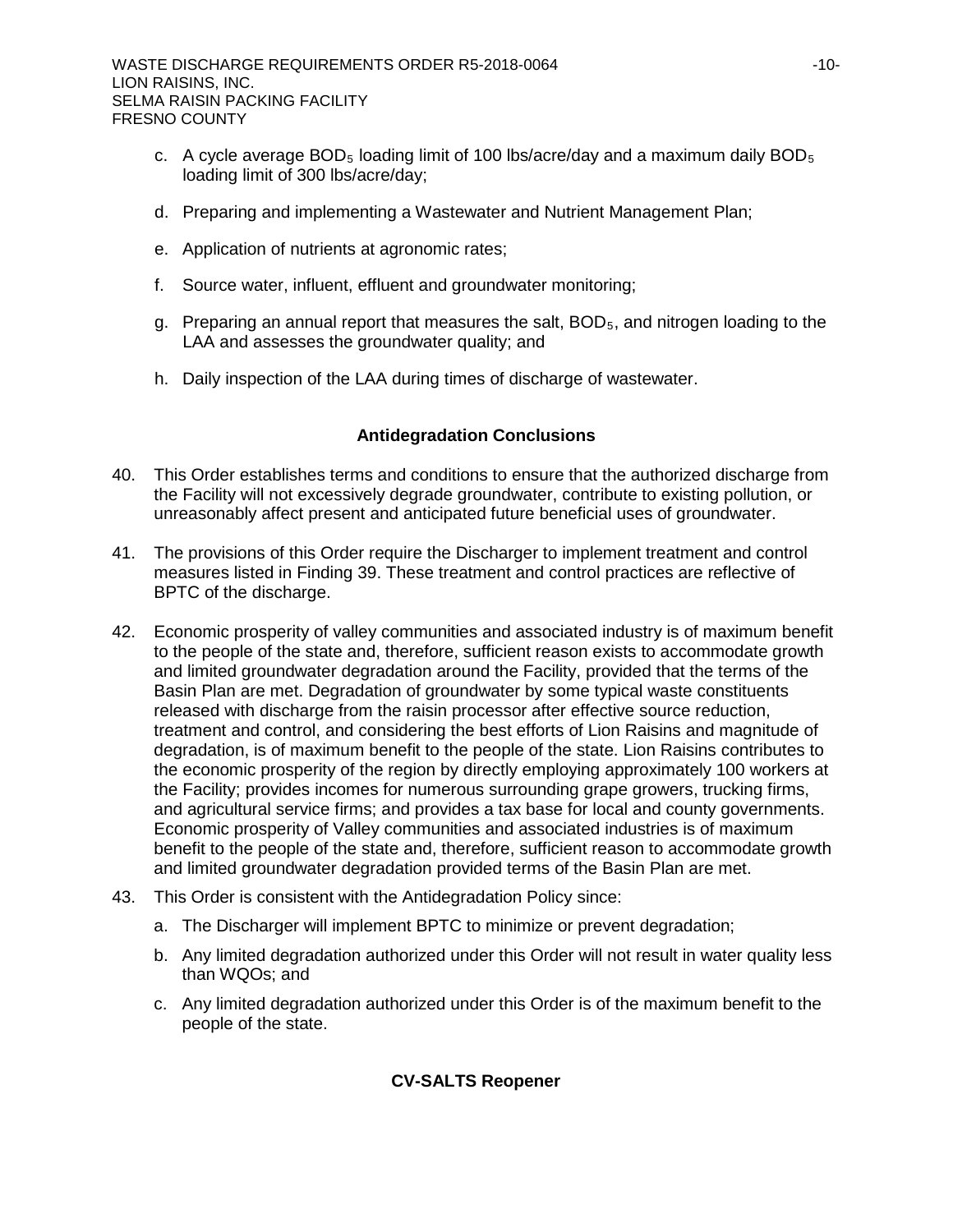- 44. The Central Valley Water Board adopted Basin Plan amendments incorporating new programs for addressing ongoing salt and nitrate accumulation in the Central Valley at its 31 May 2018 Board Meeting. These programs, once effective, could change how the Central Valley Water Board permits discharges of salt and nitrate. For nitrate, dischargers that are unable to comply with stringent nitrate requirements will be required to take on alternate compliance approaches that involve providing replacement drinking water to persons whose drinking water is affected by nitrates. Dischargers could comply with the new nitrate program either individually or collectively with other dischargers. For salinity, dischargers that are unable to comply with stringent salinity requirements would instead need to meet performance-based requirements and participate in a basin-wide effort to develop a long-term salinity strategy for the Central Valley. This Order may be amended or modified to incorporate any newly-applicable requirements.
- 45. The stakeholder-led Central Valley Salinity Alternatives for Long-Term Sustainability (CV-SALTS) initiative has been coordinating efforts to implement new salt and nitrate management strategies. The Board expects dischargers that may be affected by new salt and nitrate management policies to coordinate with the CV-SALTS initiative.

### **CEQA**

46. The prescription of WDRs for an existing facility and operation is exempt from the California Environmental Quality Act (CEQA), Public Resources Code section 21000 et seq., pursuant to section 15301 of the CEQA Guidelines (Cal. Code Regs., tit. 14, § 15000 et seq.). There have been no material changes or expansions at the Facility other than those described the Fresno County Planning Commission's 12 March 1999 Mitigated Negative Declaration for Unclassified Conditional Use Permit No. 2847, which was adopted prior to the previous WDRs Order. Additionally, no adverse water quality impacts will occur, provided the Discharger complies with the terms and conditions of this Order.

### **Other Regulatory Considerations**

- 47. Pursuant to Water Code section 106.3, subdivision (a), it is "the established policy of the state that every human being has the right to safe, clean, affordable, and accessible water adequate for human consumption, cooking, and sanitary purposes." Although this Order is not necessarily subject to Water Code section 106.3 because it does not revise, adopt or establish a policy, regulation or grant criterion (see § 106.3, subd. (b)), it nevertheless promotes that policy by requiring discharges to meet MCLs designed to protect human health and ensure that water is safe for domestic use.
- 48. Based on the threat and complexity of the discharge, the facility is determined to be classified as 2B as defined below:
	- a. Category 2 threat to water quality: "Those discharges of waste that could impair the designated beneficial uses of the receiving water, cause short-term violations of water quality objectives, cause secondary drinking water standards to be violated, or cause a nuisance."
	- b. Category B complexity: "Any discharger not included in Category A that has physical, chemical, or biological treatment systems (except for septic systems with subsurface disposal), or any Class 2 or Class 3 waste management units."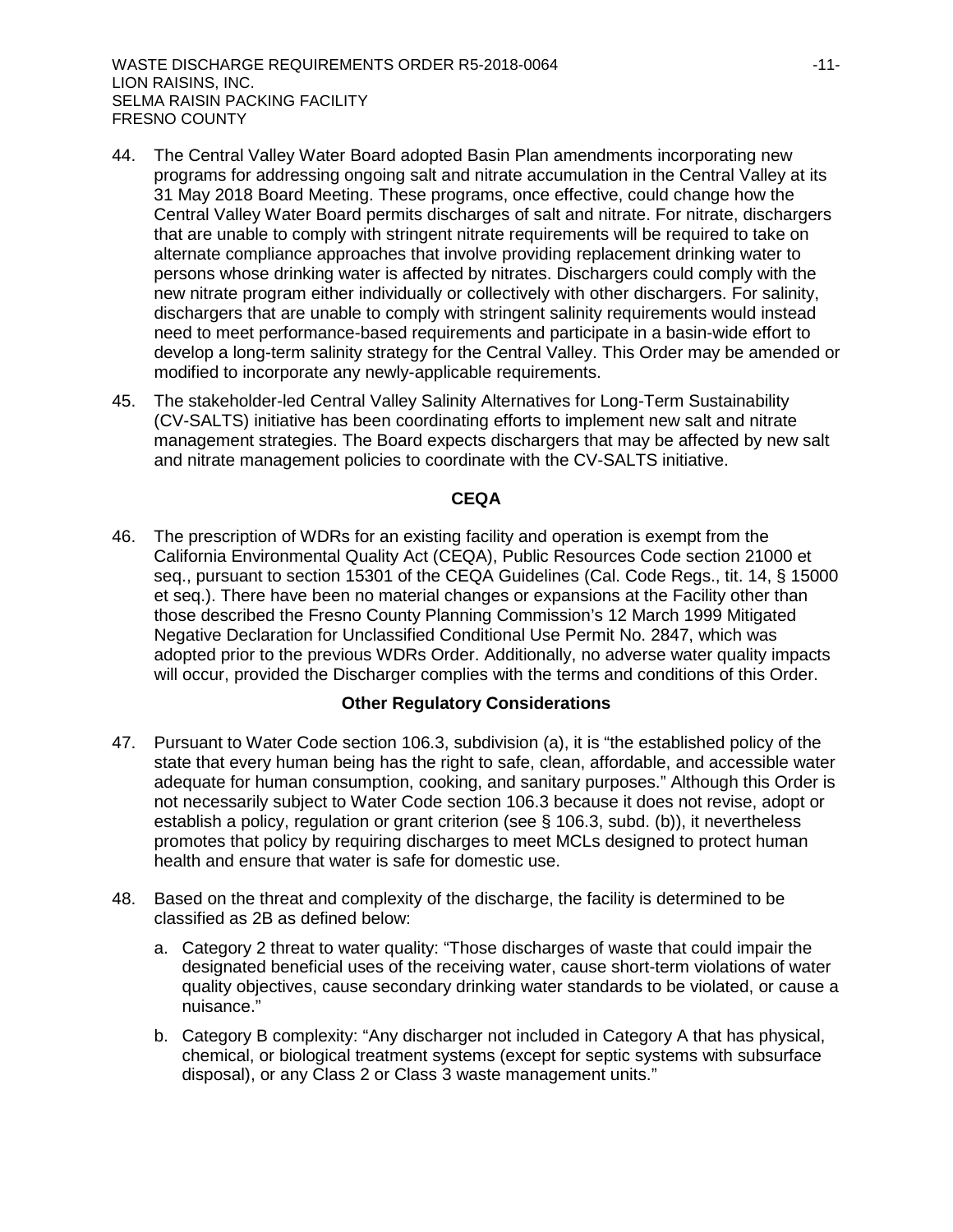- 49. The discharges of waste authorized under this Order, and the associated operation of treatment ponds (as described herein), are exempt from the prescriptive requirements set forth in California Code of Regulations, title 27, section 20000 et seq. (See Cal. Code Regs., tit. 27, § 20090, subd. (a)-(b).)
- 50. Because all stormwater at the Facility is collected and disposed onsite, the Discharger will not be required to obtain coverage under the *Statewide General Permit for Storm Water Discharges Associated with Industrial Activities*, State Water Board Order 2014-0057- DWQ, NPDES Permit No. CAS000001 (Industrial General Permit).
- 51. Water Code section 13267, subdivision (b)(1) provides as follows.

In conducting an investigation … the regional board may require that any person who has discharged, discharges, or … proposes to discharge … shall furnish, under penalty of perjury, technical or monitoring program reports which the board requires. The burden, including costs of these reports, shall bear a reasonable relationship to the need for the reports and the benefits to be obtained from the reports. In requiring those reports, the regional board shall provide the person with a written explanation with regard to the need for the reports, and shall identify the evidence that supports requiring that person to provide the reports.

- 52. Technical reports required under this Order (and per the separately-issued Monitoring and Reporting Program Order No. R5-2018-0064) are necessary to ensure compliance with the WDRs prescribed herein. Additionally, the burden of producing such reports, as estimated by Central Valley Water Board staff, is also reasonably related to the need for such reports.
- 53. Absent promulgation of stricter standards pursuant to Water Code section 13801, Department of Water Resources' standards for the construction and destruction of groundwater wells, per Bulletins 74-90 (June 1991) and 94-81 (Dec. 1981), shall apply to all wells installed or monitored in connection to this Order.
- 53. Statistical data analysis methods outlined in the U.S. Environmental Protection Agency's *Statistical Analysis of Groundwater Monitoring Data at RCRA Facilities, Unified Guidance* (Unified Guidance) are appropriate for determining compliance with Groundwater Limitations of this Order. Depending on the circumstances, other methods may also be appropriate.
- 54. The ability to discharge waste to the waters of the State of California is not a right but a privilege. (see Wat. Code, § 13263, subd. (g).) Accordingly, the adoption of this Order shall not be construed as creating a vested right to continue in any discharges otherwise authorized herein.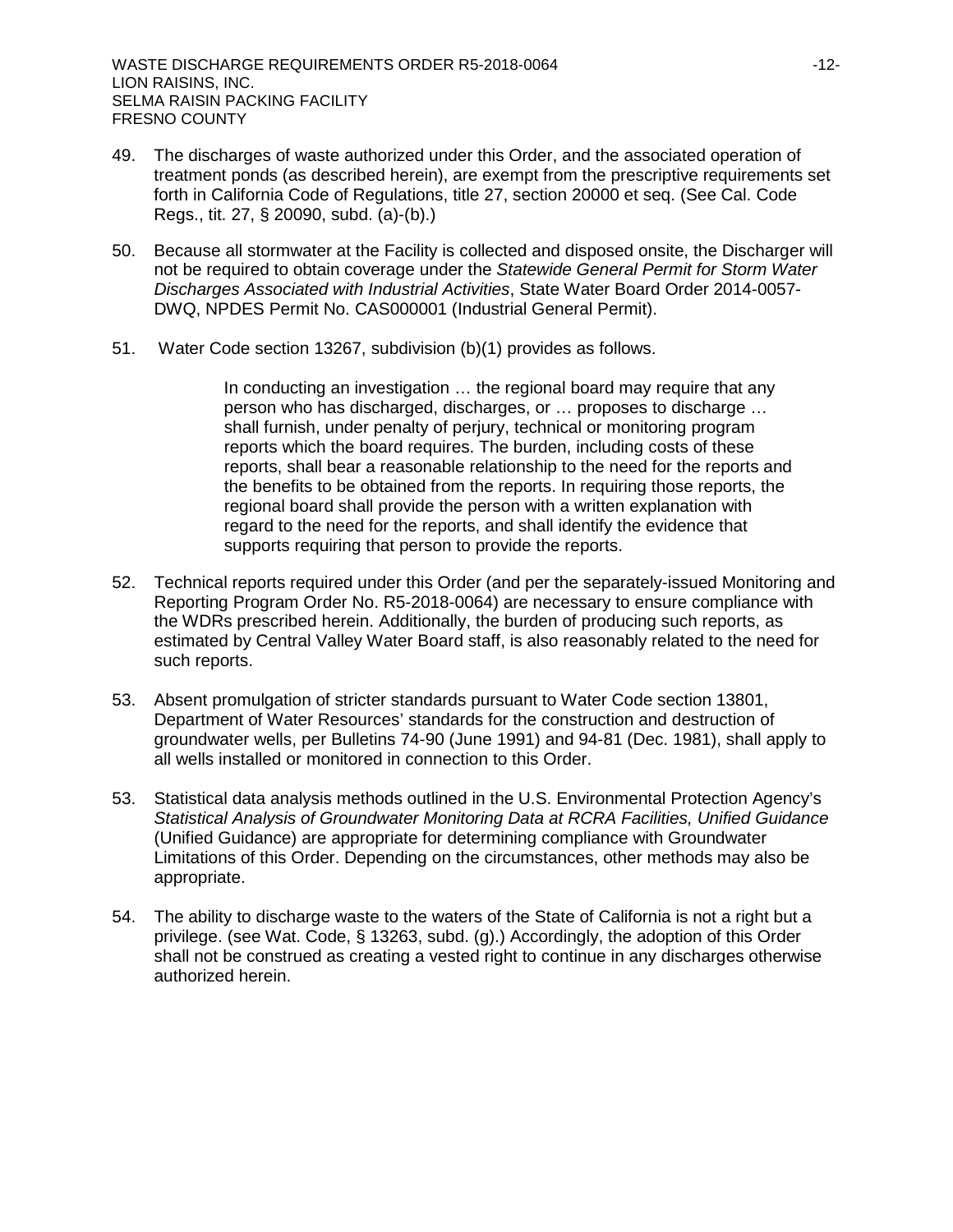## **Public Notice**

- 55. All the above and the supplemental information and details in the attached Information Sheet, which is incorporated by reference herein, were considered in establishing the following conditions of discharge.
- 56. The Discharger and interested agencies and persons have been notified of the Central Valley Water Board's intent to prescribe waste discharge requirements for this discharge, and they have been provided an opportunity to submit written comments and an opportunity for a public hearing.
- 57. All comments pertaining to the discharge were heard and considered in a public hearing.

**IT IS HEREBY ORDERED** that Order 5-00-094 is rescinded; and that, pursuant to Water Code sections 13263 and 13267, Lion Raisins, Inc. (Discharger), its agents, successors, and assigns, in order to meet the provisions contained in Division 7 of the Water Code and regulations promulgated thereunder, shall comply with the following:

## **A. Discharge Prohibitions**

- 1. Discharge of wastes to surface waters or surface water drainage courses is prohibited.
- 2. Discharge of wastewater from the Dehydrator Plant to the Land Application Area (LAA) is prohibited.
- 3. Discharge of waste classified as 'hazardous', as defined in the California Code of Regulations, title 22, section 66261.1 et seq., is prohibited.
- 4. Treatment system bypass of untreated or partially treated waste is prohibited, except as allowed by section E.2 of the Standard Provisions and Reporting Requirements for Waste Discharge Requirements dated 1 March 1991 (SPRRs), incorporated herein.
- 5. Discharge of waste at a location or in a manner different from that described in the Findings herein is prohibited.
- 6. Discharge of toxic substances into any wastewater treatment system or land application area such that biological treatment mechanisms are disrupted is prohibited.
- 7. Application of residual solids to the LAA is prohibited.
- 8. Discharge of domestic wastewater to the process wastewater treatment system and/or LAA is prohibited.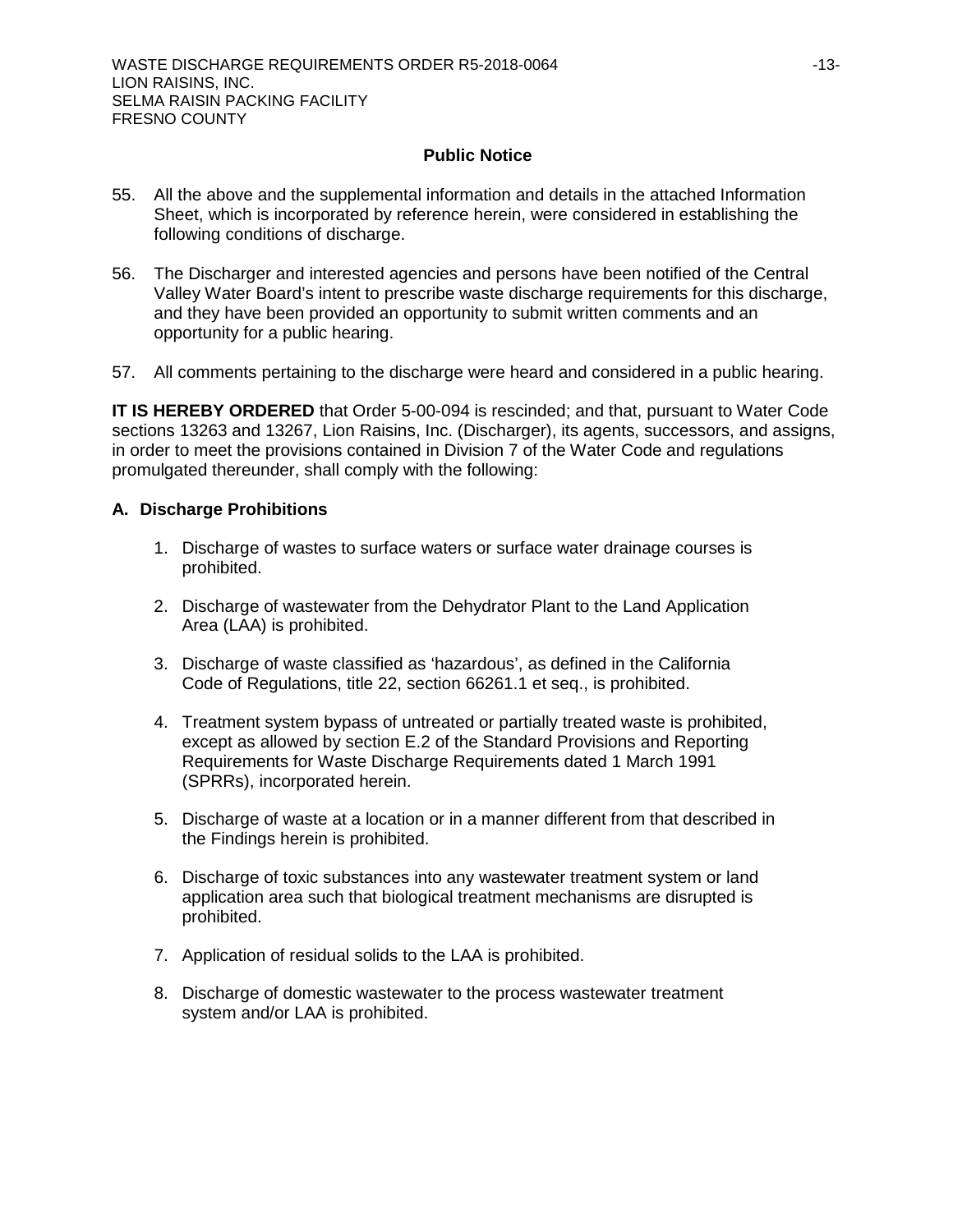## **B. Flow Limitations**

- 1. The wastewater discharge to the LAA shall not exceed the following (monitored at EFF-001):
	- a. A maximum daily flow of 360,000 gallons per day, or
	- b. A total annual flow of 37 million gallons.

## **C. Effluent Limitations**

1. The 12-month rolling average electrical conductivity (EC) of the discharge shall not exceed the 12-month flow-weighted rolling average EC of the source water plus 500 µmhos/cm or 1,000 µmhos/cm, whichever is less.

## **D. Discharge Specifications**

- 1. No waste constituent shall be released, discharged, or placed where it will cause a violation of the Groundwater Limitations of this Order.
- 2. Wastewater treatment, storage, and disposal shall not cause pollution or a nuisance as defined by Water Code section 13050.
- 3. The discharge shall remain within the permitted waste treatment/containment structures and LAA at all times.
- 4. The Discharger shall operate all systems and equipment to optimize the quality of the discharge.
- 5. All conveyance, treatment, storage, and disposal systems shall be designed, constructed, operated, and maintained to prevent inundation or washout due to floods with a 100-year return frequency.
- 6. Discharge to the LAA shall not have a pH less than 6.4, or greater than 8.4. If wastewater is blended with fresh irrigation water, this pH limitation shall apply to the blended water.
- 7. Objectionable odors shall not be perceivable beyond the limits of the property where the waste is generated, treated, and/or discharged at an intensity that creates or threatens to create nuisance conditions.
- 8. Irrigation pipelines, sprinklers, and/or drip irrigation lines used to convey wastewater to the LAA shall be flushed with fresh water after application of wastewater, as needed, to ensure compliance with Discharge Specification D.6.
- 9. All ponds and open containment structures shall be managed to prevent breeding of mosquitoes. Specifically:
	- a. An erosion control program shall be implemented to ensure that small coves and irregularities are not created around the perimeter of the water surface.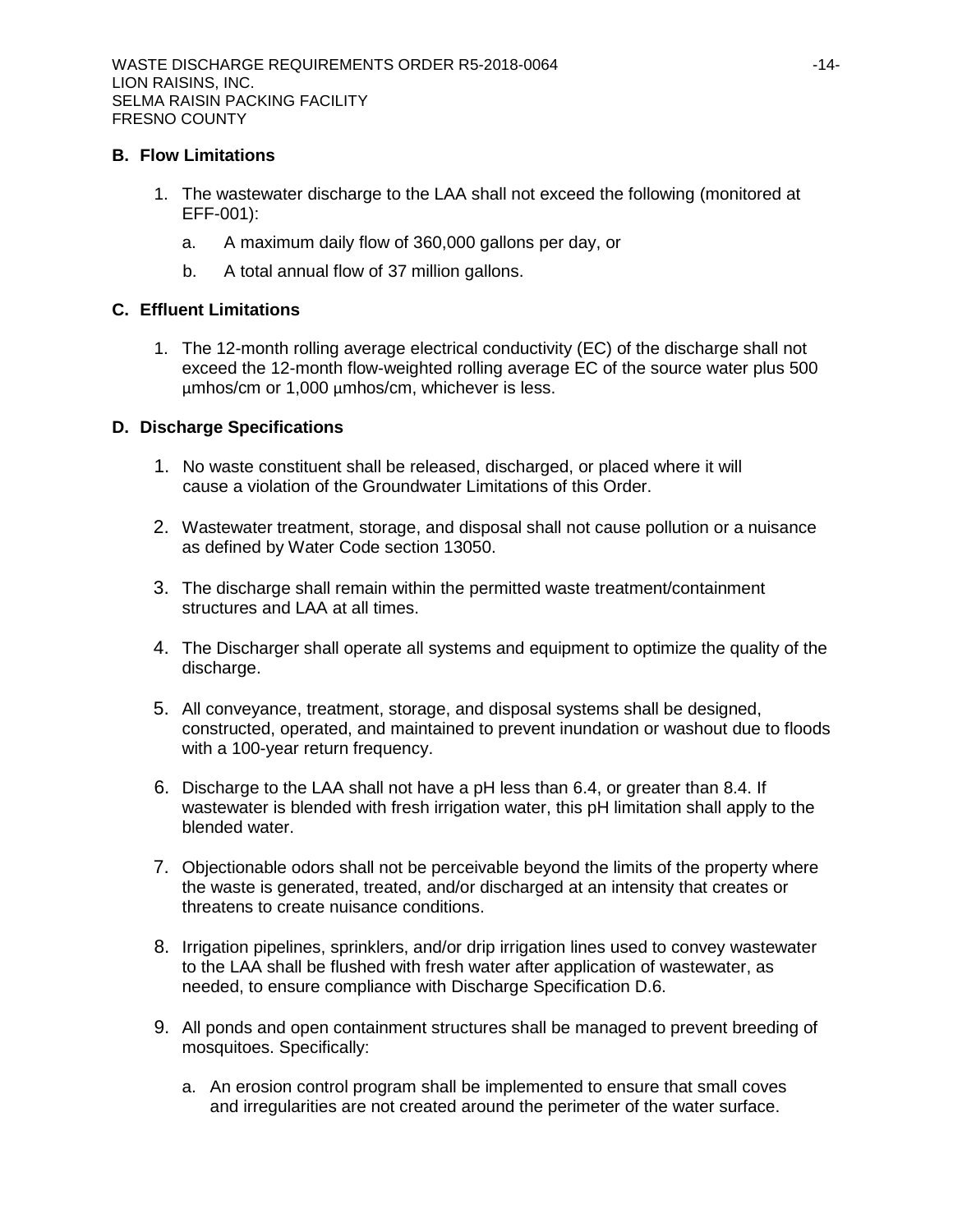- b. Weeds shall be minimized through control of water depth, harvesting, or herbicides.
- c. Dead algae, vegetation, and debris shall not accumulate on the water surface.
- d. The Discharger shall consult and coordinate with the local Mosquito Abatement District to minimize the potential for mosquito breeding as needed to supplement the above measures.
- 10.Newly-constructed or rehabilitated berms or levees (excluding internal berms that separate ponds or control the flow of water within a pond) shall be designed and constructed under the supervision of a California Registered Civil Engineer.
- 11.Storage of residual solids on areas not equipped with means to prevent storm water infiltration or a paved leachate collection system, is prohibited.
- 12.All stockpiled products shall be managed to prevent the creation of nuisance conditions or to prevent erosion that causes discharge of sediment to surface water drainage courses.
- 13.Process wash water used for on-site dust control or landscape irrigation shall be used in a manner that will not cause discharge of eroded sediment in storm water runoff to areas not controlled by the Discharger.

### **E. Land Application Area Specifications**

- 1. For the purposes of this Order, "land application area" (LAA) refers to the discharge area described in Finding 7.
- 2. Crops or other vegetation which may include pasture grasses, native grasses, trees, and/or ornamental landscaping, shall be grown in the LAA. Vegetation shall be selected based on nutrient uptake, consumptive use of water, and irrigation requirements to maximize crop uptake of nutrients.
- 3. The cycle average  $BOD_5$  loading rate shall not exceed 100 lbs/acre/day to the LAA. The cycle average BOD<sub>5</sub> loading rate shall be calculated as determined by the method described in the attached Monitoring and Reporting Program.
- 4. The maximum  $BOD<sub>5</sub>$  loading to the designated disposal area shall not exceed 300 lbs/acre on any one day.
- 5. The resulting effect of the discharge on soil shall not exceed the buffering capacity of the soil profile.
- 6. Application of waste constituents to the LAA shall be at reasonable agronomic rates to preclude creation of a nuisance or unreasonable degradation of groundwater, considering crop, soil, climate and irrigation management system. The annual nutritive loading of the LAA, including nutritive value of organic and chemical fertilizers, and the wastewater, shall not exceed the annual crop demand.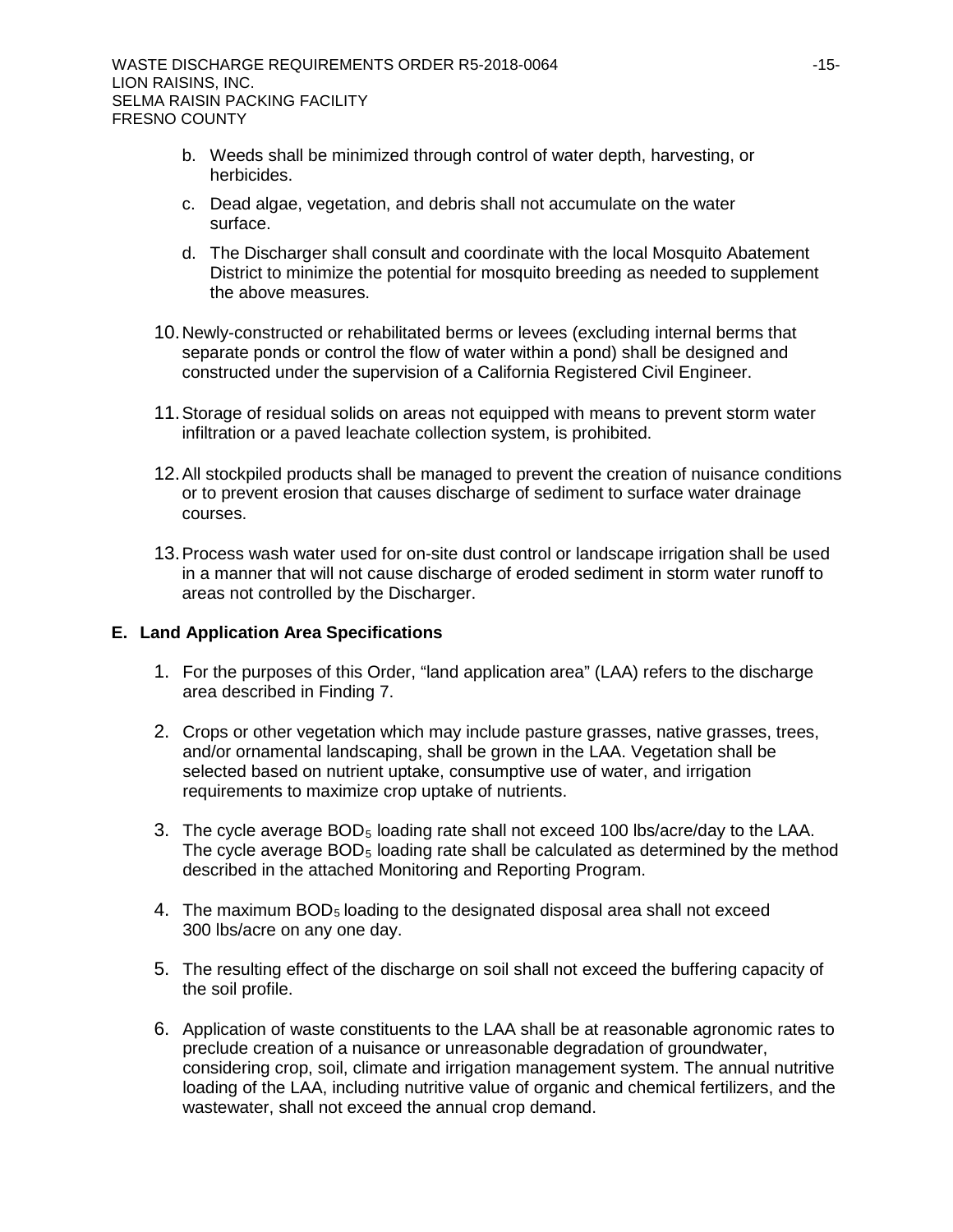- 7. Land application of wastewater shall be managed to minimize erosion.
- 8. The LAA shall be managed to prevent breeding of mosquitoes or other vectors. In particular:
	- a. There shall be no standing water 48 hours after the irrigation ceases;
	- b. Tailwater ditches shall be maintained essentially free of emergent, marginal, or floating vegetation; and
	- c. Low-pressure and unpressurized pipelines and ditches accessible to mosquitos shall not be used to store recycled water.
- 9. Irrigation of the LAA shall occur only when appropriately trained personnel are on duty.
- 10.The LAA should be inspected as frequently as necessary to ensure continuous compliance with the requirements of this Order.
- 11.Spray irrigation with wastewater is prohibited when wind speed (including gusts) exceeds 30 mph.
- 12.Sprinkler heads shall be designed, operated and maintained to create a minimum amount of mist.
- 13.Any runoff of wastewater or irrigation water shall be confined to the LAA or returned to a containment system and shall not enter any surface water drainage course or storm water drainage system.

# **F. Solids Disposal Specifications**

- 1. Sludge, as used in this document, means the solid, semisolid, and liquid organic matter removed from wastewater treatment, settling, and storage vessels or ponds. Solid waste refers to solid inorganic matter removed by screens and soil sediments from washing of unprocessed fruit or vegetables. Except for waste solids originating from meat processing, residual solids means organic food processing byproducts such as culls, pulp, stems, leaves, and seeds that will not be subject to treatment prior to disposal or land application.
- 2. Sludge and solid waste shall be removed from screens, sumps, ponds, and clarifiers as needed to ensure optimal operation and adequate storage capacity.
- 3. Any handling and storage of sludge, solid waste, and residual solids shall be controlled and contained in a manner that minimizes leachate formation and precludes infiltration of waste constituents into soils in a mass or concentration that will violate the groundwater limitations of this Order.
- 4. If removed from the site, sludge, solid waste, and residual solids shall be disposed of in a manner approved by the Executive Officer and consistent with Title 27, division 2. Removal for reuse as animal feed, or land disposal at facilities (i.e., landfills,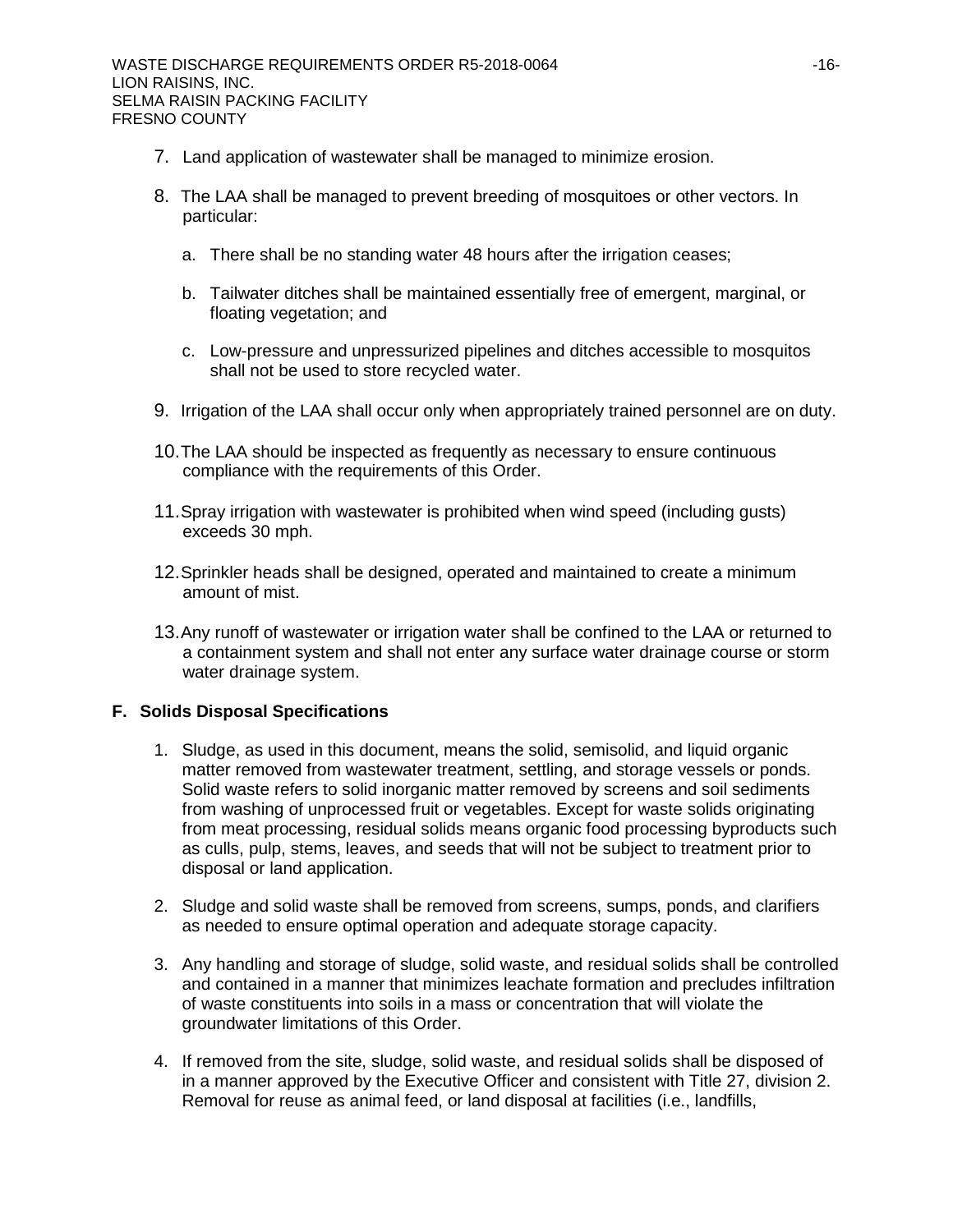composting facilities, soil amendment sites operated in accordance with valid waste discharge requirements issued by a Regional Water Board) will satisfy this specification.

5. Any proposed change in solids use or disposal practice shall be reported in writing to the Executive Officer at least 90 days in advance of the change.

## **G. Groundwater Limitations**

- 1. Release of waste constituents from any treatment unit, storage unit, delivery system or LAA associated with the Facility shall not cause or contribute to groundwater containing constituent concentrations in excess of the concentrations specified below or in excess of natural background quality, whichever is greater.
	- a. Nitrate as nitrogen of 10 mg/L.
	- b. For constituents identified in Title 22 of the California Code of Regulations, the MCLs quantified therein.

## **H. Provisions**

- 1. The Discharger shall comply with Monitoring and Reporting Program (MRP) R5-2018-0064, which is part of this Order, and any revisions thereto as ordered by the Executive Officer. The submittal dates of Discharger self-monitoring reports shall be no later than the submittal date specified in the MRP.
- 2. By **2 August 2019,** the Discharger shall submit a Wastewater and Nutrient Management Plan for Executive Officer approval. At a minimum, the Plan must include;
	- a. Procedures for monitoring Facility operations and discharge;
	- b. Measures to ensure even application of wastewater;
	- c. An action plan to deal with objectionable odors and/or nuisance conditions;
	- d. Supporting data and calculations for monthly and annual water and nutrient balances;
	- e. A discussion on blending of wastewater and supplemental irrigation water; and
	- f. Management practices that will ensure wastewater, irrigation water, and fertilizers are applied at agronomic rates to the LAA.

The objective of the Plan shall be to identify and utilize site specific data to demonstrate that wastewater loading will occur at reasonable agronomic rates that will preclude degradation of groundwater that will exceed water quality objectives and adversely affect beneficial uses.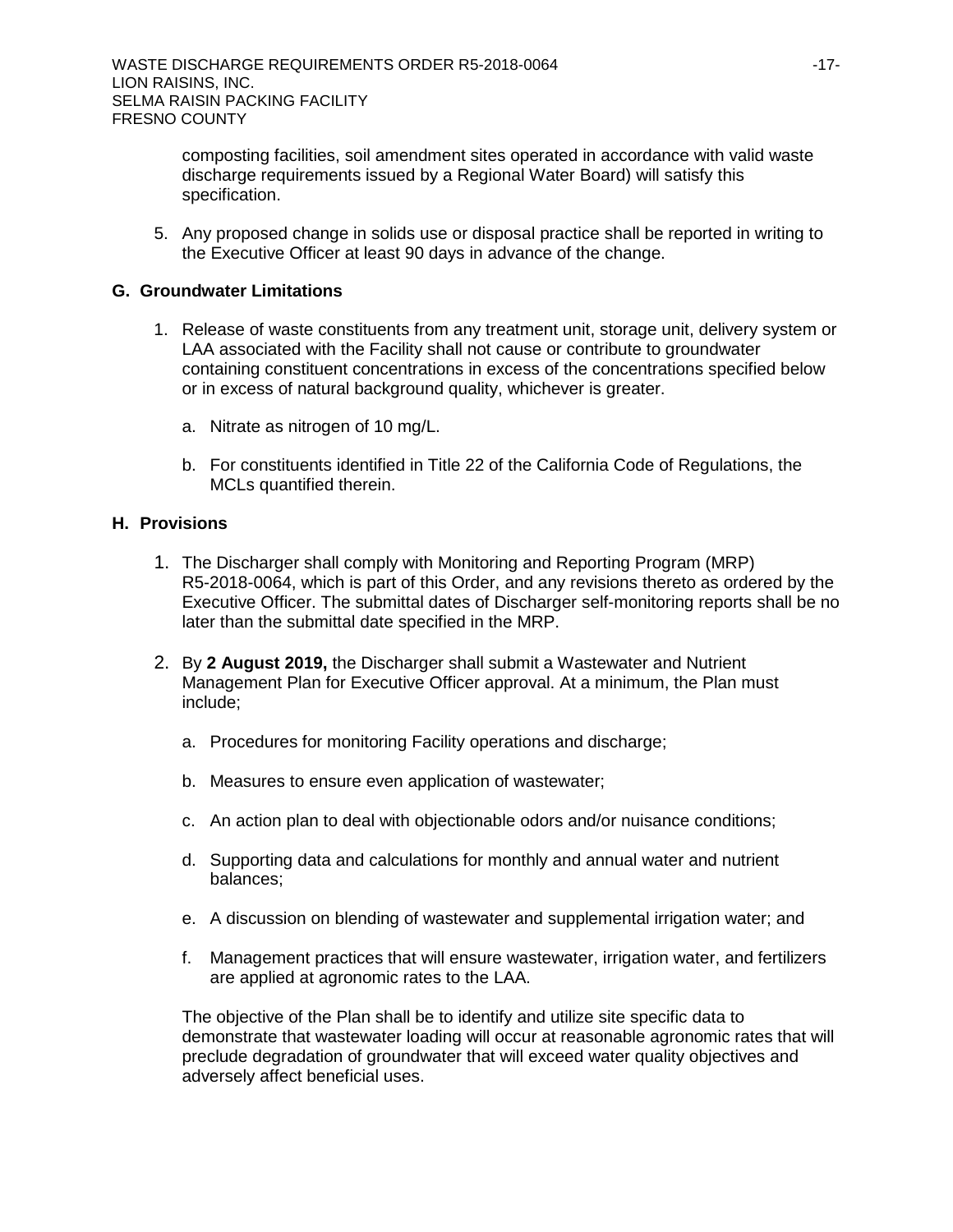- 3. By **2 August 2019**, the Discharger shall submit a Groundwater Limitations Compliance Assessment Plan. The plan shall propose and justify the statistical methods used to evaluate compliance with the groundwater limitations of this Order for the compliance wells and constituents specified in the MRP. Compliance shall be determined using appropriate statistical methods that have been selected based on site-specific information and the Unified Guidance discussed in Finding 53 of this Order. The report shall explain and justify the selection of the appropriate statistical methods.
- 4. In accordance with Business and Professions Code sections 6735, 7835 and 7835.1, engineering and geologic evaluations and judgments shall be performed by or under the direction of registered professionals competent and proficient in the fields pertinent to the required activities. All technical reports specified herein that contain workplans for investigations and studies, that describe the conduct of investigations and studies, or that contain technical conclusions and recommendations concerning engineering and geology shall be prepared by or under the direction of appropriately qualified professional(s), even if not explicitly stated. Each technical report submitted by the Discharger shall bear the professional's signature and stamp.
- 5. The Discharger shall submit the technical reports and work plans required by this Order for consideration by the Executive Officer, and incorporate comments the Executive Officer may have in a timely manner, as appropriate. Unless expressly stated otherwise in this Order, the Discharger shall proceed with all work required by the foregoing provisions by the due dates specified.
- 6. Except as otherwise provided herein, the Discharger shall comply with all applicable sections of the SPRRs.
- 7. The Discharger shall comply with all conditions of this Order, including timely submittal of technical and monitoring reports. On or before each report due date, the Discharger shall submit the specified document to the Central Valley Water Board or, if appropriate, a written report detailing compliance or noncompliance with the specific schedule date and task. If noncompliance is being reported, then the Discharger shall state the reasons for such noncompliance and provide an estimate of the date when the Discharger will be in compliance. The Discharger shall notify the Central Valley Water Board in writing when it returns to compliance with the time schedule. Violations may result in enforcement action, including Central Valley Water Board or court orders requiring corrective action or imposing civil monetary liability, or in revision or rescission of this Order.
- 8. The Discharger shall at all times properly operate and maintain all facilities and systems of treatment and control (and related appurtenances) that are installed or used by the Discharger to achieve compliance with the conditions of this Order. Proper operation and maintenance also includes adequate laboratory controls and appropriate quality assurance procedures. This provision requires the operation of back-up or auxiliary facilities or similar systems that are installed by the Discharger when the operation is necessary to achieve compliance with the conditions of this Order.
- 9. The Discharger shall use the best practicable cost-effective control technique(s) including proper operation and maintenance, to comply with this Order.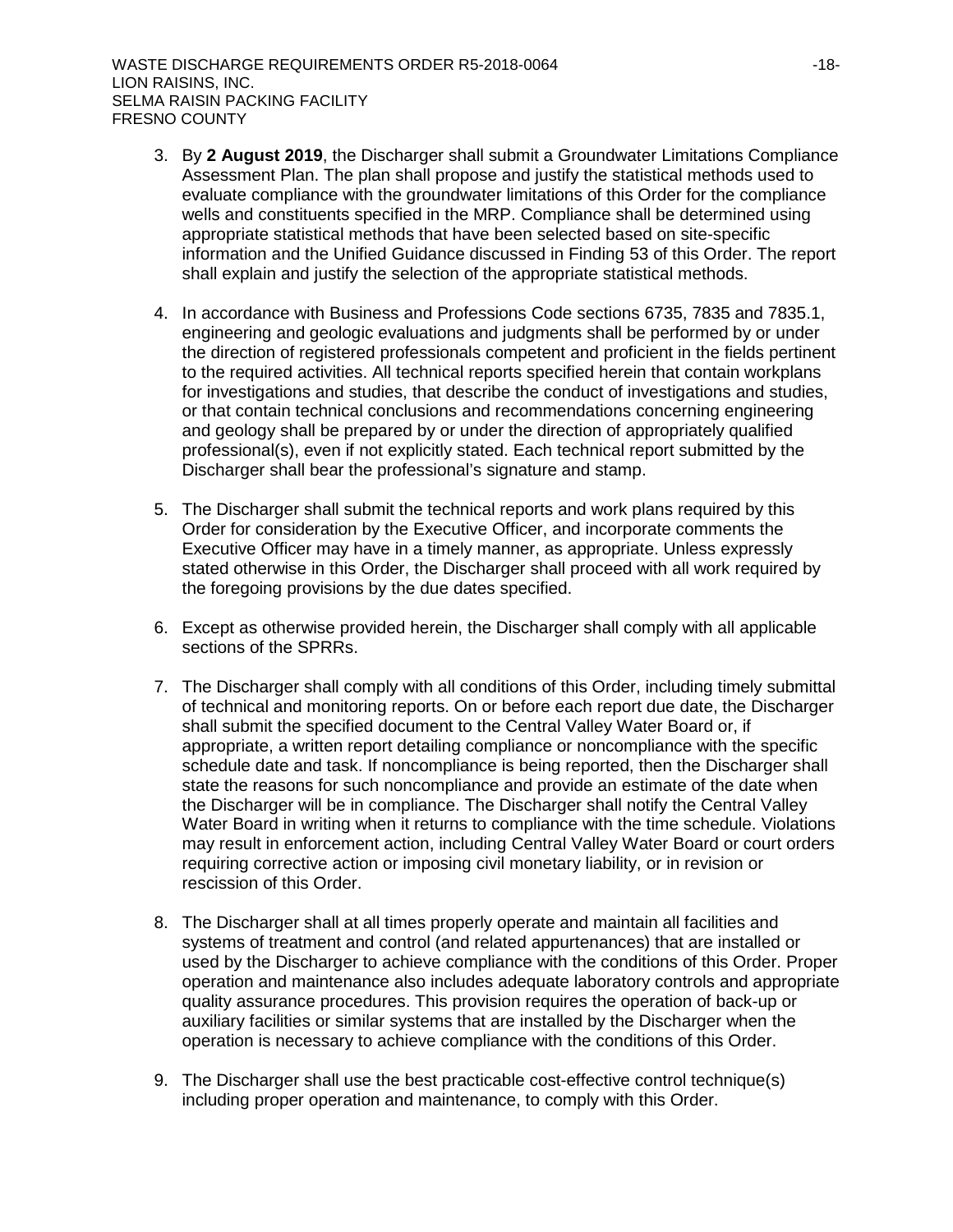- 10. Per the SPRRs, the Discharger shall report promptly to the Central Valley Water Board any material change or proposed change in the character, location, or volume of the discharge.
- 11. In the event that the Discharger reports toxic chemical release data to the State Emergency Response Commission (SERC) pursuant to section 313 of the Emergency Planning and Community Right to Know Act (42 U.S.C. § 11023), the Discharger shall also report the same information to the Central Valley Water Board within 15 days of the report to the SERC.
- 12. In the event of any change in control or ownership of the Facility or LAA, the Discharger must notify the succeeding owner or operator of the existence of this Order by letter, a copy of which shall be immediately forwarded to the Central Valley Water Board.
- 13. To assume operation as Discharger under this Order, the succeeding owner or operator must apply in writing to the Executive Officer requesting transfer of the Order. The request must contain the requesting entity's full legal name, the state of incorporation if a corporation, the name and address and telephone number of the persons responsible for contact with the Central Valley Water Board, and a statement. The statement shall comply with the signatory paragraph of Standard Provision B.3 and state that the new owner or operator assumes full responsibility for compliance with this Order. Failure to submit the request shall be considered a discharge without requirements, a violation of the California Water Code. If approved by the Executive Officer, the transfer request will be submitted to the Central Valley Water Board for its consideration of transferring the ownership of this Order at one of its regularly scheduled meetings.
- 14. A copy of this Order (including Information Sheet, Attachments and SPRRs) and the MRP Order, shall be kept at the Facility for reference by operating personnel. Key operating personnel shall be familiar with their contents.
- 15. The Central Valley Water Board will review this Order periodically and will revise requirements when necessary.

If, in the opinion of the Executive Officer, the Discharger fails to comply with the provisions of this Order, the Executive Officer may refer this matter to the Attorney General for judicial enforcement, may issue a complaint for administrative civil liability, or may take other enforcement actions. Failure to comply with this Order may result in the assessment of Administrative Civil Liability of up to \$10,000 per violation, per day, depending on the violation, pursuant to the Water Code, including sections 13268, 13350 and 13385. The Central Valley Water Board reserves its right to take any enforcement actions authorized by law.

Any person aggrieved by this action of the Central Valley Water Board may petition the State Water Board to review the action in accordance with Water Code section 13320 and Title 23, section 2050 et seq. The State Water Board must receive the petition by 5:00 p.m., 30 days after the date of this Order, except that if the thirtieth day following the date of this Order falls on a Saturday, Sunday, or state holiday, the petition must be received by the State Water Board by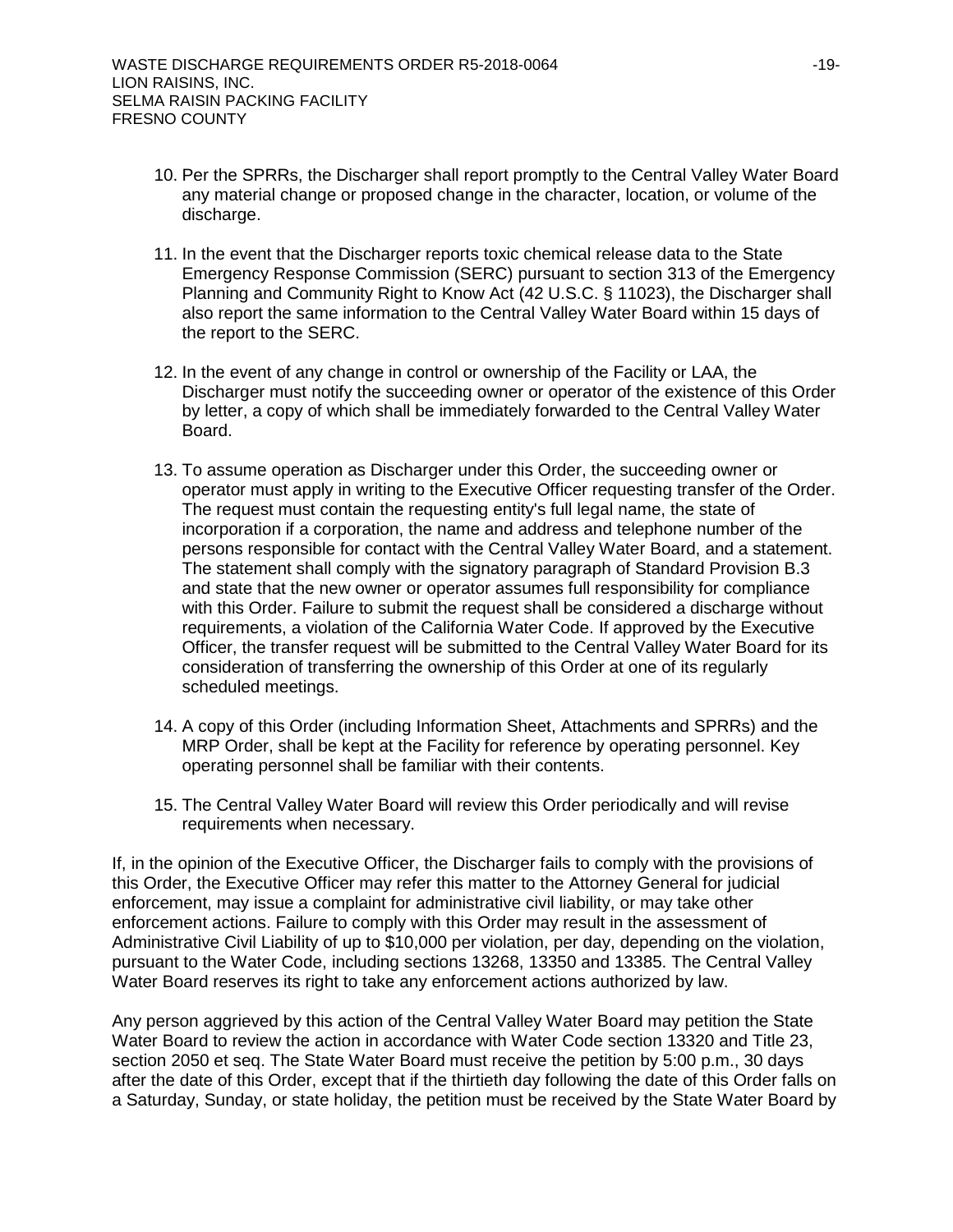5:00 p.m. on the next business day. Copies of the law and regulations applicable to filing petitions may be found on the Internet (at the link below), or will be provided upon request.

[http://www.waterboards.ca.gov/public\\_notices/petitions/water\\_quality](http://www.waterboards.ca.gov/public_notices/petitions/water_quality)

I, PATRICK PULUPA, Executive Officer, hereby certify that the foregoing is a full true, and correct copy of an Order adopted by the California Regional Water Quality Control Board on 2 August 2018.

*ORIGINAL SIGNED BY*

PATRICK PULUPA, Executive Officer

Order Attachments

- Attachment A—Site Vicinity Map
- Attachment B—Facility Map
- Attachment C—Process Flow Schematic
- Monitoring and Reporting Program (MRP) Order
- Information Sheet
- Standard Provisions and Reporting Requirements dated 1 March 1991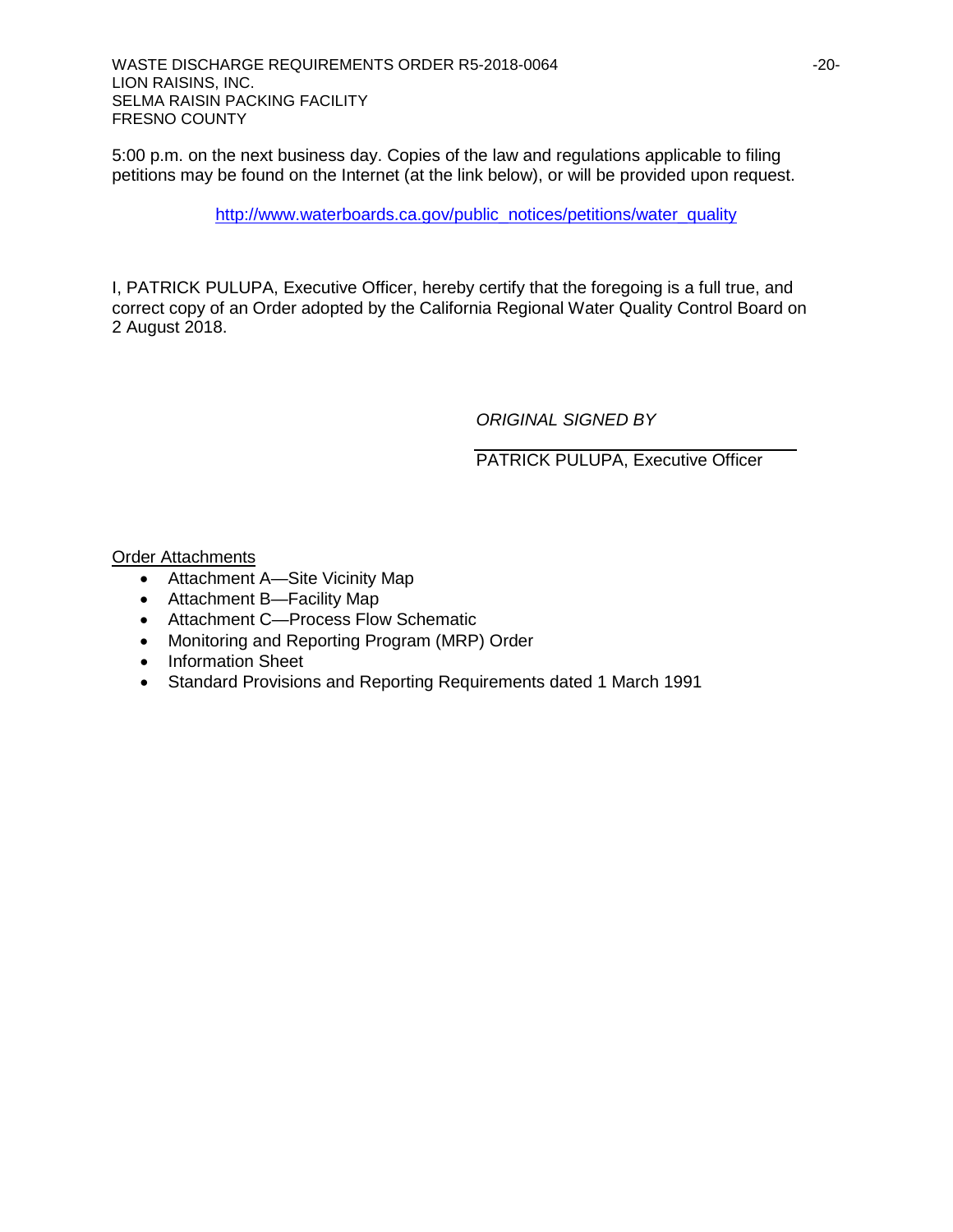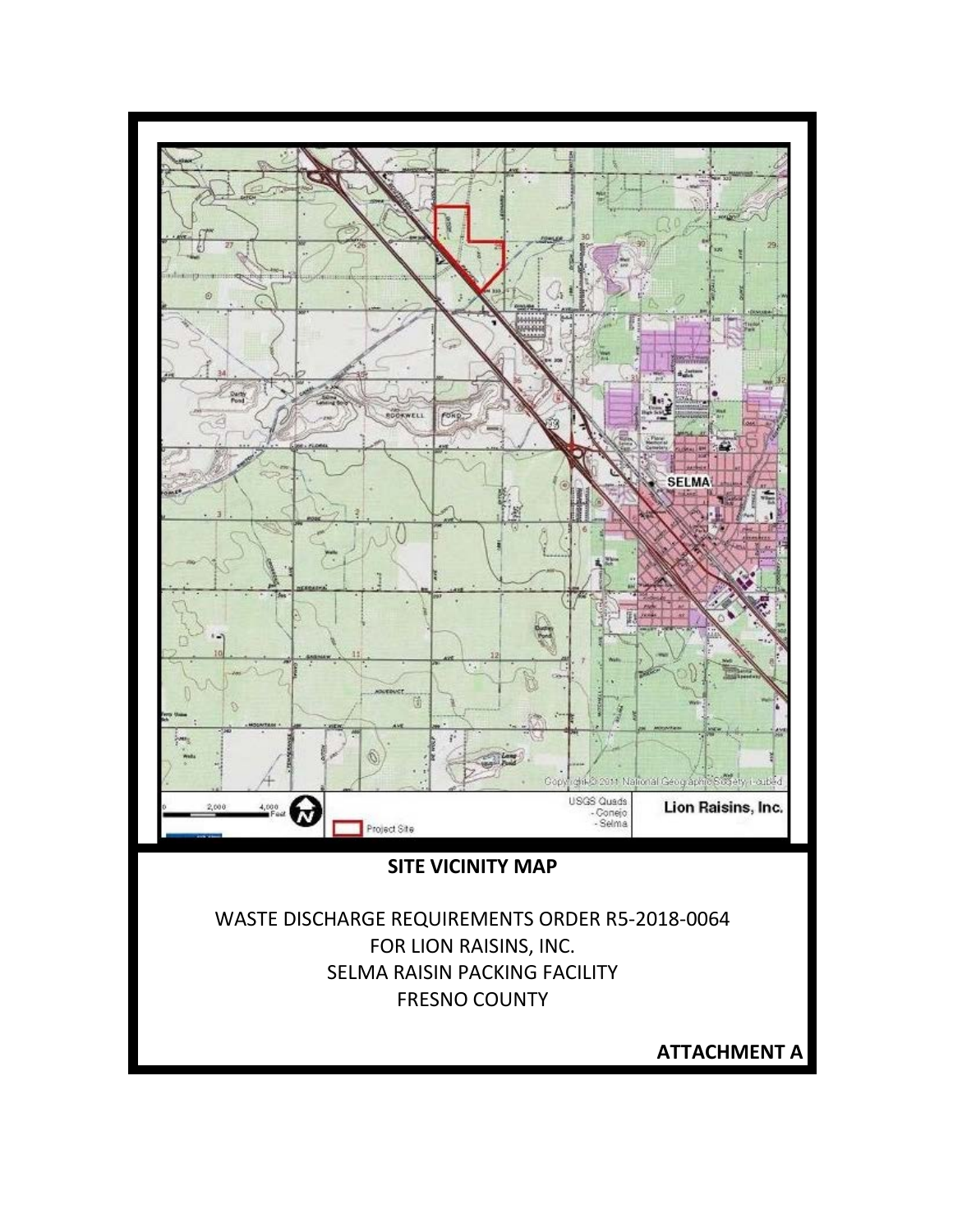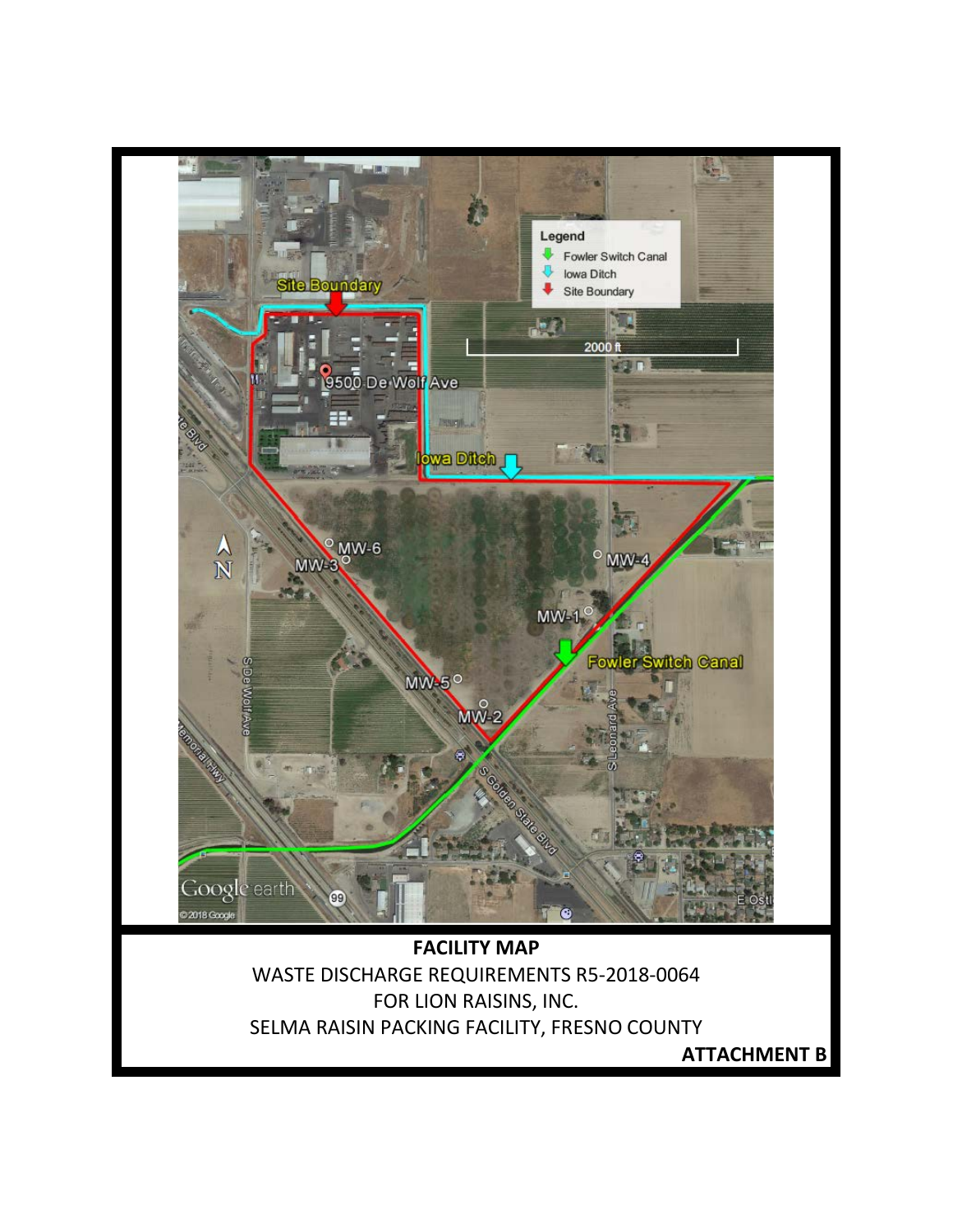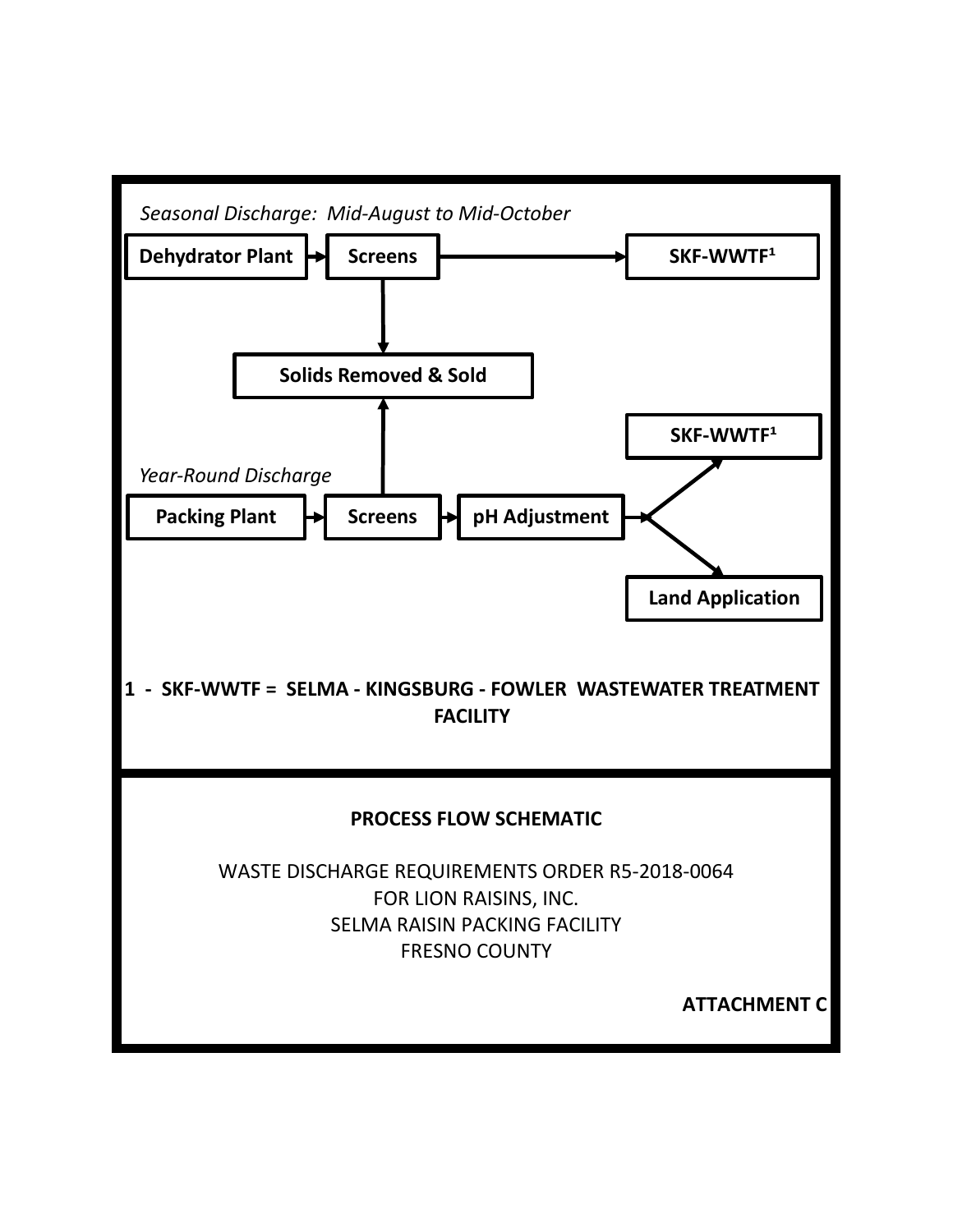## CALIFORNIA REGIONAL WATER QUALITY CONTROL BOARD CENTRAL VALLEY REGION

### MONITORING AND REPORTING PROGRAM R5-2018-0064

FOR

## LION RAISINS, INC. SELMA RAISIN PACKING FACILITY FRESNO COUNTY

This Monitoring and Reporting Program (MRP) is issued pursuant to Water Code section 13267. Lion Raisins, Incorporated (hereafter Lion Raisins or Discharger) shall not implement any changes to this MRP unless and until the Central Valley Regional Water Quality Control Board (Central Valley Water Board) adopts, or the Executive Officer issues, a revised MRP.

The Discharger owns and operates the Selma Raisin Packing Facility (Facility) that is subject to the Waste Discharge Requirements (WDRs) cited herein, and the monitoring reports are necessary to determine compliance with the WDRs.

Pursuant to Water Code section 13267, the Discharger shall implement this MRP and shall submit the monitoring reports described herein.

If monitoring consistently shows no significant variation in magnitude of a constituent concentration or parameter after at least 12 months of monitoring, the Discharger may request this MRP be revised to reduce monitoring frequency. The proposal must include adequate technical justification for reduction in monitoring frequency.

A glossary of terms used in this MRP is included on the last page.

### **I. GENERAL MONITORING REQUIREMENTS**

### **A. FLOW MONITORING**

Hydraulic flow rates shall be measured at the monitoring points specified in this MRP. Central Valley Water Board staff shall approve any proposed changes to flow monitoring locations prior to implementation of the change. All flow monitoring systems shall be appropriate for the conveyance system (i.e., open channel flow or pressure pipeline) and liquid type. Unless otherwise specified, each flow meter shall be equipped with a flow totalizer to allow reporting of cumulative volume as well as instantaneous flow rate. Flow meters shall be calibrated at the frequency recommended by the manufacturer; typically, at least once per year and records of calibration shall be maintained for review upon request.

### **B. MONITORING AND SAMPLING LOCATIONS**

Samples shall be obtained at the monitoring points specified in this MRP. Central Valley Water Board staff shall approve any proposed changes to sampling locations prior to implementation of the change.

The Discharger shall monitor the following locations to demonstrate compliance with the requirements of this Order: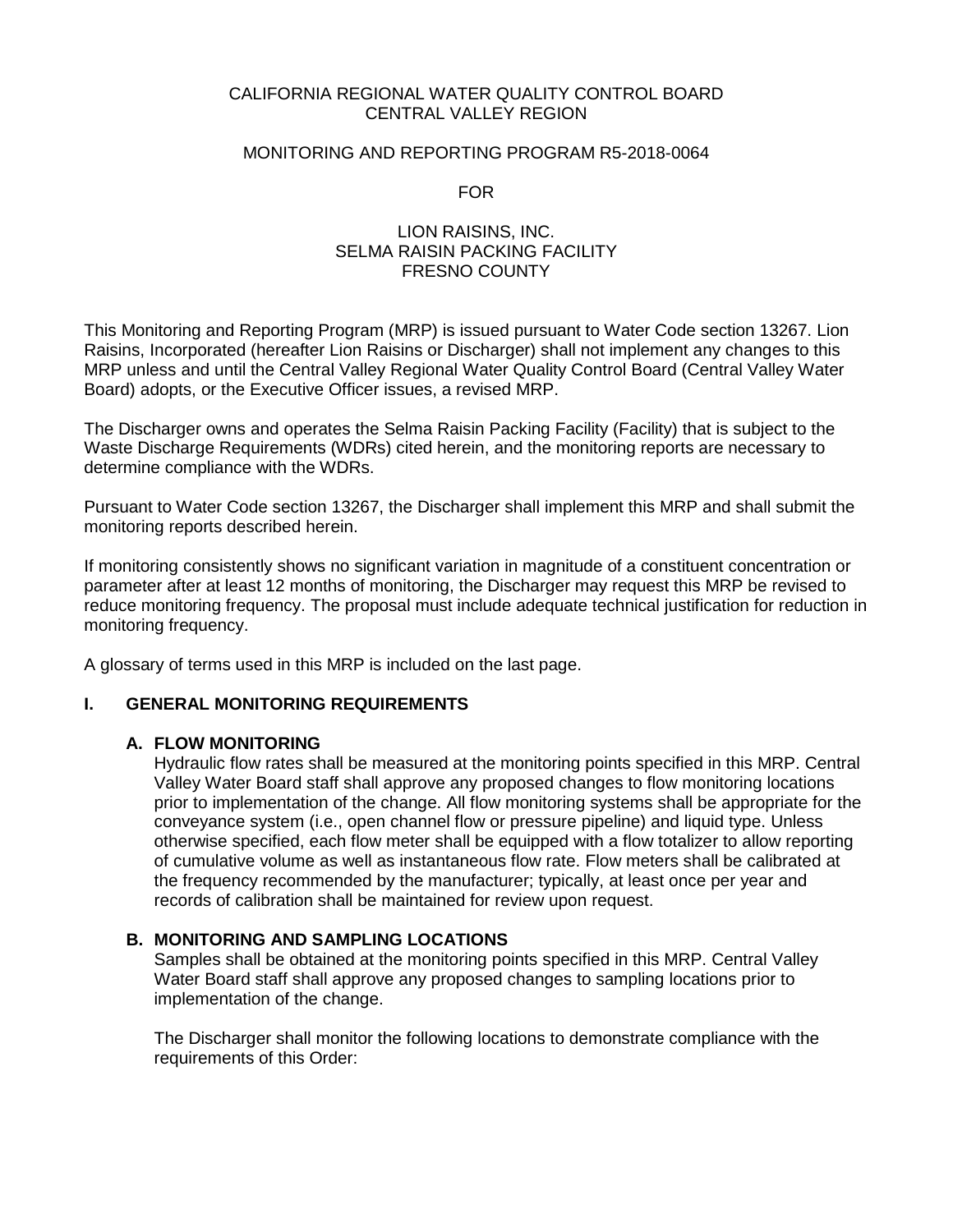| <b>Monitoring Location</b>    | <b>Monitoring Location Description</b>                                                                                                                     |
|-------------------------------|------------------------------------------------------------------------------------------------------------------------------------------------------------|
| <b>Name</b>                   |                                                                                                                                                            |
| <b>INF-001</b>                | Location where a representative sample of the influent (process<br>wastewater) can be obtained prior to treatment (before screening<br>and pH adjustment). |
| <b>EFF-001</b>                | Location where a representative sample of the effluent (process<br>wastewater) can be obtained prior to discharge to the land<br>application area (LAA).   |
| SPL-001, SPL-002              | Existing source water wells and any other source water wells<br>added to the source water well network.                                                    |
| <b>LAA-001</b>                | LAA where the Facility's discharge is applied.                                                                                                             |
| MW-01 through<br><b>MW-06</b> | Groundwater monitoring wells (see Attachment B for locations)<br>and all future wells added to the approved network.                                       |

# **C. SAMPLING AND SAMPLE ANALYSIS**

All samples shall be representative of the volume and nature of the discharge or matrix of material sampled. Except as specified otherwise in this MRP, grab samples will be considered representative of water, wastewater, soil, solids/sludges and groundwater.

The time, date, and location of each sample shall be recorded on the sample chain of custody form. All analyses shall be performed in accordance with the *Standard Provisions and Reporting Requirements for Waste Discharge Requirements*, dated 1 March 1991 (Standard Provisions or SPRRs).

Field test instruments (such as those used to measure pH, temperature, electrical conductivity, dissolved oxygen, wind speed, and precipitation) may be used provided that:

- 1. The operator is trained in proper use and maintenance of the instruments;
- 2. The instruments are field calibrated at the frequency recommended by the manufacturer;
- 3. The instruments are serviced and/or calibrated by the manufacturer at the recommended frequency; and
- 4. Field calibration reports are submitted as described in the "Reporting" section of this MRP.

Laboratory analytical procedures shall comply with the methods and holding times specified in the following (as applicable to the medium to be analyzed):

- *Methods for Organic Chemical Analysis of Municipal and Industrial Wastewater* (EPA);
- *Test Methods for Evaluating Solid Waste* (EPA);
- *Methods for Chemical Analysis of Water and Wastes* (EPA);
- *Methods for Determination of Inorganic Substances in Environmental Samples* (EPA);
- Standard Methods for the Examination of Water and Wastewater (APHA/AWWA/WEF); and
- *Soil, Plant and Water Reference Methods for the Western Region* (WREP 125).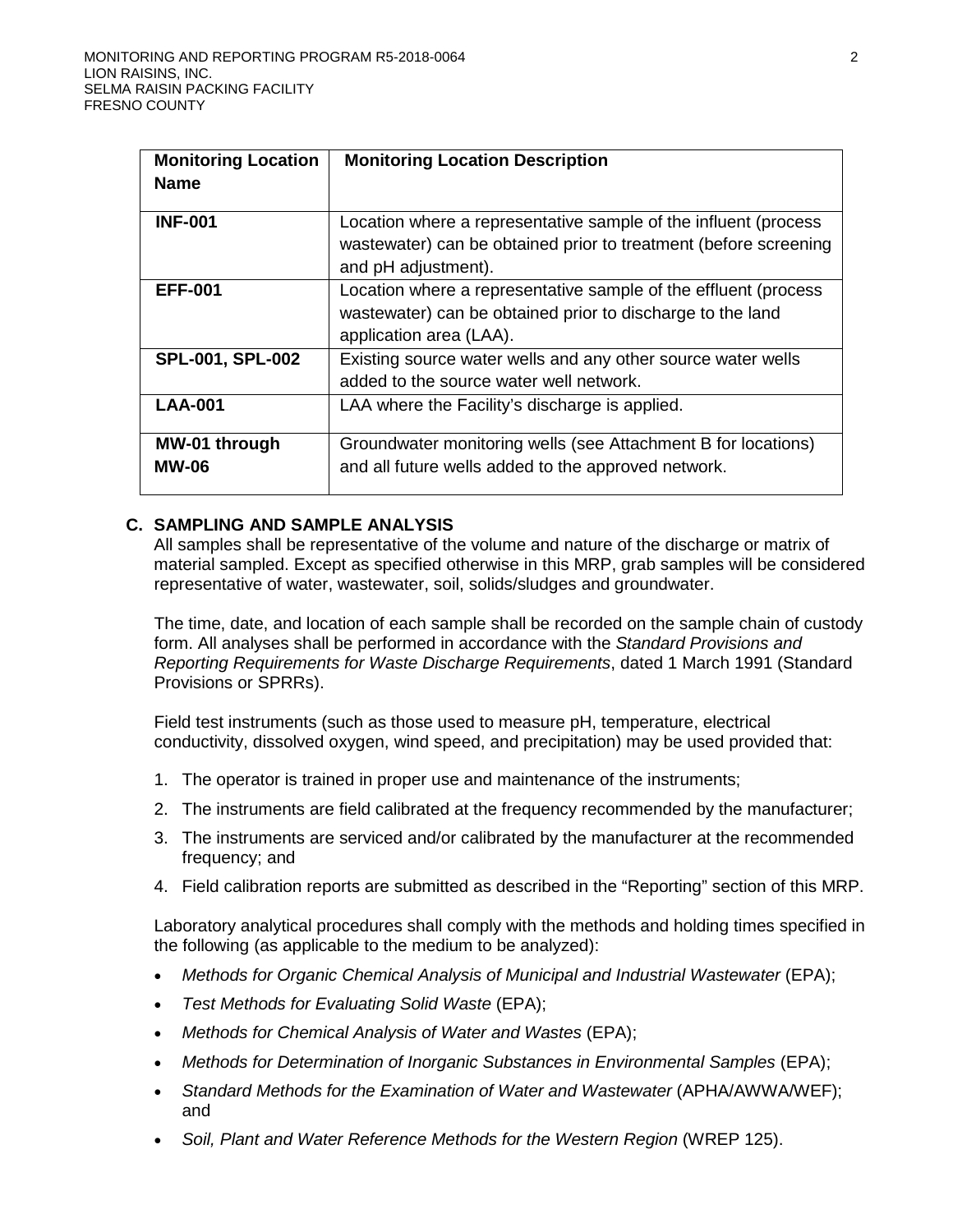Approved editions shall be those that are approved for use by the United States Environmental Protection Agency (EPA) or the State Water Resources Control Board (State Water Board), Division of Drinking Water's Laboratory Accreditation Program (ELAP). The Discharger may propose alternative methods for approval by the Executive Officer. Where technically feasible, laboratory reporting limits shall be lower than the applicable water quality objectives for the constituents to be analyzed.

If monitoring consistently shows no significant variation in a constituent concentration or parameter after at least 12 months of monitoring, the Discharger may request this MRP be revised to reduce monitoring frequency. The proposal must include adequate technical justification for reduction in monitoring frequency. This monitoring program shall remain in effect unless and until a revised MRP is issued.

# **II. SPECIFIC MONITORING REQUIREMENTS**

### **A. INFLUENT MONITORING**

At a minimum, influent shall be monitored as specified below:

| Constituent/Parameter          | Units    | Sample Type | Monitoring<br>Frequency |
|--------------------------------|----------|-------------|-------------------------|
| pH                             | pH Units | Grab        | Weekly                  |
| <b>Electrical Conductivity</b> | umhos/cm | Grab        | Weekly                  |
| <b>Total Dissolved Solids</b>  | mg/L     | Grab        | Quarterly               |

### **B. EFFLUENT MONITORING**

Effluent samples shall be collected at monitoring location EFF-001. Samples should be representative of the volume and nature of the discharge. Time of collection of samples shall be recorded. At a minimum, effluent shall be monitored as specified below:

| Constituent/Parameter          | Units    | Sample Type                | Monitoring<br>Frequency |
|--------------------------------|----------|----------------------------|-------------------------|
| <b>Flow</b>                    | gallons  | Meter Reading <sup>1</sup> | Continuous              |
| BOD <sub>5</sub>               | mg/L     | 24-hour Composite          | Weekly                  |
| рH                             | pH Units | Grab                       | Weekly                  |
| <b>Electrical Conductivity</b> | umhos/cm | 24-hour Composite          | Weekly                  |
| <b>Total Kjeldahl Nitrogen</b> | mg/L     | 24-hour Composite          | <b>Twice Monthly</b>    |
| Nitrate as Nitrogen $(NO3-N)$  | mg/L     | 24-hour Composite          | <b>Twice Monthly</b>    |
| Ammonia as Nitrogen            | mg/L     | 24-hour Composite          | <b>Twice Monthly</b>    |
| <b>Total Nitrogen</b>          | mg/L     | 24-hour Composite          | <b>Twice Monthly</b>    |
| <b>Total Suspended Solids</b>  | mg/L     | 24-hour Composite          | Monthly                 |
| <b>Total Dissolved Solids</b>  | mg/L     | 24-hour Composite          | Monthly                 |
| <b>Fixed Dissolved Solids</b>  | mg/L     | 24-hour Composite          | Monthly                 |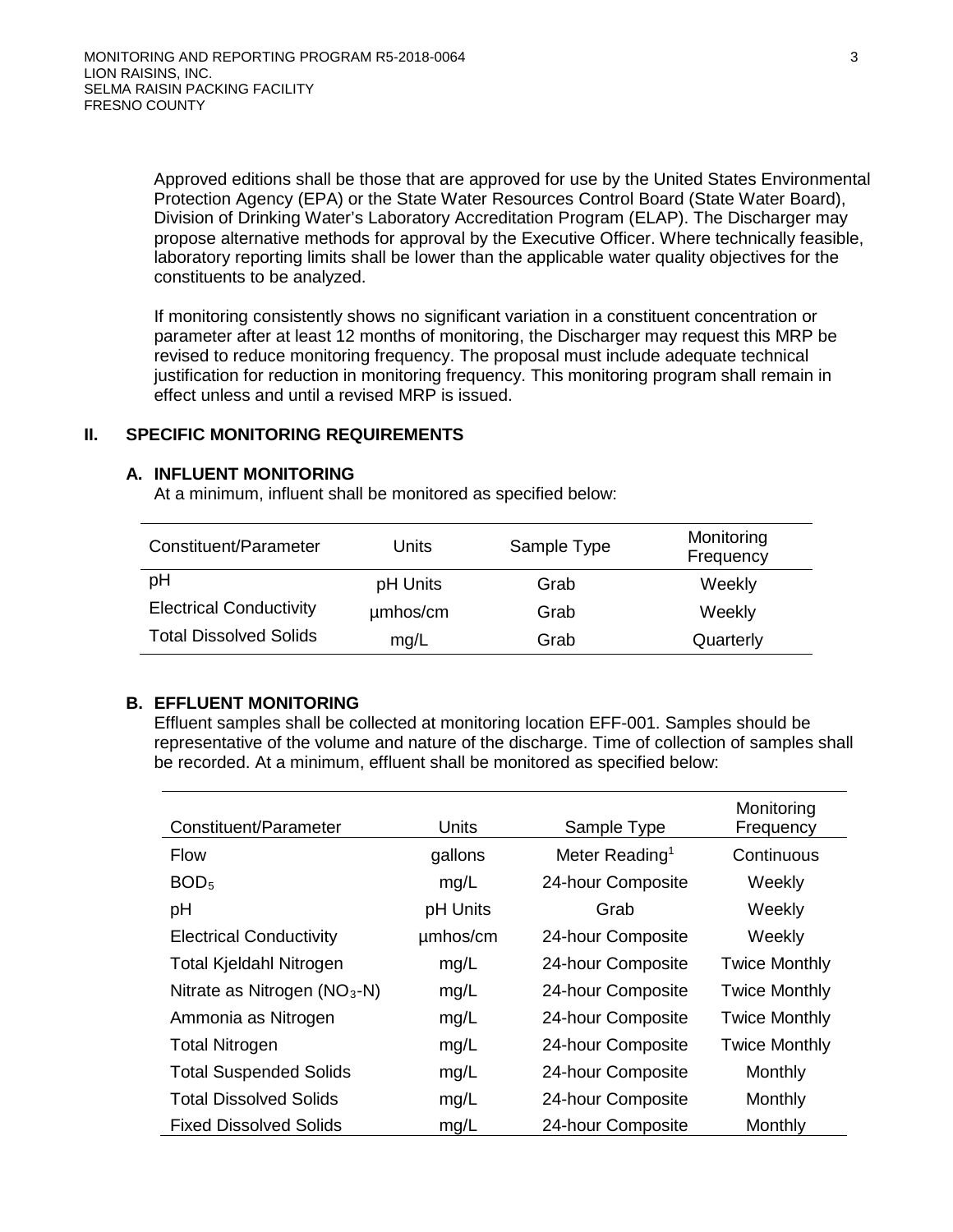| <b>Volatile Dissolved Solids</b> | mq/L | 24-hour Composite | Monthly   |
|----------------------------------|------|-------------------|-----------|
| Standard Minerals <sup>2</sup>   | mq/L | 24-hour Composite | Quarterly |

<sup>1</sup> For continuous analyzers, the Discharger shall report documented routine meter maintenance activities including date, time of day, and duration, in which the analyzer(s) is not in operation.

<sup>2</sup> Standard minerals shall include, at a minimum, the following elements/compounds: arsenic, boron, calcium, chloride, iron, magnesium, manganese, phosphorus, potassium, sodium, sulfate, total alkalinity (including alkalinity series), and hardness.

## **C. LAND APPLICATION AREA MONITORING (LAA-001)**

The Discharger shall inspect the LAA at least once daily prior to and during irrigation events. Evidence of erosion, field saturation, runoff, or the presence of nuisance conditions (i.e., flies, ponding, etc.) shall be noted in the Facility's log book and included as part of the quarterly monitoring report. In addition, the Discharger shall perform the following routine monitoring and loading calculations for each discrete irrigation area within the LAA each day when water is applied. If supplemental irrigation water is used, samples shall be collected from its source (e.g., SPL-001 & SPL-002). The data shall be collected and presented in both graphical (map) and tabular format and shall include the following:

| <b>Frequency</b>                                                                                                                            | <b>Constituent/Parameter</b>                                                                                                                                                                 | Units                                                                                     | SampleType                                                                                           |
|---------------------------------------------------------------------------------------------------------------------------------------------|----------------------------------------------------------------------------------------------------------------------------------------------------------------------------------------------|-------------------------------------------------------------------------------------------|------------------------------------------------------------------------------------------------------|
| Daily <sup>1</sup><br>Daily <sup>1</sup><br>Daily <sup>1</sup><br>Daily <sup>1</sup><br>Daily <sup>1</sup><br>Daily <sup>1</sup><br>Monthly | <b>Application Area</b><br>Wastewater flow<br>Wastewater loading<br>Supplemental Irrigation Flow<br>Supplemental Irrigation Loading<br>Precipitation<br>Total Hydraulic Loading <sup>3</sup> | Acres<br>Gallons<br>Inches/day<br>Gallons<br>Inches/day<br><b>Inches</b><br>Inches/(acre- | Calculated<br>Metered<br>Calculated<br>Metered<br>Calculated<br>Rain gage <sup>2</sup><br>Calculated |
| <b>BOD<sub>5</sub></b> Loading <sup>4</sup>                                                                                                 |                                                                                                                                                                                              | month)                                                                                    |                                                                                                      |
| Daily <sup>1</sup><br>Cycle                                                                                                                 | Day of Application<br>Cycle Average <sup>5</sup>                                                                                                                                             | lbs/acre/day<br>lbs/acre/day                                                              | Calculated<br>Calculated                                                                             |
| Nitrogen Loading <sup>4</sup>                                                                                                               |                                                                                                                                                                                              |                                                                                           |                                                                                                      |
| Annually<br>Annually<br>Annually                                                                                                            | From wastewater<br>From fertilizers<br>From supplemental irrigation<br>water                                                                                                                 | lbs/acre/yr<br>lbs/acre/yr<br>lbs/acre/yr                                                 | Calculated<br>Calculated<br>Calculated                                                               |
| <b>Salt Loading4</b>                                                                                                                        |                                                                                                                                                                                              |                                                                                           |                                                                                                      |
| Annually                                                                                                                                    | From wastewater                                                                                                                                                                              | lbs/acre/yr                                                                               | Calculated                                                                                           |
| Annually                                                                                                                                    | From supplemental irrigation<br>water                                                                                                                                                        | lbs/acre/yr                                                                               | Calculated                                                                                           |
| 1<br>When wastewater is annlied to the LAA                                                                                                  |                                                                                                                                                                                              |                                                                                           |                                                                                                      |

<sup>2</sup><br>National Weather Service or CIMIS data from the nearest weather station is acceptable.<br><sup>3</sup><br>The BOD<sub>5</sub>, salt, and nitrogen loading rates shall be calculated as specified in Section III of this MRP.<br><sup>4</sup><br>A cyclo average i

A cycle average is calculated by taking the pounds of BOD<sub>5</sub> applied to the LAA in a given period, divided by the sum of the total days wastewater was applied plus the number of days of rest (no application of wastewater). For example, a 3-day cycle average would be calculated as follows. Effluent is discharged on the first day at a rate of 300 pounds per acre. No discharge occurs on days 2 and 3 (2 days rest). The BOD<sub>5</sub> cycle average is the pounds per acre applied by the discharge (300 pounds) divided by the total number of days (three). The BOD5 cycle average loading would be 100 lbs per acre per day.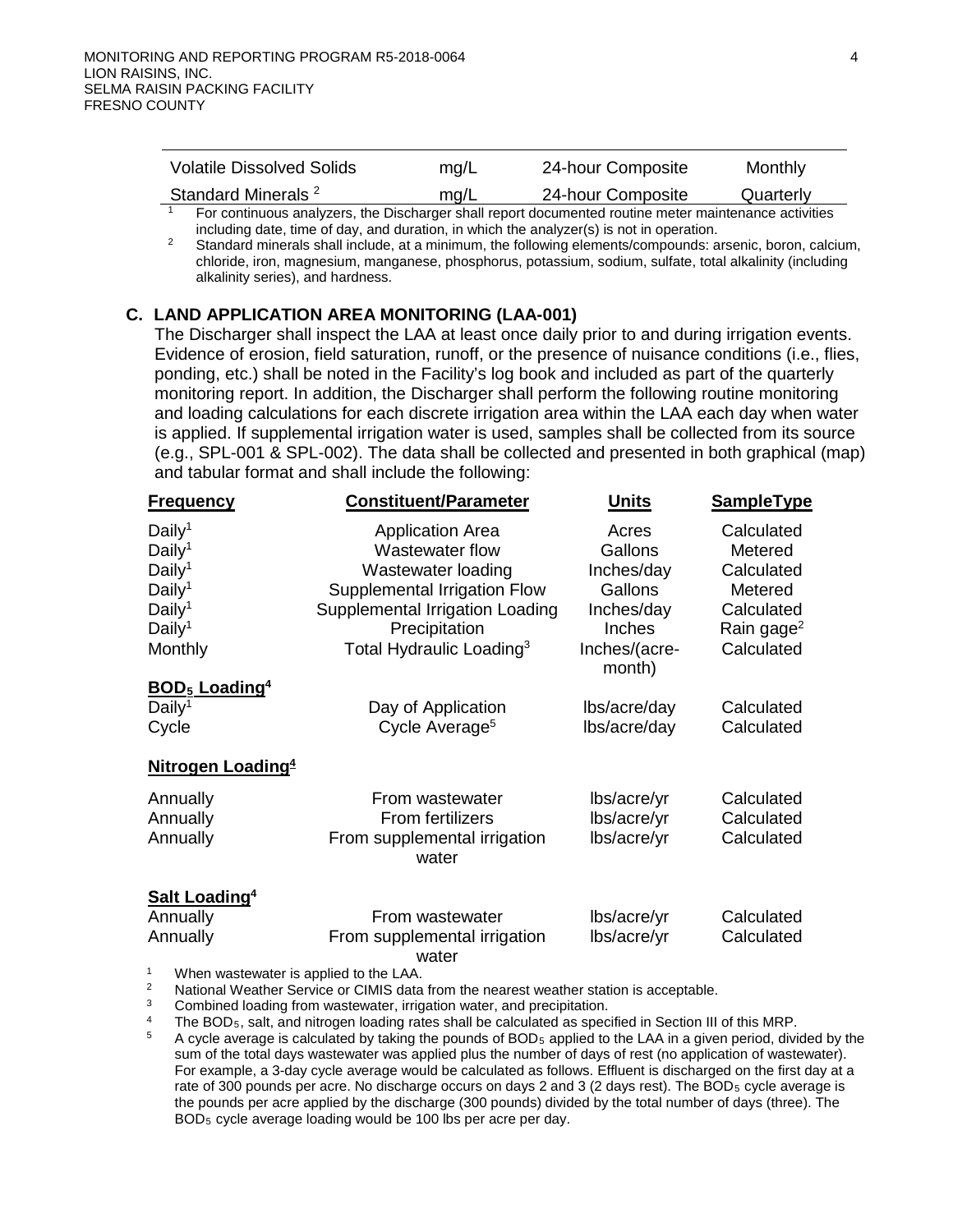# **D. GROUNDWATER MONITORING**

The Discharger shall maintain the groundwater monitoring well network. If a groundwater monitoring well is dry for more than four consecutive sampling events or is damaged, the Discharger shall submit a work plan and proposed time schedule to replace the well. The well shall be replaced following approval of the work plan. Once installed, all new wells shall be added to the groundwater monitoring network. Approximate locations for existing and new monitoring wells are shown in Attachment B. MW-1, MW-2, and MW-3 are existing wells that are currently dry. MW-4, MW-5, and MW-6 were installed between 20 December 2017 and 2 January 2018.

# **Applicability of Groundwater Limitations**

The following table lists all the existing monitoring wells and designates the purpose of each well:

 $MW-1<sup>1</sup>$  MW-2<sup>2</sup> MW-3<sup>2</sup> MW-4<sup>1</sup> MW-5<sup>2</sup> MW-6<sup>2</sup>

<sup>1</sup> Background Monitoring Well

<sup>2</sup> Compliance Monitoring Well

# **Groundwater Sampling and Analysis**

Prior to purging or sampling, the groundwater depth shall be measured in each well to the nearest 0.01 feet. Groundwater elevations shall then be calculated to determine groundwater gradient and flow direction.

Low or no-purge sampling methods are acceptable, if described in an approved Sampling and Analysis Plan. Otherwise, each monitoring well shall be purged of at least 3 to 5 casing volumes until pH, electrical conductivity and turbidity have stabilized prior to sampling. Groundwater monitoring for all monitoring wells shall include, at a minimum, the following:

| Constituent/Parameter              | Units       | Sample Type | Monitoring<br>Freq. |
|------------------------------------|-------------|-------------|---------------------|
| Depth to Groundwater <sup>1</sup>  | $0.01$ feet | Measurement | Quarterly           |
| Groundwater Elevation <sup>1</sup> | $0.01$ feet | Calculation | Quarterly           |
| Gradient <sup>1</sup>              | feet/feet   | Calculation | Quarterly           |
| Gradient Direction <sup>1</sup>    | degrees     | Calculation | Quarterly           |
| рH                                 | pH Units    | Grab        | Quarterly           |
| Total Kjeldahl Nitrogen            | mg/L        | Grab        | Quarterly           |
| Nitrate as Nitrogen                | mg/L        | Grab        | Quarterly           |
| <b>Total Nitrogen</b>              | mg/L        | Grab        | Quarterly           |
| <b>Total Dissolved Solids</b>      | mg/L        | Grab        | Quarterly           |
| <b>Electrical Conductivity</b>     | umhos/cm    | Grab        | Quarterly           |
| Standard Minerals <sup>2</sup>     | mg/L        | Grab        | Quarterly           |

<sup>1</sup> Groundwater elevations shall be determined based on depth-to-water measurements using a surveyed elevation reference point on the well casing.

Standard Minerals shall include, at a minimum, the following: arsenic, boron, calcium, chloride, iron, manganese, magnesium, potassium, sodium, sulfate, total alkalinity (including alkalinity series), and hardness.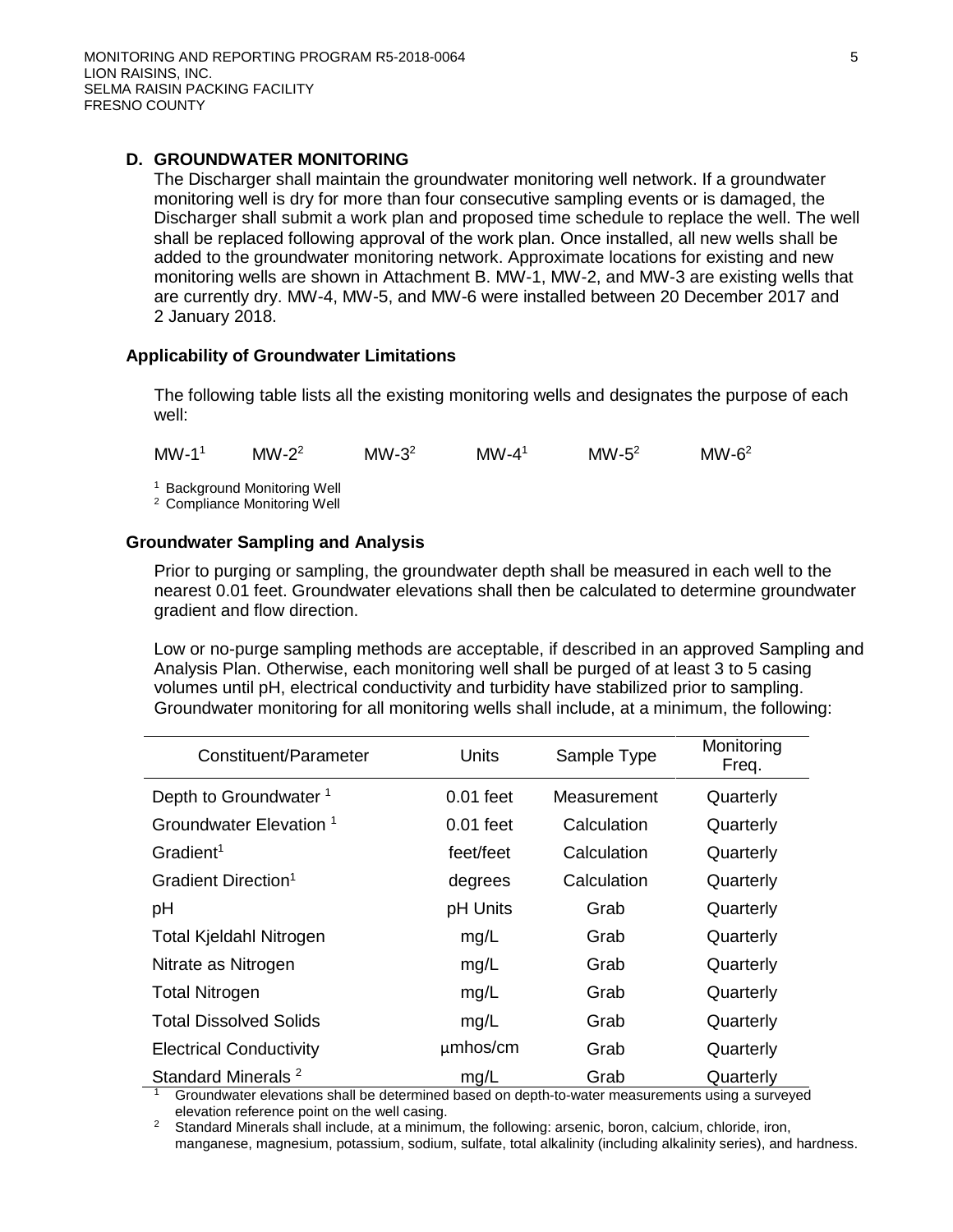Samples for metals (including iron, manganese, and arsenic) shall be filtered prior to preservation and digestion using a 0.45-micron filter.

## **E. RESIDUAL SOLIDS MONITORING**

The Discharger shall monitor the residual solids generated and disposed of on a monthly basis. The following shall be monitored and reported:

- 1. Volume of Solids Generated. Solids may include pomace, seeds, stems, diatomaceous earth, screenings, pond solids, and sump solids, or other material.
- 2. Volume of Solids Disposed of Off-site. Describe the disposal method (e.g. animal feed, land application, off-site composting, landfill, etc.); the amount disposed (tons); and the name of the hauling company.
- 3. Volume of Solids Disposed On-site. The Discharger is prohibited by the WDRs to dispose of solids on-site.

## **F. WATER SUPPLY MONITORING**

A sampling station shall be established where a representative sample of the source water supply can be obtained. If the source water is from more than one well, the results shall also be presented as a flow-weighted average of all the wells used. Water supply monitoring shall include at least the following:

| Constituent/Parameter          | Units    | <b>Monitoring Frequency</b> |
|--------------------------------|----------|-----------------------------|
| <b>Total Dissolved Solids</b>  | mg/L     | Quarterly                   |
| <b>Fixed Dissolved Solids</b>  | mg/L     | Quarterly                   |
| Volatile Dissolved Solids      | mg/L     | Quarterly                   |
| <b>Electrical Conductivity</b> | umhos/cm | Quarterly                   |
| <b>Total Nitrogen</b>          | mg/L     | Quarterly                   |
| Nitrate as Nitrogen            | mg/L     | Quarterly                   |
| <b>Total Kjeldahl Nitrogen</b> | mg/L     | Quarterly                   |
| Standard Minerals <sup>1</sup> | mg/L     | Annually                    |

Standard Minerals shall include, at a minimum, the following: arsenic, boron, calcium, chloride, iron, magnesium, manganese, potassium, sodium, sulfate, total alkalinity (including alkalinity series), and hardness.

### **III. REPORTING REQUIREMENTS**

All monitoring reports should be converted to a searchable Portable Document Format (PDF) and submitted electronically. Documents that are less than 50MB should be emailed to*: [centralvalleyfresno@waterboards.ca.gov](mailto:centralvalleyfresno@waterboards.ca.gov)*.

Documents that are 50 MB or larger should be transferred to a CD, DVD, or flash drive and mailed to the following address: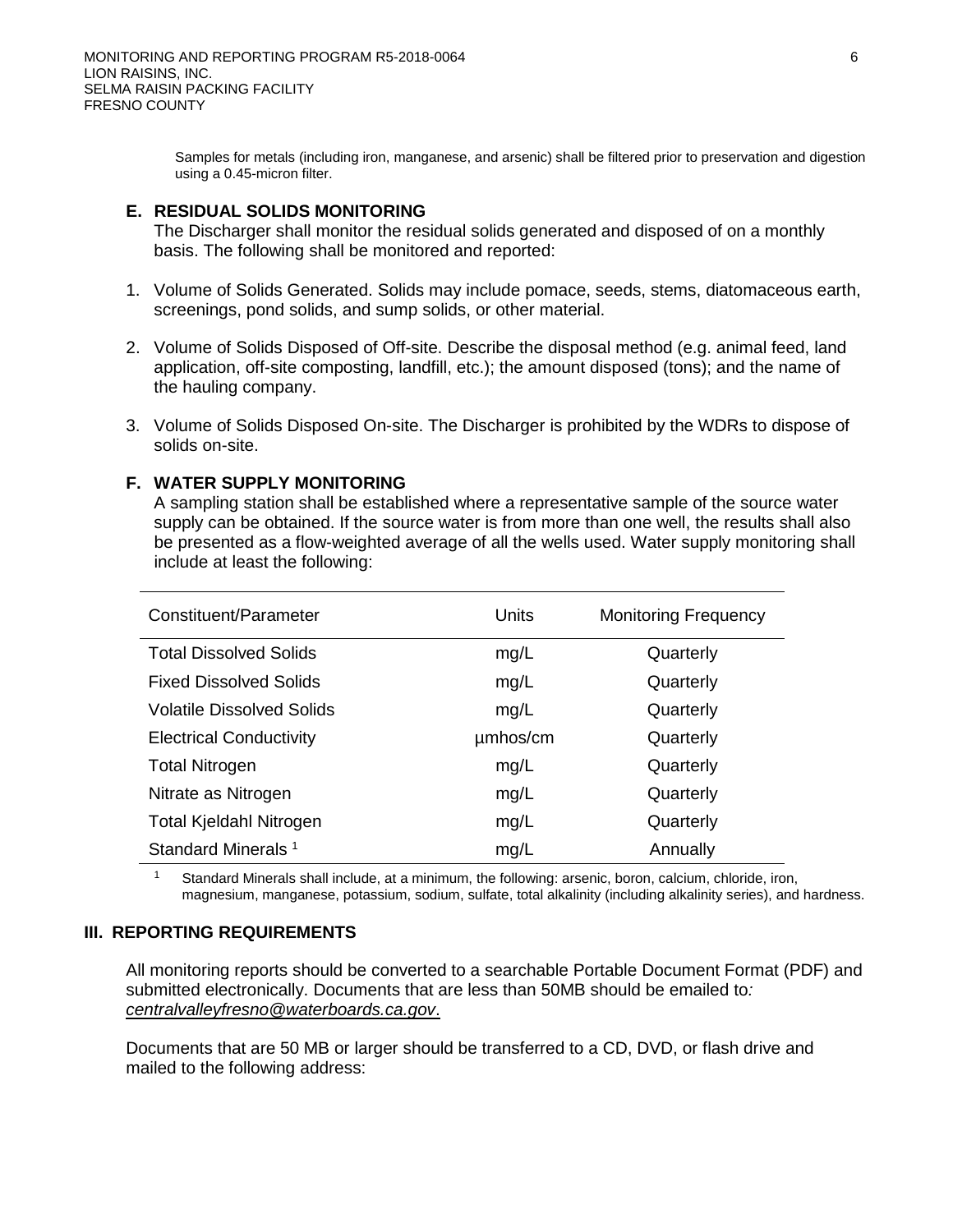MONITORING AND REPORTING PROGRAM R5-2018-0064 **7 7** LION RAISINS, INC. SELMA RAISIN PACKING FACILITY FRESNO COUNTY

Central Valley Regional Water Quality Control Board Region 5 – Fresno Office 1685 "E" St. Fresno, California 93706

To ensure that your submittal is routed to the appropriate staff person, the following information should be included in the body of the email or transmittal sheet:

Program: Non-15, WDID:5D102027001, Facility: Lion Raisins, Inc., Selma Raisin Packing Facility Order: R5-2018-0064 County: Fresno Place ID: 256255

**A transmittal letter shall accompany each monitoring report.** The letter shall include a discussion of all violations of the WDRs and this MRP during the reporting period and actions taken or planned for correcting each violation. If the Discharger has previously submitted a report describing corrective actions taken and/or a time schedule for implementing the corrective actions, reference to the previous correspondence will be satisfactory. Pursuant to Section B.3 of the Standard Provisions and General Reporting Requirements, the transmittal letter shall contain a statement by the Discharger or the Discharger's authorized agent certifying under penalty of perjury that the report is true, accurate and complete to the best of the signer's knowledge.

In reporting monitoring data, the Discharger shall arrange the data in tabular form so that the date, sample type (e.g., effluent, groundwater, etc.), and reported analytical result for each sample are readily discernible. The data shall be summarized in such a manner to clearly illustrate compliance with waste discharge requirements and spatial or temporal trends, as applicable. The results of any monitoring done more frequently than required at the locations specified in the Monitoring and Reporting Program shall be reported in the next scheduled monitoring report.

Laboratory analysis reports do not need to be included in the monitoring reports; however, all laboratory reports must be retained for a minimum of three years in accordance with Standard Provision C.3. For a Discharger conducting any of its own analyses, reports must also be signed and certified by the chief of the laboratory.

In addition to the requirements of Standard Provision C.3, monitoring information shall include the method detection limit (MDL) and the Reporting limit (RL) or practical quantitation limit (PQL). If the regulatory limit for a given constituent is less than the RL (or PQL), then any analytical results for that constituent that are below the RL (or PQL) but above the MDL shall be reported and flagged as estimated.

All monitoring reports that involve planning, investigation, evaluation or design, or other work requiring interpretation and proper application of engineering or geologic sciences, shall be prepared by or under the direction of persons registered to practice in California pursuant to California Business and Professions Code sections 6735, 7835, and 7835.1.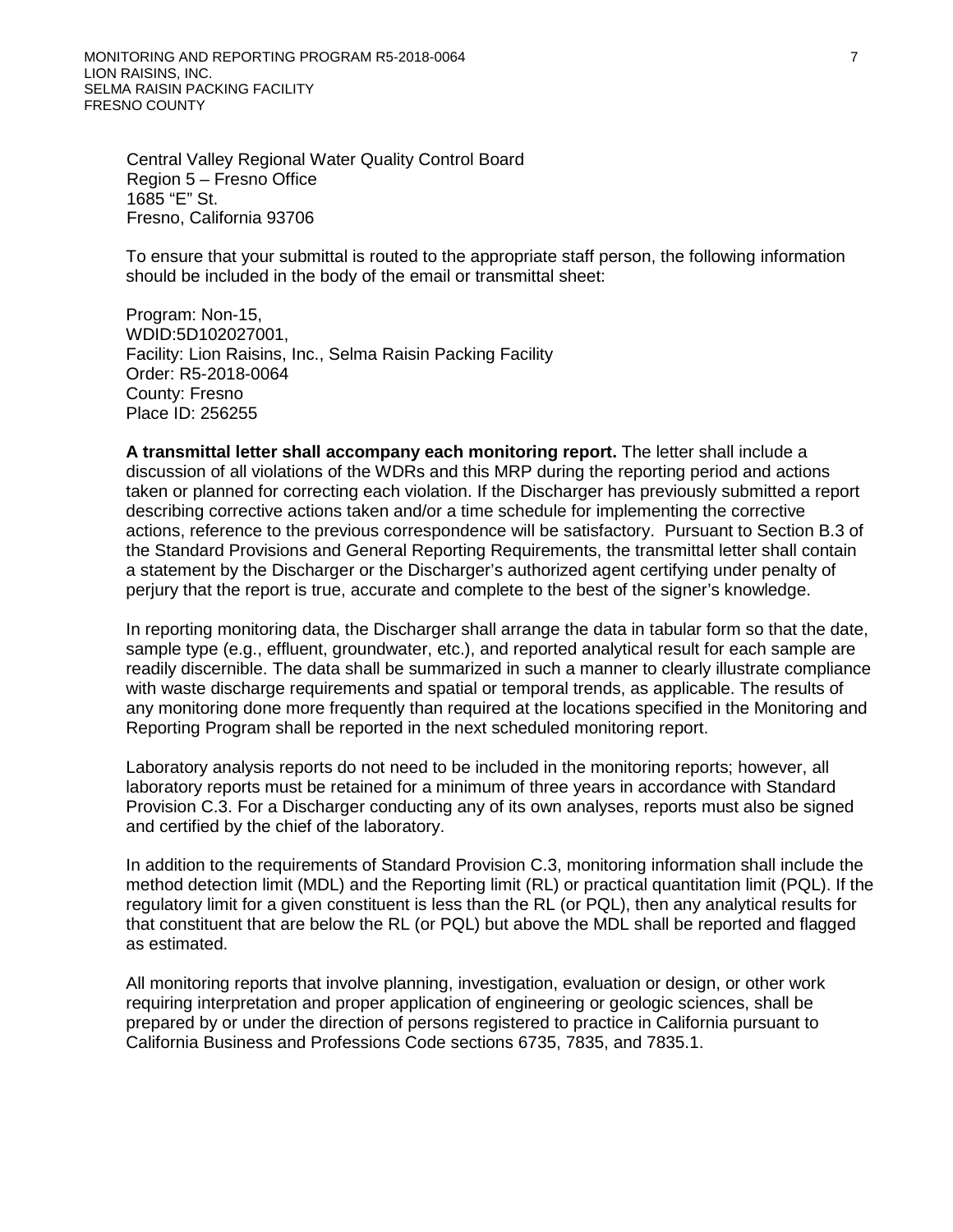# **A. Quarterly Monitoring Reports**

Quarterly monitoring reports shall be submitted to the Central Valley Water Board by the **1st day of the second month after the quarter** (i.e., the January-March quarterly report is due by **May 1st**). Each Quarterly Monitoring Report shall include the following:

- 1. Results of **Influent Monitoring** specified in Section II. A.
- 2. Results of the **Effluent Monitoring** specified in Section II. B., including:
	- a. Calculation of average total nitrogen concentration for each month;
	- b. Calculation of the 12-month rolling average EC of the discharge for each month of the quarter using the EC value for that month averaged with the EC values for the previous 11 months;
	- c. Calculation of the maximum daily flow, monthly average flow, and cumulative annual flow, for each month of the quarter.
- 3. Results of **Land Application Area Monitoring** specified in Section II. C., including:
	- a. A summary of the inspection activities conducted by the Discharger for the LAA;
	- b. Calculated daily  $BOD<sub>5</sub>$  Loading rate for the LAA;
		- i. The mass of  $BOD<sub>5</sub>$  applied to the LAA on a daily basis shall be calculated using the following formula:

$$
M=\frac{8.345(CV)}{A}
$$

| Where: | M<br>8.345 | $=$<br>$\equiv$<br>$=$<br>$=$ | Mass of $BOD5$ applied to a LAA in lbs/ac/day<br>Concentration of BOD <sub>5</sub> in mg/L based on the most recent monitoring result collected<br>Volume of wastewater applied to the LAA in millions of gallons per day<br>Area of the LAA irrigated in acres<br>$=$ Unit conversion factor. |
|--------|------------|-------------------------------|------------------------------------------------------------------------------------------------------------------------------------------------------------------------------------------------------------------------------------------------------------------------------------------------|
|        |            |                               |                                                                                                                                                                                                                                                                                                |

- c. Calculated cycle average BOD5 loading rate for the LAA.
	- i. The mass of  $BOD<sub>5</sub>$  applied to the LAA on a cycle average basis shall be calculated using the following formula:

$$
M = \frac{8.345(CV)}{AT}
$$

| Where: | М<br>C<br>V | $=$<br>$=$<br>$=$ | Mass of BOD <sub>5</sub> applied to an LAA in lbs/ac/day<br>Concentration of BOD <sub>5</sub> in mg/L based on the three most recent monitoring results<br>Total volume of wastewater applied to the LAA during the irrigation cycle, in millions<br>of gallons |
|--------|-------------|-------------------|-----------------------------------------------------------------------------------------------------------------------------------------------------------------------------------------------------------------------------------------------------------------|
|        | A           | $=$               | Area of the LAA irrigated in acres                                                                                                                                                                                                                              |
|        |             | $=$               | Irrigation cycle length in days (from the first day water was applied to the last day of<br>the drying time)                                                                                                                                                    |
|        | 8.345       |                   | Unit conversion factor.                                                                                                                                                                                                                                         |

4. Results of **Groundwater Monitoring**, as specified in Section II. D., including: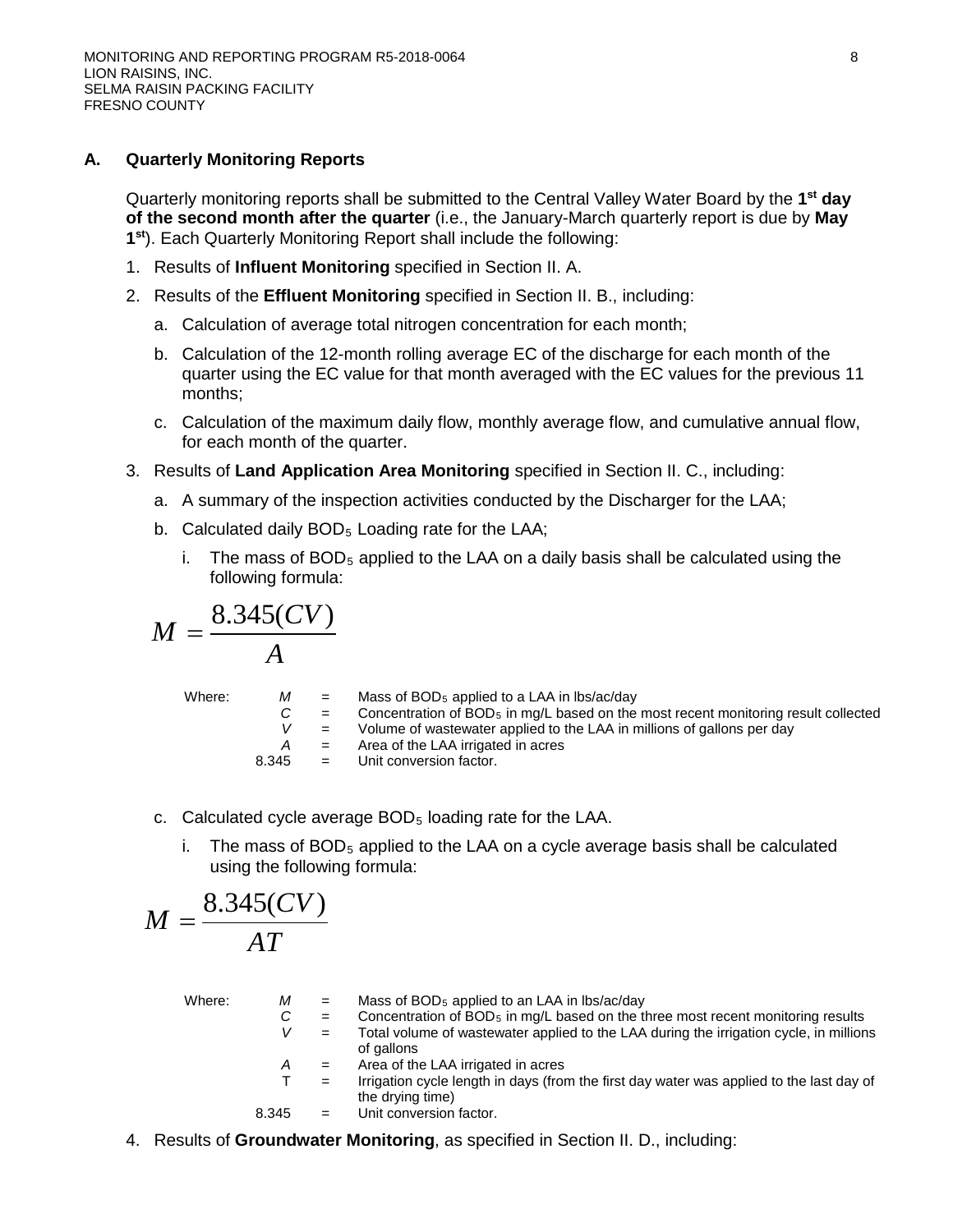- a. A narrative description of all preparatory, monitoring, sampling, and sample handling for groundwater monitoring.
- b. A field log for each well documenting depth to groundwater; method of purging; parameters measured before, during, and after purging; sample preparation (e.g., filtering); and sample preservation.
- c. Calculation of the groundwater elevation at each monitoring well, and determination of groundwater flow direction and gradient on the date of measurement.
- d. Summary data tables of historical and current water table elevations and analytical results.
- e. A scaled map showing relevant structures and features of the facility, the locations of monitoring wells, surface waters, and groundwater elevation contours referenced to an appropriate datum (e.g., National Geodetic Vertical Datum).
- 5. Results of **Residual Solids Monitoring** as specified in Section II. E.
- 6. Results of **Water Supply Monitoring** as specified in Section II. F.
	- a. If multiple sources are used, the Discharger shall calculate the flow-weighted average concentrations for each constituent monitored. Results must include supporting calculations.
	- b. For each month of the quarter, calculation of the flow-weighted 12-month rolling average EC of the source water using monthly flow data and source water EC values for the most recent four quarters.
- 7. A comparison of monitoring data to the effluent limitations and discharge specifications and an explanation of any violation of those requirements.
- 8. For the LAA, a comparison of monitoring data to the loading rate limitations and discharge specifications and an explanation of any violation of those requirements.
- 9. A copy of calibration log page(s) verifying calibration of all hand-held monitoring instruments performed during the quarter.

# **B. Annual Monitoring Reports**

An Annual Report shall be submitted by **1 February of each year,** and shall include the following:

- 1. Total annual effluent flow, and the average monthly flows for each month of the year, compared to the total annual flow limitation of the WDRs.
- 2. For the LAA, a chronological log of dates of fertilizer application, irrigation, precipitation, and runoff control operations. Nitrogen and salt loading calculations shall be included.
- 3. Calculated flow-weighted annual average FDS concentration for the LAA.
	- a. The flow-weighted annual average FDS concentration shall be calculated using the following formula: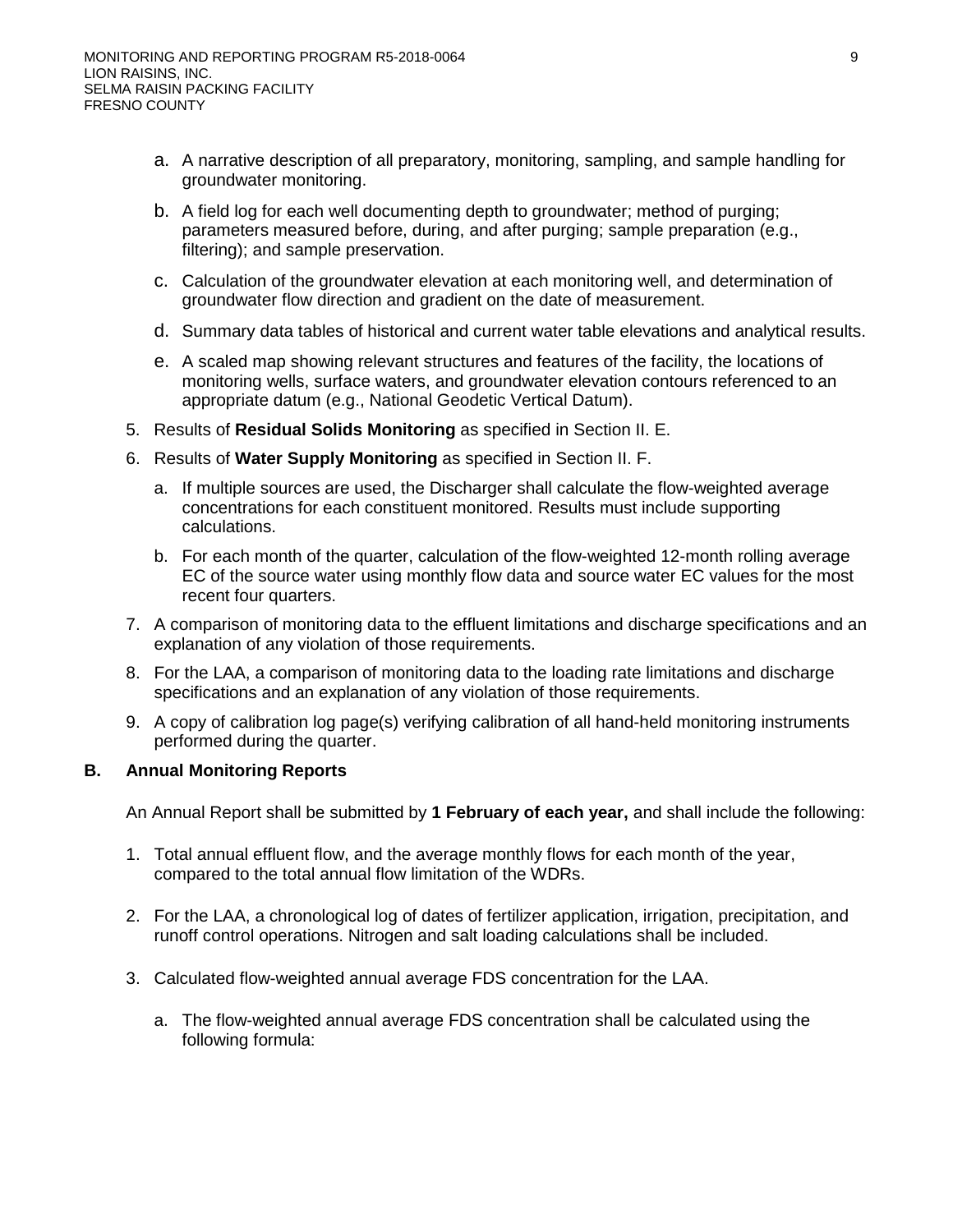MONITORING AND REPORTING PROGRAM R5-2018-0064 10 and 2010 10 and 2010 10 and 2010 10 LION RAISINS, INC. SELMA RAISIN PACKING FACILITY FRESNO COUNTY

$$
C_a = \frac{\sum_{1}^{12} [(C_{P_i} \times V_{P_i}) + (C_{Si} \times V_{Si})]}{\sum_{1}^{12} (V_{P_i} + V_{Si})}
$$

Where: Ca = Flow-weighted average annual FDS concentration in mg/L *i* = The number of the month (e.g., January = 1, February = 2, etc.) C Pi = Monthly average process wastewater FDS concentration for calendar month *i* in mg/L) C Si = Monthly average supplemental irrigation water FDS concentration for calendar month *i* in mg/L (considering each supplemental source separately) V Pi = Volume of process wastewater applied to LAA during calendar month *i* in million gallons V Si = Volume of supplemental irrigation water applied to LAA during calendar month *i* in million gallons (considering each supplemental source separately)

- 4. Calculated total nitrogen loading rate for each LAA for each month and total annual loading to date.
	- a. The mass of total nitrogen applied to each LAA on an annual basis shall be calculated using the following formula and compared to published crop demand for the crops actually grown:

$$
M = \sum_{i=1}^{12} \frac{(8.345(C_i V_i) + M_x)}{A}
$$

Where:

\n
$$
M = \text{Mass of nitrogen applied to LAA in lbs/ac/yr}
$$
\n
$$
C_i = \text{Monthly average concentration of total nitrogen for month } i \text{ in mg/L}
$$
\n
$$
V_i = \text{Volume of wastewater applied to the LAA during calendar month } i \text{ in million gallons}
$$
\n
$$
A = \text{Area of the LAA triggered in acres}
$$
\n
$$
i = \text{The number of the month (e.g., January = 1, February = 2, etc.)}
$$
\n
$$
M_x = \text{Nitrogen mass from other sources (e.g., fertilizer and compost) in pounds}
$$
\n
$$
8.345 = \text{Unit conversion factor}
$$

- 5. Concentration versus time graphs for each monitored constituent using all historic groundwater monitoring data. Each graph shall show the background groundwater concentration range and the Groundwater Limitation as horizontal lines at the applicable concentration.
- 6. An evaluation of the groundwater quality beneath the site, a determination of whether any groundwater limitations were exceeded in any well at any time during the calendar year, an assessment of why groundwater limitations were exceeded, and recommendations for further testing or corrective actions to address the exceedances.
- 7. A summary of information on the disposal of sludge and/or solid waste during the calendar year.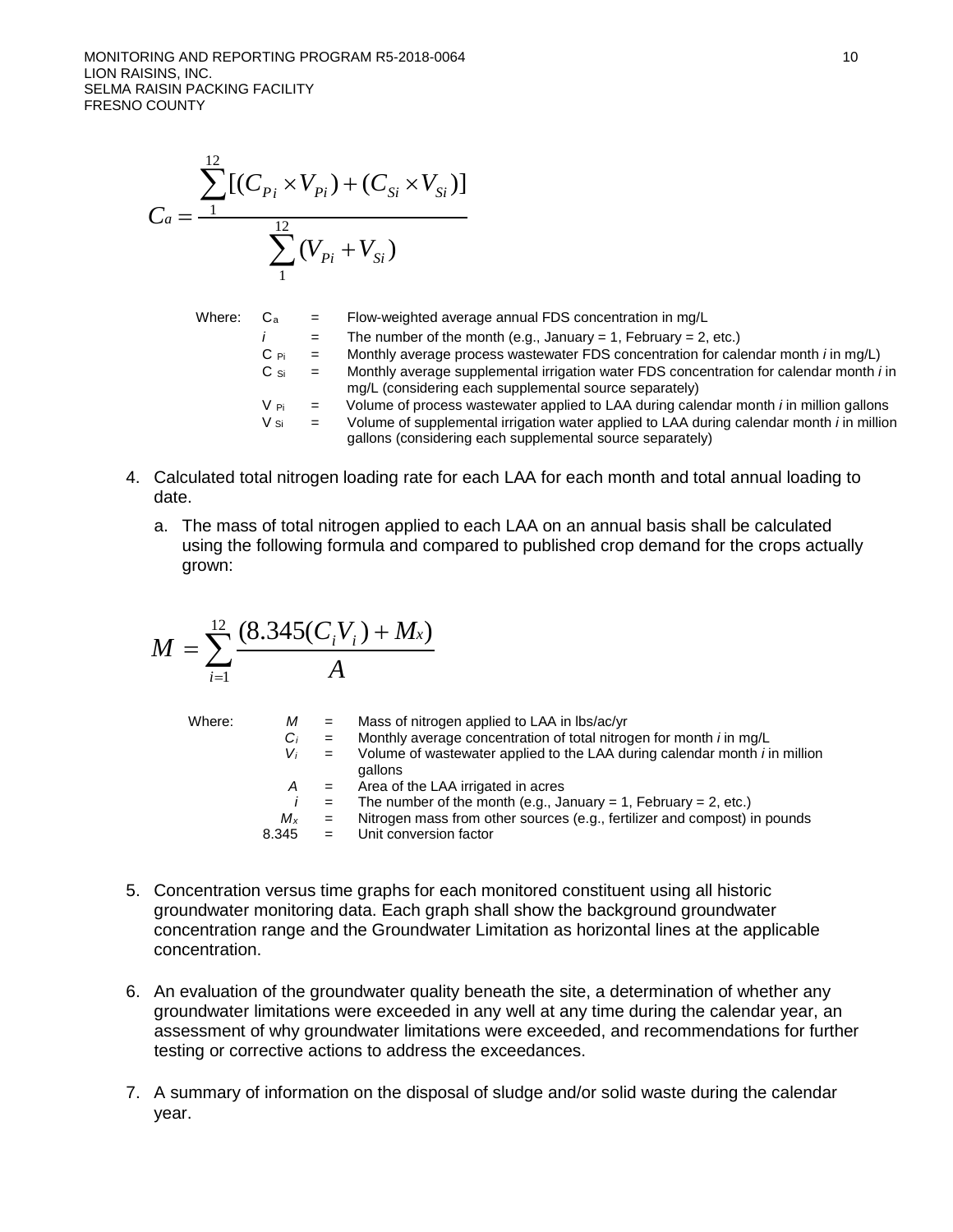- 8. A discussion of compliance and the corrective actions taken, as well as any planned or proposed actions needed to bring the discharge into full compliance with the waste discharge requirements.
- 9. Monitoring equipment maintenance and calibration records, as described in Standard Provision C.4.
- 10. A statement of when the wastewater treatment system Operation and Maintenance Manual was last reviewed for adequacy and a description of any changes made during the year.
- 11. A discussion of any data gaps and potential deficiencies or redundancies in the monitoring system or reporting program.

I, PATRICK PULUPA, Executive Officer, do hereby certify the foregoing is a full, true, and correct copy of a Monitoring and Reporting Program issued by the California Regional Water Quality Control Board, Central Valley Region, on 2 August 2018.

> *ORIGINAL SIGNED BY* PATRICK PULUPA, Executive Officer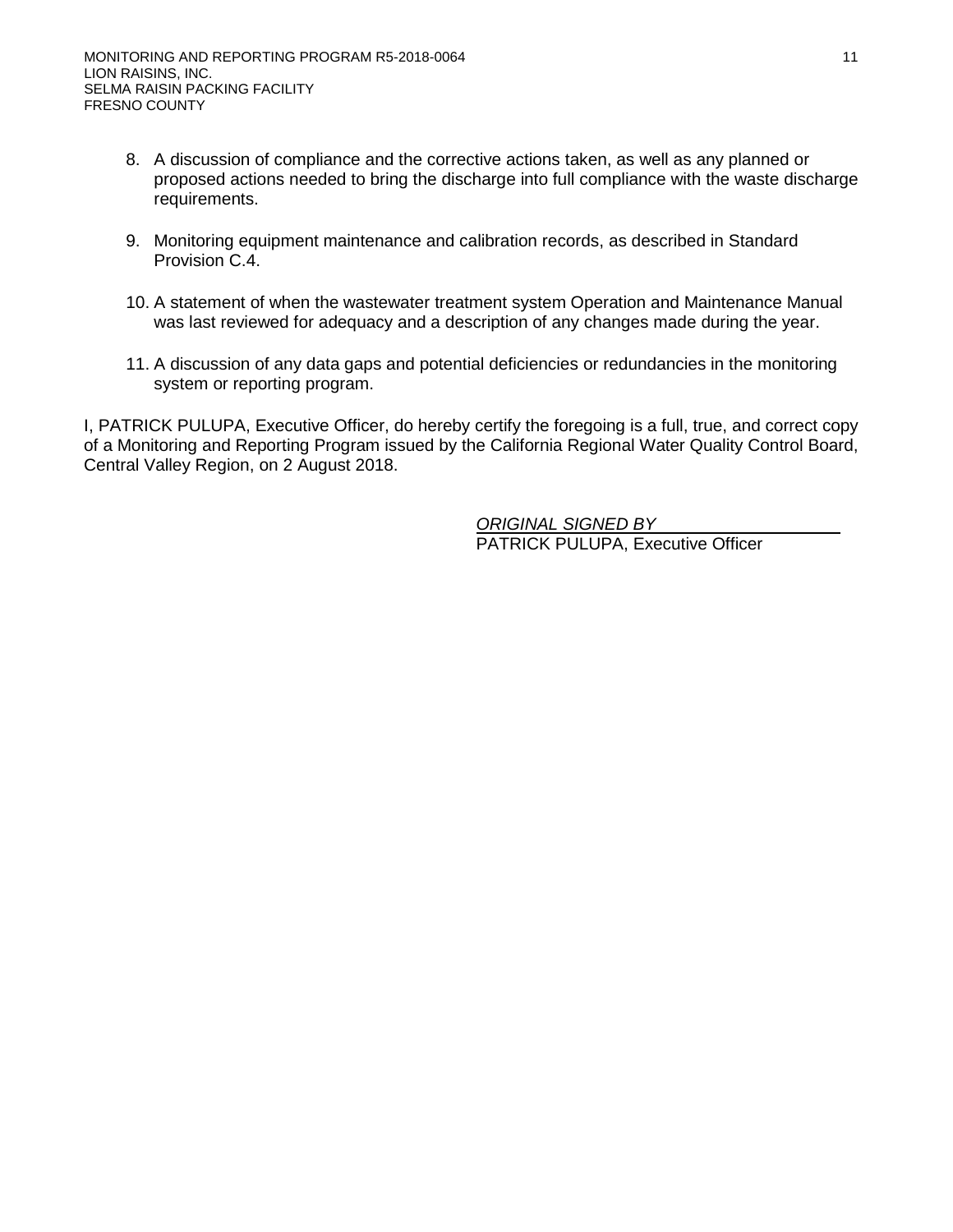| BOD <sub>5</sub>     | Five-day biochemical oxygen demand                                                                             |
|----------------------|----------------------------------------------------------------------------------------------------------------|
| CaCO <sub>3</sub>    | Calcium carbonate                                                                                              |
| DO                   | Dissolved oxygen                                                                                               |
| EC                   | Electrical conductivity at 25° C                                                                               |
| <b>FDS</b>           | <b>Fixed dissolved solids</b>                                                                                  |
| <b>NTU</b>           | Nephelometric turbidity unit                                                                                   |
| <b>TKN</b>           | Total Kjeldahl nitrogen                                                                                        |
| <b>TDS</b>           | <b>Total dissolved solids</b>                                                                                  |
| <b>TSS</b>           | Total suspended solids                                                                                         |
| Continuous           | The specified parameter shall be measured by a meter continuously.                                             |
| 24-hr Composite      | Samples shall be a flow-proportioned composite consisting of at least eight aliquots<br>over a 24-hour period. |
| Daily                | Every day except weekends or holidays.                                                                         |
| <b>Twice Weekly</b>  | Twice per week on non-consecutive days.                                                                        |
| Weekly               | Once per week.                                                                                                 |
| <b>Twice Monthly</b> | Twice per month during non-consecutive weeks.                                                                  |
| Monthly              | Once per calendar month.                                                                                       |
| Quarterly            | Once per calendar quarter.                                                                                     |
| Semiannually         | Once every six calendar months (i.e., two times per year) during non-consecutive<br>quarters.                  |
| Annually             | Once per year.                                                                                                 |
| mg/L                 | Milligrams per liter                                                                                           |
| mL/L                 | Milliliters [of solids] per liter                                                                              |
| $\mu$ g/L            | Micrograms per liter                                                                                           |
| umhos/cm             | Micromhos per centimeter                                                                                       |
| gpd                  | Gallons per day                                                                                                |
| mgd                  | Million gallons per day                                                                                        |
| MPN/100 mL           | Most probable number [of organisms] per 100 milliliters                                                        |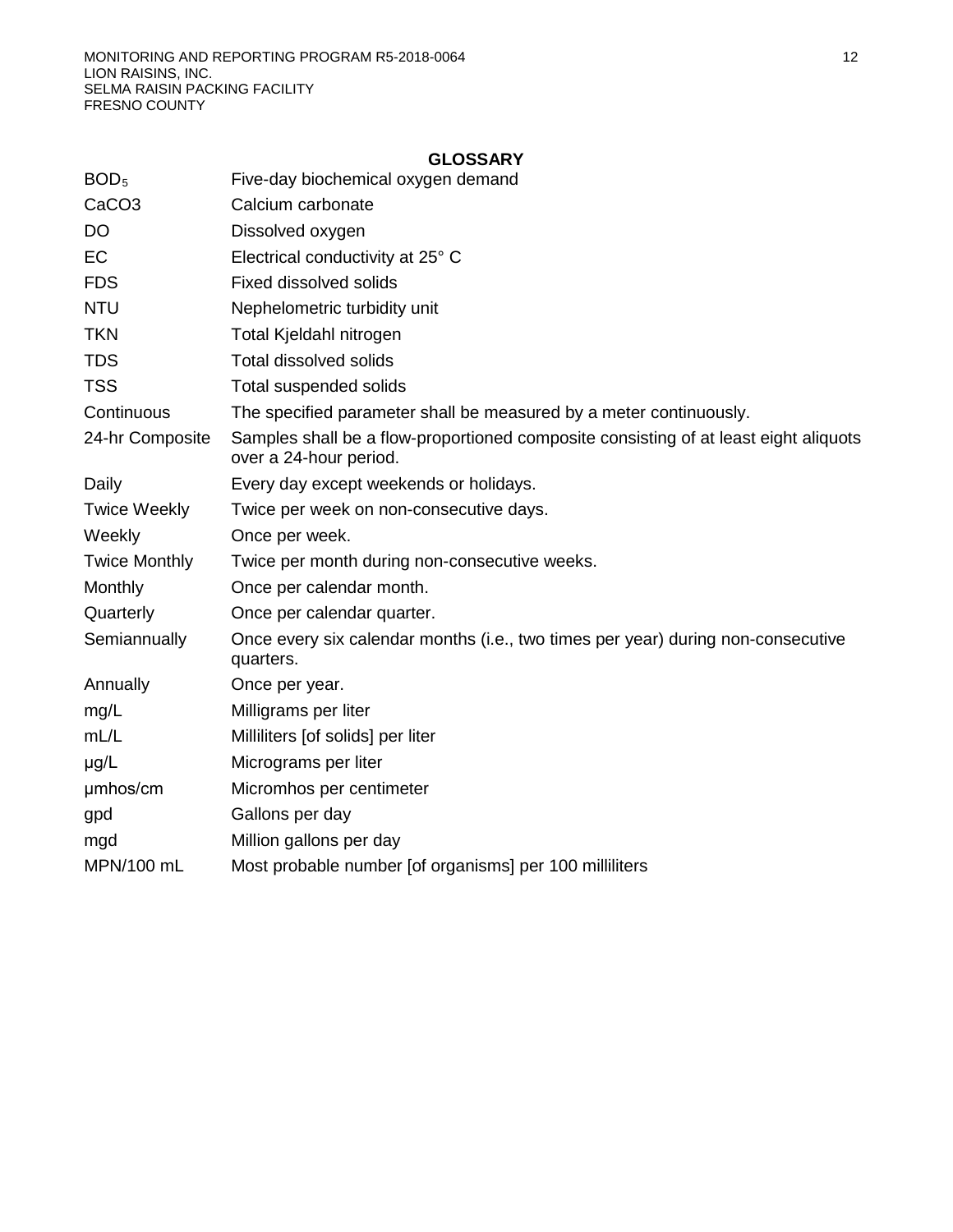# WASTE DISCHARGE REQUIREMENTS ORDER NO. R5-2018-0064 LION RAISINS, INC. SELMA RAISIN PACKING FACILITY FRESNO COUNTY

# **INFORMATION SHEET**

## **Background**

Lion Raisins, Inc. (Discharger or Lion Raisins) owns and operates the Selma Raisin Packing Plant (Facility) at 9500 South DeWolf Avenue, about three miles northwest of the City of Selma in Fresno County. The Facility is composed of a Dehydrator Plant and a Packing Plant. The Dehydrator Plant operates between mid-August and mid-October and discharges to the Selma-Kingsburg-Fowler-Wastewater Treatment Facility (SKF-WWTF). The dehydrator plant was constructed in 1969. The Packing Plant opened in 1999. The Packing Plant generally operates all year (e.g., 248 days during 2015). The Facility generates wastewater by washing grapes, raisins, equipment and floors in both plants with supply water from two on-site wells. The Facility's wastewater discharges are depicted in the Process Flow Schematic (Attachment C). The Facility's storm water is diverted and collected in an on-site retention pond located in the southeast portion of the site segment containing buildings. Through an arrangement with SKF-WWTF, 20 percent of the Packing Plant wastewater and 100 percent of the Dehydrator Plant wastewater are discharged into the SKF-WWTF, while 80 percent of the Packing Plant wastewater is discharged to the land application disposal area via a sprinkler system. The wastewater distribution system utilizes 57 acres for land application of wastewater.

In 1993, Waste Discharge Requirements (WDR) Order No. 93-099 regulated the discharge of the dehydrator plant wastewater to an adjacent 20-acre almond orchard. Order 93-099 limited the discharge to 23,000 gallons per day (gpd) from 15 August to 15 October and 43,000 gpd from 16 October through 1 March. Prior to expanding its plant, the Discharger submitted a Report of Waste Discharge (RWD), dated 13 March 1998, in support of revising its WDRs to increase the quantity of food-processing wastewater discharged to land. The RWD indicated that the Discharger proposed to annually land dispose about 120,000 gpd from January through August and 160,000 gpd from September through December, or 37 million gallons annually. In a 15 March 2000 letter, the Discharger proposed to increase its annual discharge to about 300,000 gpd, or 82.8 million gallons annually, on to 57 acres of land. The Discharger started discharging packing plant wastewater to the LAA in June 1999. In 2000, Order 5-00-094 limited the Discharger's maximum daily discharge to 360,000 gpd and its annual discharge to 37 million gallons on to 57 acres of land. This Order includes the same flow limits of 360,000 gpd (maximum daily discharge limit) and 37 million gallons (total annual flow).

An annual water application summary for the Facility from 2014 to 2017 is included in Finding 8 of the Order.

### **Wastewater Generation and Disposal**

Wastewater generated at the packing plant is screened to remove the larger, solid, organic materials. The screenings are sold to Kings River Commodities. The screened Packing Plant wastewater is pH adjusted by adding a sodium hydroxide solution, calcium hydrated lime, or both, before discharging to the land application area (LAA).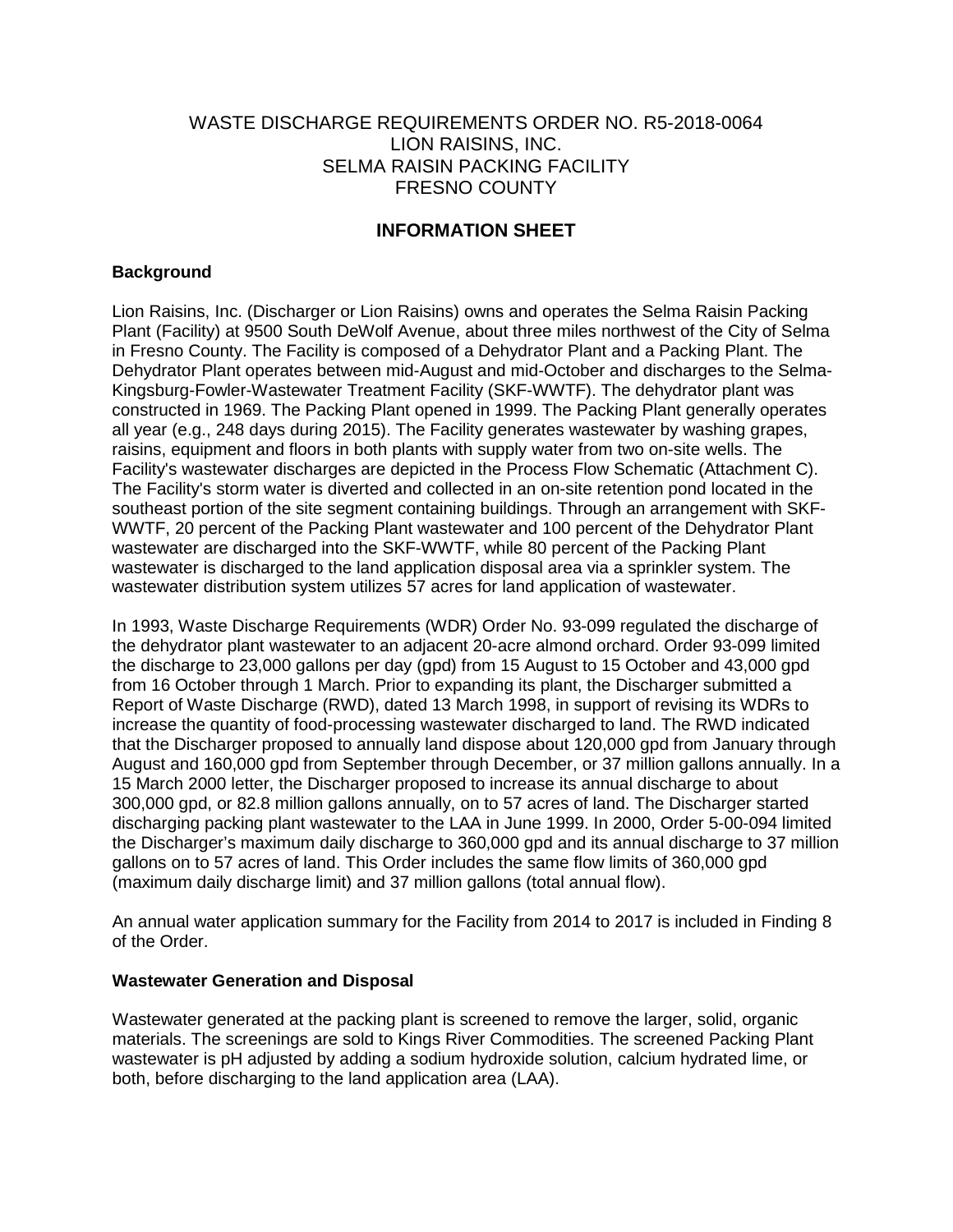The wastewater characteristics for 2016 are summarized in Finding 11, Table 3 of the Order.

The previous Order (5-00-094) authorized the discharge of wastewater to dirt roads for dust control. Lion Raisins said such activity is not an ongoing practice and it does not anticipate using this practice in the future.

## **Compliance Issues**

Since the beginning of 2016, there have been two central compliance issues. First, the groundwater monitoring wells have not had any water in them to sample since 2013. Lion Raisins was required, by a 10 August 2017 letter from the Central Valley Water Board, to install new monitoring wells by 1 February 2018. Provision H.3 of this Order requires Lion Raisins to submit a Groundwater Limitations Compliance Assessment Plan. Second, for 40 of the 52 weeks in 2016, Lion Raisins exceeded its weekly average five-day biochemical oxygen demand (BOD5) loading rate. Lion Raisins received a Notice of Violation (NOV) in early 2017 regarding the BOD<sub>5</sub> loading rate violation and has reportedly complied with the weekly average BOD<sub>5</sub> loading rate for each week (through February 2018) since receiving the NOV.

## **Groundwater Considerations**

The quarterly groundwater quality monitoring data (from the second half of 2011 through the first quarter of 2013), the source water quality data (for 2016), and the wastewater quality data (for 2016) are summarized in Table 4 of the Order. Up-gradient concentrations (Monitoring Well MW-1) appear to have been influenced by percolation from the two unlined canals (shown in Attachment B) that border the site on the southeast (Fowler Switch Canal) and north (Iowa Ditch). There is uncertainty of how representative the monitoring data is for the up-gradient well, MW-1. Therefore, a new monitoring well, MW-4, has been installed approximately 500 feet to the north of MW-1, away from the Fowler Switch Canal. Similarly, a new well, MW-5, was installed approximately 170 feet to the northwest of MW-2 and further away from the Fowler Switch Canal.

Groundwater considerations are discussed in Findings 17 and 18 of the Order.

# **Antidegradation**

Antidegradation analysis and conclusions are discussed in Findings 36 through 43 of the Order.

### **Discharge Prohibitions, Effluent Limitations, Discharge Specifications, and Provisions**

The Order limits the maximum daily discharge flow to 360,000 gpd (or 0.36 mgd), and sets a maximum annual flow limit of 37 million gallons, the same as the existing order, Order 5-00-094. The Order sets a cycle average  $BOD<sub>5</sub>$  loading limit of 100 lbs/acre/day for the LAA, a maximum day  $BOD<sub>5</sub>$  limit of 300 lbs per day, and requires that wastewater be applied at agronomic rates. The Order also includes provisions requiring the Discharger to prepare and implement a Wastewater and Nutrient Management Plan and to complete a Groundwater Limitations Compliance Assessment Plan. The Order prescribes groundwater limitations that state that the discharge shall not cause or contribute to groundwater containing concentrations in excess of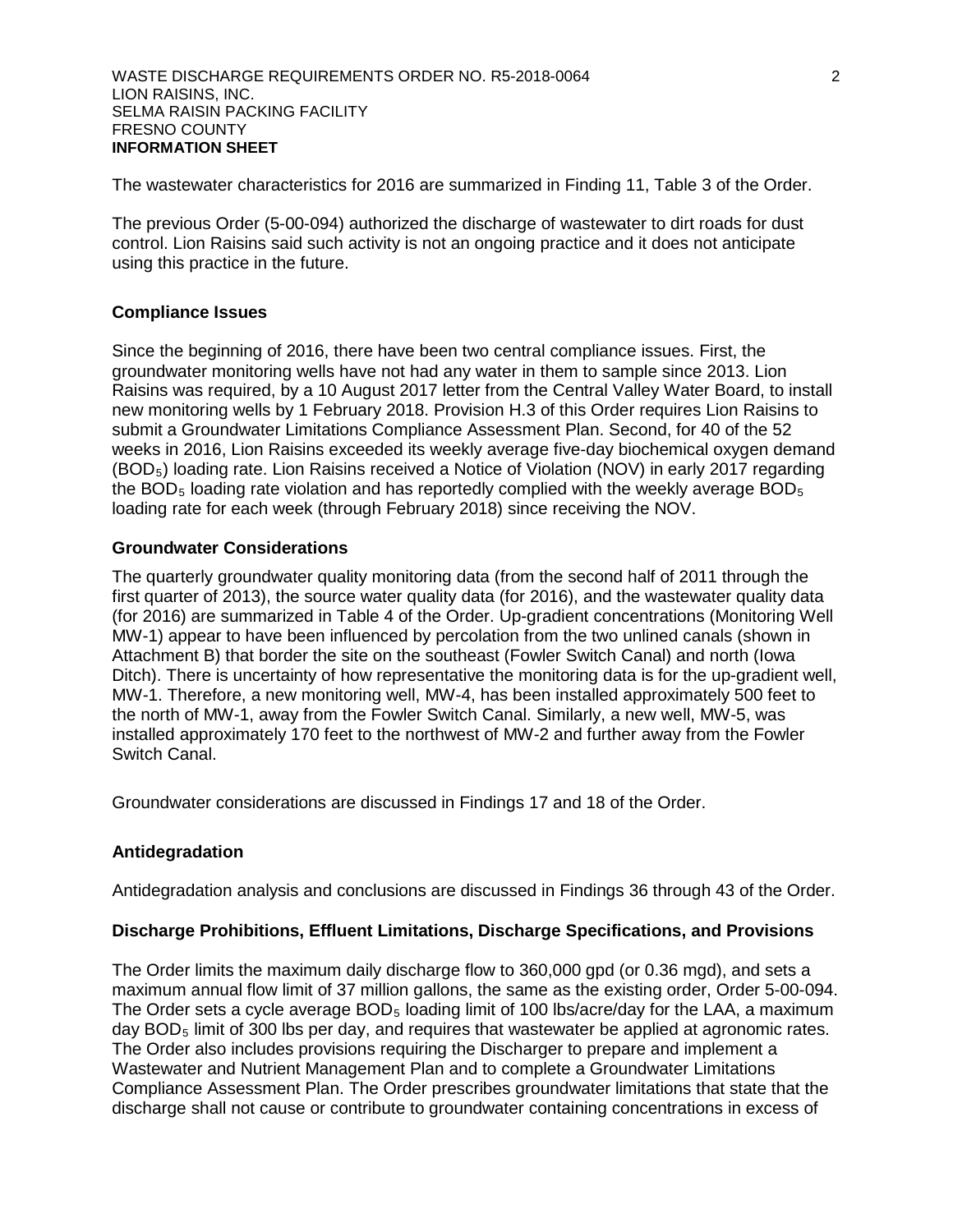the maximum contaminant levels (MCLs) identified in Title 22 or in excess of natural background water quality, whichever is greater.

### **Monitoring Requirements**

Section 13267 of the Water Code authorizes the Central Valley Water Board to require monitoring and technical reports as necessary to investigate the impact of waste discharges on waters of the State. Water Code Section 13268 authorizes assessment of civil administrative liability where appropriate. The Order includes influent, effluent, source/irrigation water, LAA, and groundwater monitoring requirements. This monitoring is necessary to characterize the discharge and evaluate compliance with the effluent/groundwater limitations and the discharge and LAA specifications prescribed in the Order.

### **CV-SALTS Regulatory Considerations**

The Central Valley Water Board adopted Basin Plan amendments incorporating new programs for addressing ongoing salt and nitrate accumulation in the Central Valley at its 31 May 2018 Board Meeting. These programs once effective, could change how the Central Valley Water Board permits discharges of salt and nitrate. The Salinity Control Program currently being developed would subject dischargers that do not meet stringent salinity numeric values (700 umhos/cm EC as a monthly average to protect the AGR beneficial use and 900 umhos/cm as an annual average to protect the MUN beneficial use) to performance-based salinity requirements , and would require these dischargers to participate in a Basin-wide Prioritization and Optimization Study to develop a long-term strategy for addressing salinity accumulation in the Central Valley.

The level of participation required of dischargers whose discharges do not meet stringent salinity requirements will vary based on factors such as the amount of salinity in the discharge, local conditions, and type of discharge. The Central Valley Water Board anticipates that the CV-SALTS initiative will result in regulatory changes that will be implemented through conditional prohibitions and modifications to many WDRs region-wide, including the WDRs that regulate discharges from the Lion Raisins, Inc. Selma Raisin Packing Facility. More information regarding this regulatory planning process can be found at the following link:

https://www.waterboards.ca.gov/centralvalley/water\_issues/salinity/

#### **Reopener**

The conditions of discharge in the Order were developed based on currently available technical information and applicable water quality laws, regulations, policies, and plans, and are intended to assure conformance with them. The Order sets limitations based on the information provided thus far. If applicable laws and regulations change, or once new information is obtained that will change the overall discharge and its potential to impact groundwater, it may be appropriate to reopen the Order.

#### **Legal Effect of Rescission of Prior WDRs or Orders on Existing Violations**

The Central Valley Water Board's rescission of prior waste discharge requirements and/or monitoring and reporting orders does not extinguish any violations that may have occurred during the time those waste discharge requirements or orders were in effect. The Central Valley